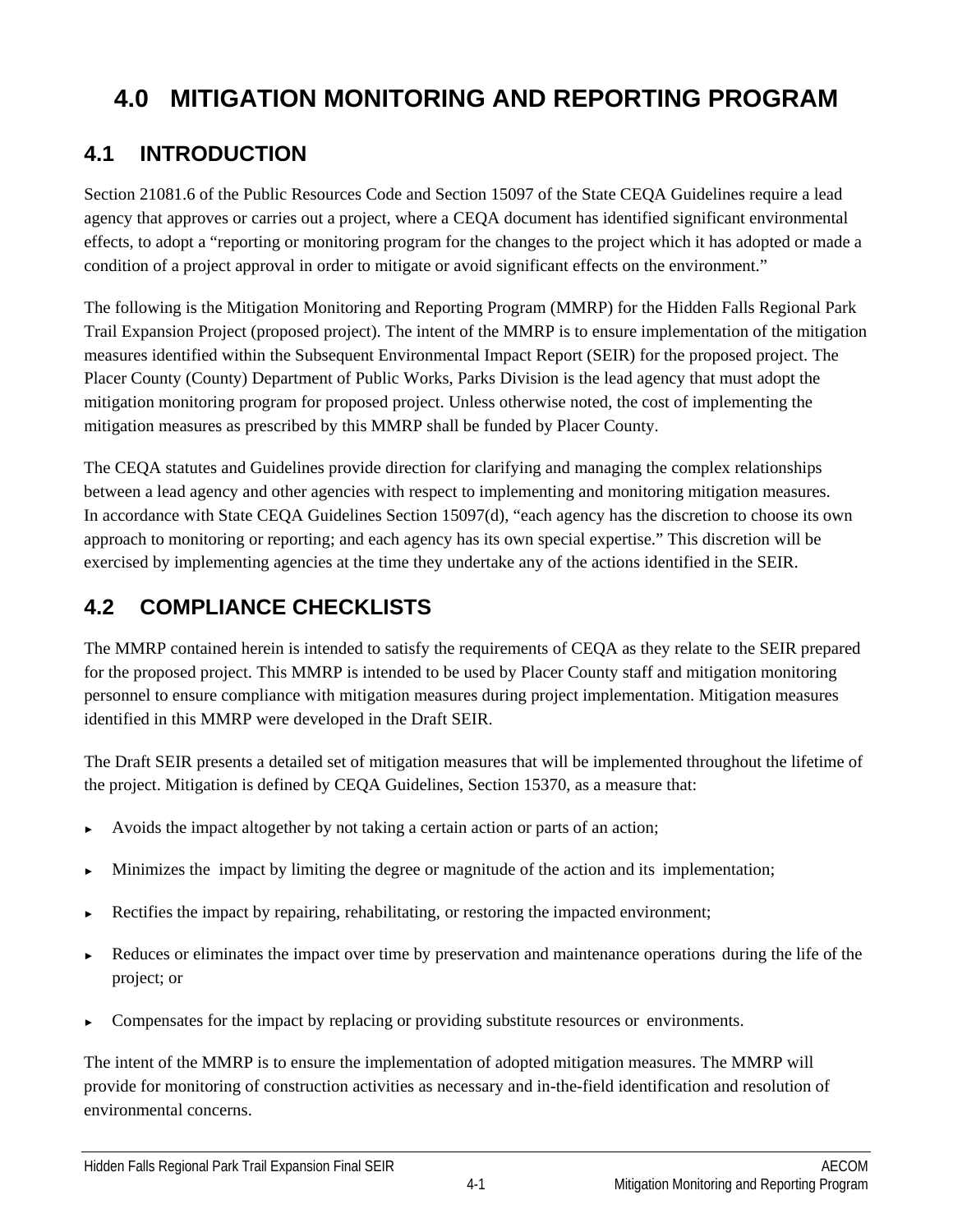Monitoring and documenting the implementation of mitigation measures will be coordinated by Placer County. The table attached to this report identifies the mitigation measures, the monitoring action for each mitigation measure, the responsible party for the monitoring action, and timing of the monitoring action. Placer County will be responsible for monitoring compliance.

## **4.3 MITIGATION MONITORING AND REPORTING PROGRAM**

The following table indicates the mitigation measure number, the impact the measure is designed to address, the measure text, the monitoring agency, implementation schedule, and an area for sign-off indicating compliance.

# **4.4 METHODOLOGY**

The County has agreed to implement the mitigation measures listed in this MMRP as part of the proposed project. The MMRP is contained within the following matrix and consists of the following components:

- mitigation measures contained in the Draft SEIR, as adopted by the County;
- implementation/monitoring responsibility;
- timing/schedule; and
- verification responsibility.

This MMRP shall be maintained in the County's files for use in implementing mitigation measures adopted as part of the proposed project.

# **4.5 CHANGES TO MITIGATION MEASURES**

All mitigation measures listed in the table below are identical to the mitigation measures provided in the Public Draft SEIR for the proposed project. Mitigation Measures starting with S either originate in the Draft SEIR or include language that was altered from the language included in the 2010 Certified Hidden Falls Regional Park EIR. Mitigation Measures without and S are verbatim from the 2010 Certified EIR.

Any substantive change in the MMRP shall be reported in writing. Modifications to the mitigation measures may be made by the County subject to one of the following findings, documented by evidence included in the record:

- the mitigation measure included in the Draft SEIR and the MMRP is no longer required because the significant environmental impact identified in the Draft SEIR has been found not to exist, or to occur at a level which makes the impact less than significant as a result of changes in the project, changes in conditions of the environment, or other factors; or
- the modified or substitute mitigation measure provides a level of environmental protection equal to, or greater than that afforded by the mitigation measure included in the Draft SEIR and the MMRP; and
- the modified or substitute mitigation measure or measures do not have significant adverse effects on the environment in addition to, or greater than those which were considered by the responsible hearing bodies in their decisions on the Final SEIR and the proposed project; and
- the modified or substitute mitigation measures are feasible, and the County, through measures included in the MMRP or other County procedures, can ensure implementation.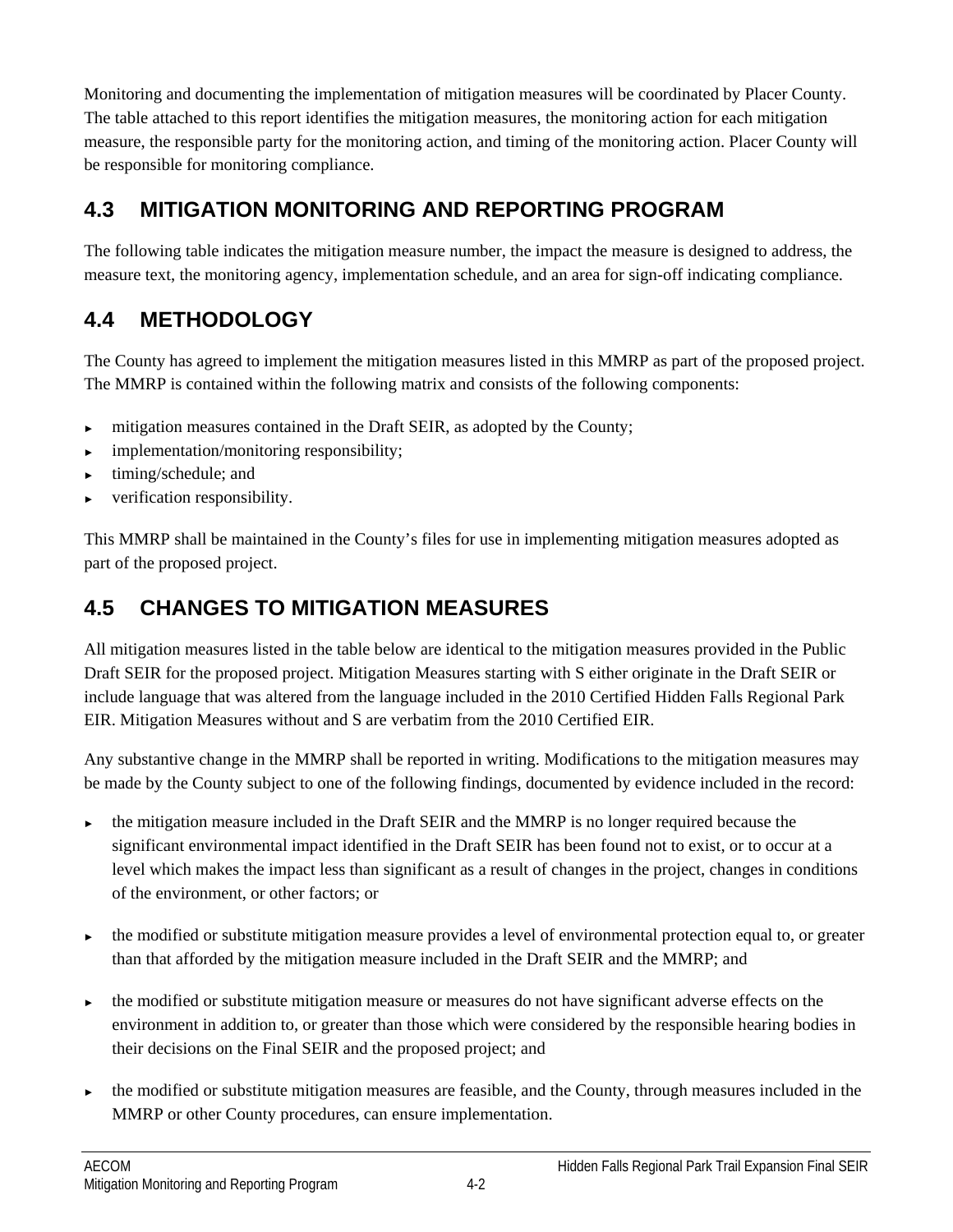| Impact<br><b>Number</b> | Impact                                                                                                    | <b>Mitigation Measure</b>                                                                                                                                                                                                                                                                                                                                                                                                                                                                                                                                                                                                                                                                                                                                                                                                                                                                                                                                                                                                                                                                                                                                                                                                                                                                     | Implementation/<br><b>Monitoring</b><br><b>Responsibility</b> | Timing/<br><b>Schedule</b>             | <b>Verification</b><br><b>Responsibility</b>                                                    |
|-------------------------|-----------------------------------------------------------------------------------------------------------|-----------------------------------------------------------------------------------------------------------------------------------------------------------------------------------------------------------------------------------------------------------------------------------------------------------------------------------------------------------------------------------------------------------------------------------------------------------------------------------------------------------------------------------------------------------------------------------------------------------------------------------------------------------------------------------------------------------------------------------------------------------------------------------------------------------------------------------------------------------------------------------------------------------------------------------------------------------------------------------------------------------------------------------------------------------------------------------------------------------------------------------------------------------------------------------------------------------------------------------------------------------------------------------------------|---------------------------------------------------------------|----------------------------------------|-------------------------------------------------------------------------------------------------|
|                         | 5.0 SOILS, GEOLOGY, AND SEISMICITY                                                                        |                                                                                                                                                                                                                                                                                                                                                                                                                                                                                                                                                                                                                                                                                                                                                                                                                                                                                                                                                                                                                                                                                                                                                                                                                                                                                               |                                                               |                                        |                                                                                                 |
| $5-1$                   | Soils, Geology, and Seismicity-<br><b>Construction- and Operation-</b><br><b>Related Erosion Hazards.</b> | Mitigation Measure S5-1: Obtain Authorization for<br><b>Construction and Operation Activities with the Central Valley</b><br><b>Regional Water Quality Control Board and Implement Erosion</b><br>and Sediment Control Measures as Required.                                                                                                                                                                                                                                                                                                                                                                                                                                                                                                                                                                                                                                                                                                                                                                                                                                                                                                                                                                                                                                                  | County and<br>contractors                                     | Prior to and<br>during<br>construction | County and<br><b>Central Valley</b><br><b>Regional Water</b><br><b>Quality Control</b>          |
|                         |                                                                                                           | <b>A: Implement Stormwater BMPs.</b><br>Water quality treatment facilities/Best Management Practices<br>(BMPs) shall be designed according to the guidance of the<br>California Stormwater Quality Association Stormwater Best<br>Management Practice Handbooks for Construction, for New<br>Development / Redevelopment (2015), and for Industrial and<br>Commercial (or other similar source as approved by the County).<br>Storm drainage from on- and off-site impervious surfaces (including<br>roads) shall be collected and routed through specially designed catch<br>basins, vegetated swales, vaults, infiltration basins, water quality<br>basins, filters, etc. for entrapment of sediment, debris and<br>oils/greases or other identified pollutants, as approved by the<br>County. BMPs shall be designed in accordance with the West Placer<br>Storm Water Quality Design Manual for sizing of permanent post-<br>construction Best Management Practices for stormwater quality<br>protection. No water quality facility construction shall be permitted<br>within any identified wetlands area, floodplain, or right-of-way,<br>except as authorized by appropriate regulatory authorities.<br>All permanent BMPs shall be maintained as required to ensure<br>effectiveness. |                                                               |                                        | Board                                                                                           |
|                         |                                                                                                           | <b>B: Obtain RWQCB Permit and Implement Construction BMPs.</b><br>Prior to any construction commencing on projects with ground<br>disturbance exceeding 1 acre, the applicant shall provide evidence of<br>a WDID number generated from the State Regional Water Quality<br>Control Board's Stormwater Multiple Application & Reports<br>Tracking System (SMARTS). This serves as the Regional Water<br>Quality Control Board approval or permit under the National                                                                                                                                                                                                                                                                                                                                                                                                                                                                                                                                                                                                                                                                                                                                                                                                                           | County and<br>contractors                                     | Prior to and<br>during<br>construction | County and<br><b>Central Valley</b><br><b>Regional Water</b><br><b>Quality Control</b><br>Board |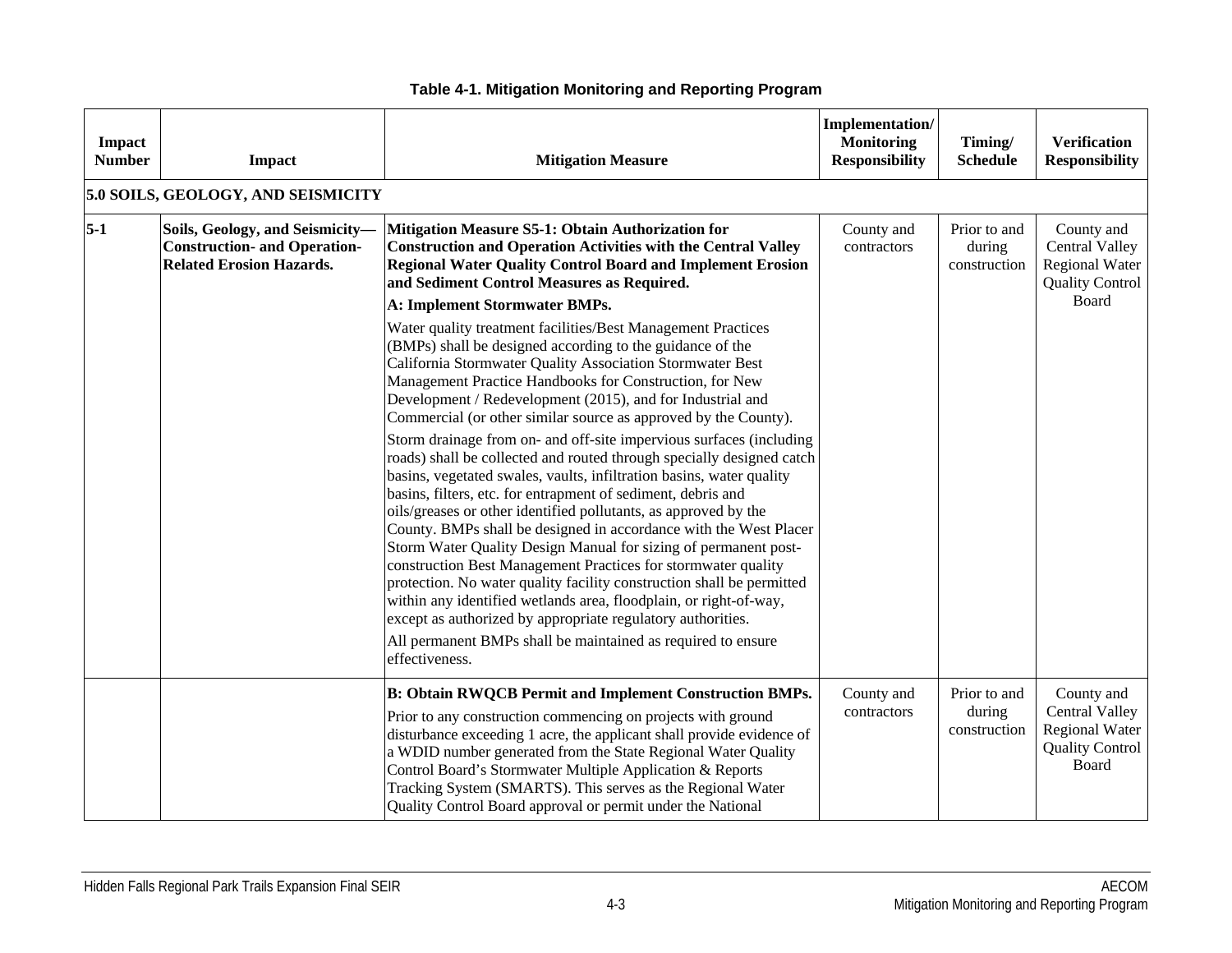| Impact<br><b>Number</b> | Impact | <b>Mitigation Measure</b>                                                                                                                                                                                                                                                                                                                 | Implementation/<br><b>Monitoring</b><br><b>Responsibility</b> | Timing/<br><b>Schedule</b> | <b>Verification</b><br><b>Responsibility</b>   |
|-------------------------|--------|-------------------------------------------------------------------------------------------------------------------------------------------------------------------------------------------------------------------------------------------------------------------------------------------------------------------------------------------|---------------------------------------------------------------|----------------------------|------------------------------------------------|
|                         |        | Pollutant Discharge Elimination System (NPDES) construction storm<br>water quality permit.                                                                                                                                                                                                                                                |                                                               |                            |                                                |
|                         |        | BMPs shall be designed to ensure that pollutants contained in project-<br>related storm water discharges are reduced to the maximum extent<br>practicable and that non-storm water discharges are prevented from<br>leaving the site, both during and after construction, as required by<br>Placer County's Stormwater Quality Ordinance. |                                                               |                            |                                                |
|                         |        | Construction (temporary) BMPs for the project include, but are not<br>limited to:                                                                                                                                                                                                                                                         |                                                               |                            |                                                |
|                         |        | Use temporary mulching, seeding, or other suitable stabilization<br>measures to protect uncovered soils;                                                                                                                                                                                                                                  |                                                               |                            |                                                |
|                         |        | Store materials and equipment to ensure that spills or leaks<br>cannot enter the storm drain system or surface water;                                                                                                                                                                                                                     |                                                               |                            |                                                |
|                         |        | Use water for dust control;                                                                                                                                                                                                                                                                                                               |                                                               |                            |                                                |
|                         |        | Construct sediment control basins;                                                                                                                                                                                                                                                                                                        |                                                               |                            |                                                |
|                         |        | Regular sweeping of entry and exit areas to minimize off-site<br>sediment transport;                                                                                                                                                                                                                                                      |                                                               |                            |                                                |
|                         |        | Install traps, filters, or other devices at drop inlets to prevent<br>contaminants from entering storm drains; and                                                                                                                                                                                                                        |                                                               |                            |                                                |
|                         |        | Use barriers, such as straw bales, perimeter silt fences, or<br>placement of hay bales, to minimize the amount of uncontrolled<br>runoff that could enter drains or surface water.                                                                                                                                                        |                                                               |                            |                                                |
|                         |        | C: Implement Post-Development BMPs.                                                                                                                                                                                                                                                                                                       | County and                                                    | Following                  | County and                                     |
|                         |        | Post-development (permanent) BMPs for the project include, but are<br>not limited to:                                                                                                                                                                                                                                                     | Contractors                                                   | construction               | <b>Central Valley</b><br><b>Regional Water</b> |
|                         |        | The project will have an effective system of erosion and<br>sedimentation control, consisting of vegetative and structural<br>measures and management practices, to reduce the damage of<br>erosion and costly clean-up procedures.                                                                                                       |                                                               |                            | <b>Quality Control</b><br>Board                |
|                         |        | Following trail construction, wattles/fiber rolls and/or gravel-<br>filled bags will remain in place until permanent stabilization<br>measures have proven successful.                                                                                                                                                                    |                                                               |                            |                                                |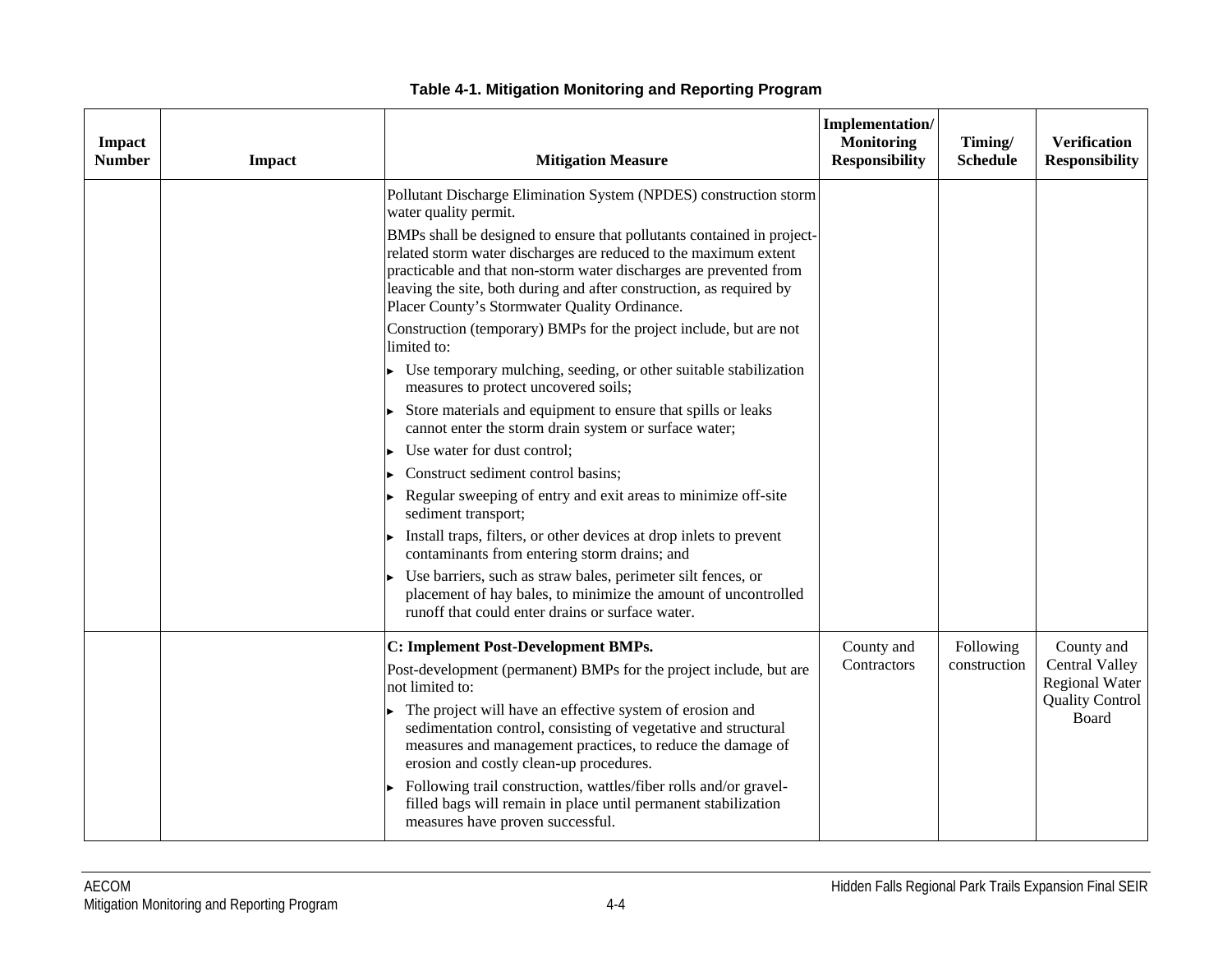| Impact<br><b>Number</b> | <b>Impact</b>                                                                                                                                             | <b>Mitigation Measure</b>                                                                                                                                                                                                                                                                                                                                                                                                                                                                                                                                                                                                                               | Implementation/<br><b>Monitoring</b><br><b>Responsibility</b> | Timing/<br><b>Schedule</b>             | <b>Verification</b><br><b>Responsibility</b> |
|-------------------------|-----------------------------------------------------------------------------------------------------------------------------------------------------------|---------------------------------------------------------------------------------------------------------------------------------------------------------------------------------------------------------------------------------------------------------------------------------------------------------------------------------------------------------------------------------------------------------------------------------------------------------------------------------------------------------------------------------------------------------------------------------------------------------------------------------------------------------|---------------------------------------------------------------|----------------------------------------|----------------------------------------------|
|                         |                                                                                                                                                           | For the duration of the project, storm drainage within ditch<br>systems associated with switchback construction will have<br>stabilized ditch protection. This will consist of filter fabric,<br>mulch, or a 3-inch gravel base.                                                                                                                                                                                                                                                                                                                                                                                                                        |                                                               |                                        |                                              |
|                         |                                                                                                                                                           | Plan development to fit the particular topography, soils,<br>waterways, and natural vegetation of the site, to avoid the<br>creation of erosion problems on the site.                                                                                                                                                                                                                                                                                                                                                                                                                                                                                   |                                                               |                                        |                                              |
|                         |                                                                                                                                                           | Reduce erosion hazards and runoff volumes and velocity by<br>limiting the length and steepness of slopes. Slopes subject to<br>erosion should not be steeper than 2:1 horizontal to vertical.                                                                                                                                                                                                                                                                                                                                                                                                                                                           |                                                               |                                        |                                              |
|                         |                                                                                                                                                           | Break up long steep slopes by benching, terracing, or diversion<br>structures.                                                                                                                                                                                                                                                                                                                                                                                                                                                                                                                                                                          |                                                               |                                        |                                              |
|                         |                                                                                                                                                           | Use existing vegetation to control erosion to (a) shield the soil<br>surface from rain, (b) increase infiltration, (c) reduce velocity of<br>runoff and (d) hold soil in place and act as a filter.                                                                                                                                                                                                                                                                                                                                                                                                                                                     |                                                               |                                        |                                              |
|                         |                                                                                                                                                           | Time the project so that grading and construction occur during<br>the normal dry season to the extent feasible.                                                                                                                                                                                                                                                                                                                                                                                                                                                                                                                                         |                                                               |                                        |                                              |
|                         |                                                                                                                                                           | The County shall also consult with the RWQCB to acquire the<br>appropriate regulatory approvals that may be necessary to obtain<br>Section 401 water quality certification.                                                                                                                                                                                                                                                                                                                                                                                                                                                                             |                                                               |                                        |                                              |
| $5-2$                   | Soils, Geology, and Seismicity-<br><b>Risks to People from Naturally</b><br><b>Occurring Asbestos.</b>                                                    | See Mitigation Measure 9-1, below: Conduct On-Site Soil<br><b>Testing and Prepare and Implement an Asbestos Dust Control</b><br>Plan, If Needed                                                                                                                                                                                                                                                                                                                                                                                                                                                                                                         | County and<br>Contractors                                     | Prior to and<br>during<br>construction | County                                       |
| $5-3$                   | Soils, Geology, and Seismicity-<br><b>Risks to People and Structures</b><br><b>Caused by Strong Seismic</b><br><b>Ground Shaking or Fault</b><br>Rupture. | Mitigation Measure S5-2: Obtain and Implement Seismic<br><b>Engineering Design Recommendations.</b><br>Prior to issuance of grading permits, the applicant shall obtain<br>а.<br>the services of a qualified, licensed geotechnical engineer to<br>examine for traces of the Bear Mountain fault within the project<br>area. If traces of the Bear Mountain fault cross the project area,<br>a qualified, licensed geotechnical engineer shall develop<br>engineering design recommendations for the project area. The<br>recommendations shall include calculation of seismic shaking<br>hazards using the appropriate computer modeling software, and | County and<br>Contractors                                     | Prior to<br>construction               | County                                       |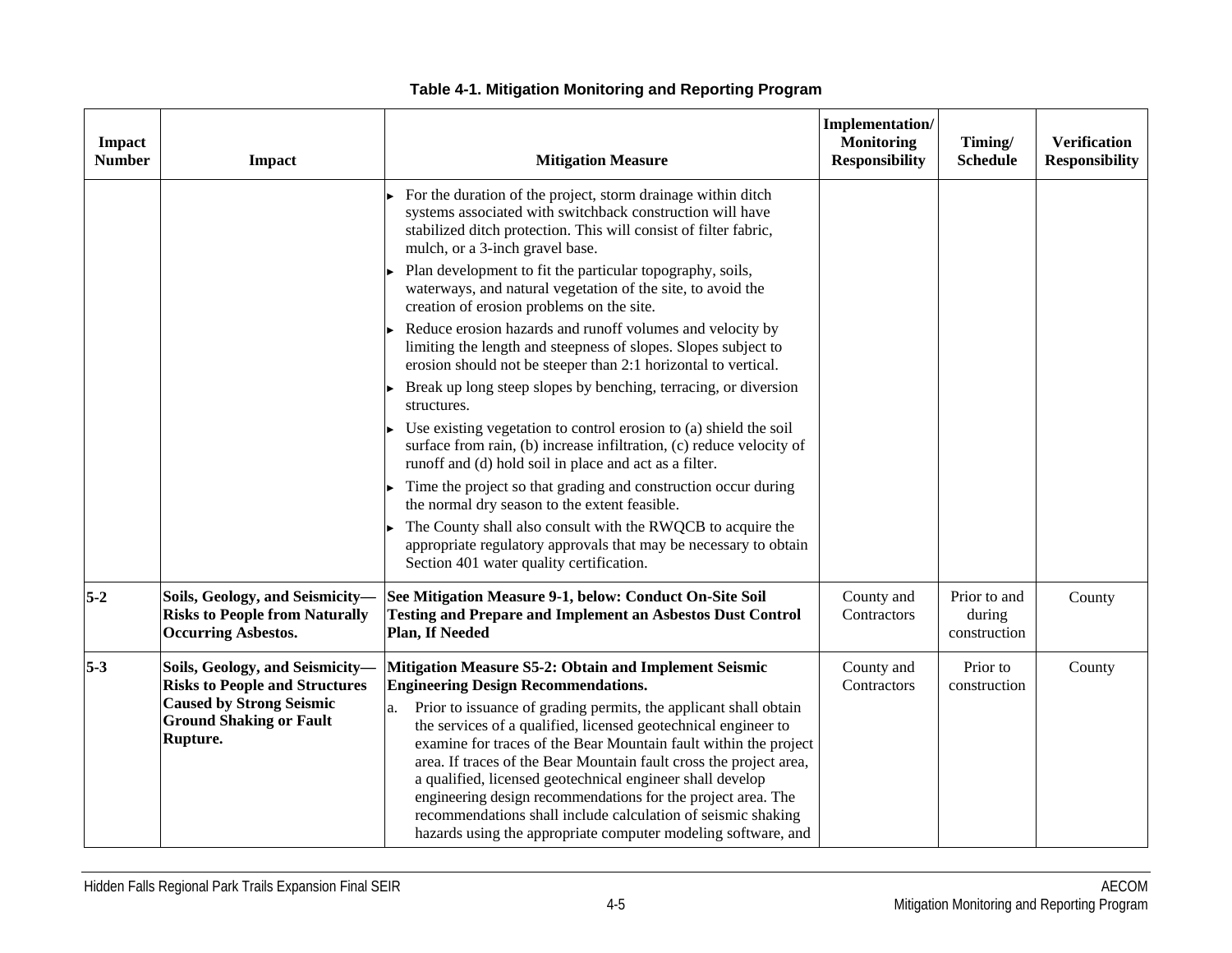| Impact<br><b>Number</b> | Impact | <b>Mitigation Measure</b>                                                                                                                                                                                                                                                                                                                                                                                                                                                                                                                                                                                                                                                                                                                                                                                                                                                                                                                                                                                                            | Implementation/<br><b>Monitoring</b><br><b>Responsibility</b> | Timing/<br><b>Schedule</b> | <b>Verification</b><br><b>Responsibility</b> |
|-------------------------|--------|--------------------------------------------------------------------------------------------------------------------------------------------------------------------------------------------------------------------------------------------------------------------------------------------------------------------------------------------------------------------------------------------------------------------------------------------------------------------------------------------------------------------------------------------------------------------------------------------------------------------------------------------------------------------------------------------------------------------------------------------------------------------------------------------------------------------------------------------------------------------------------------------------------------------------------------------------------------------------------------------------------------------------------------|---------------------------------------------------------------|----------------------------|----------------------------------------------|
|                         |        | shall include specific structural design recommendations to<br>minimize potential damage to buildings and structures from<br>seismic events. The recommendations shall also include an<br>examination of the traces of the Bear Mountain fault system<br>within the project area, including surface reconnaissance, and<br>shall make recommendations for building foundation and<br>infrastructure design accordingly. All appropriate design<br>recommendations shall be implemented during the project<br>design and construction phases.                                                                                                                                                                                                                                                                                                                                                                                                                                                                                         |                                                               |                            |                                              |
|                         |        | No structures intended for human occupancy shall be<br>constructed within a 100-foot-wide no building zone over the<br>Bear Mountain fault traces. However, following completion of<br>the seismic study required in (a) above, the no building zone<br>may be modified if recommended by the geotechnical engineer.                                                                                                                                                                                                                                                                                                                                                                                                                                                                                                                                                                                                                                                                                                                 | County and<br>Contractors                                     | Prior to<br>construction   | County                                       |
|                         |        | Prior to issuance of grading permits, the County shall obtain the<br>c.<br>services of a qualified, licensed geotechnical engineer to<br>prepare a comprehensive final geotechnical report for the entire<br>project area with specific design recommendations sufficient to<br>ensure the safety of soil conditions, project structures, and site<br>occupants. The report shall include project design and<br>construction recommendations to address:<br>• Site preparation and grading, including surface and subsurface<br>prep work, engineered fill materials, fill placement and<br>compaction, trench backfill, and surface drainage;<br>• Foundation requirements specific to the location of each<br>component of the proposed project;<br>• Concrete slabs-on-grade, both interior and exterior;<br>• Retaining and below grade walls; and<br>• Road, pavement, and parking area design.<br>• The seismic engineering design recommendations shall be<br>incorporated into the project design. Adequate field inspection | County                                                        | Prior to<br>construction   | County                                       |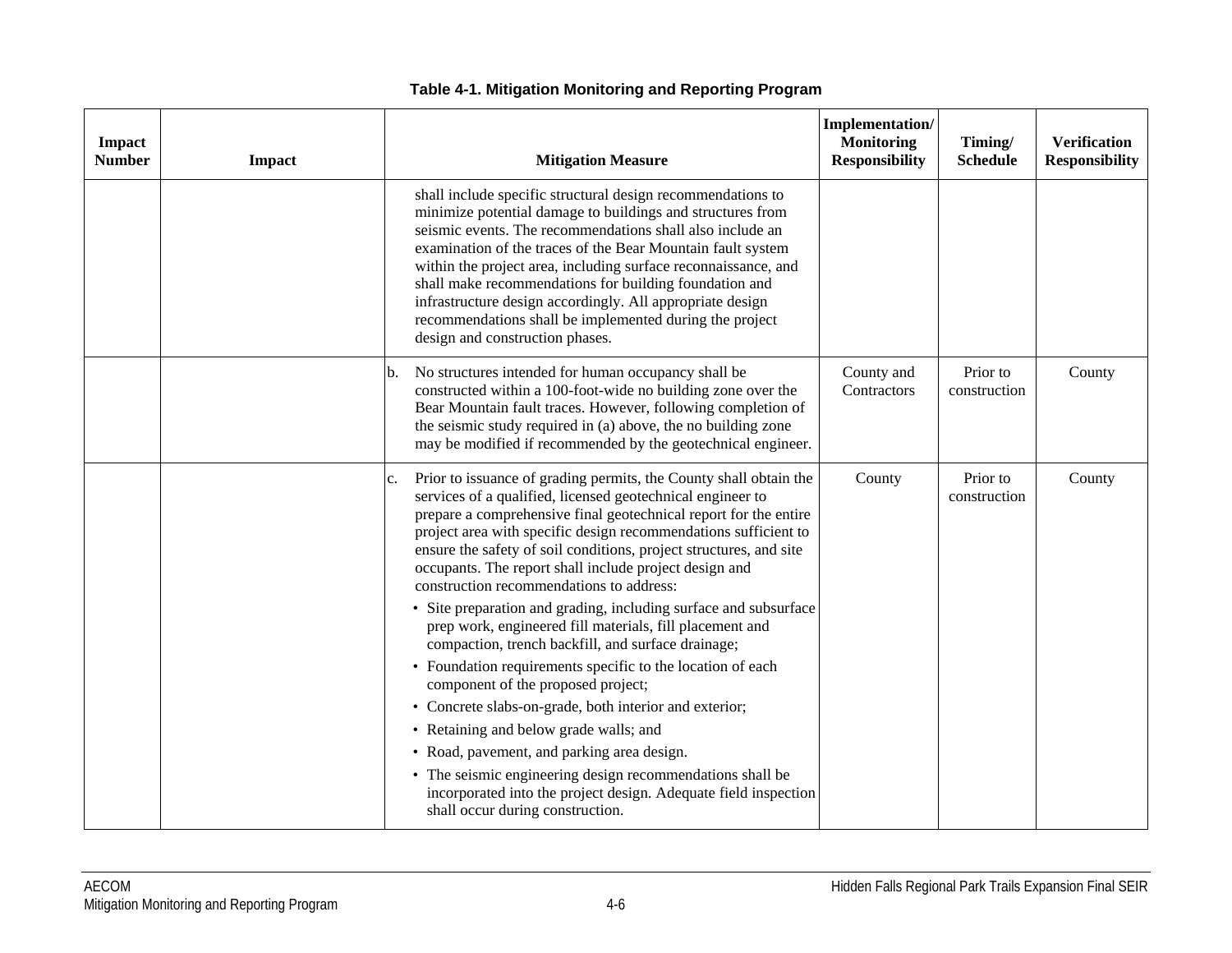| Impact<br><b>Number</b> | <b>Impact</b>                                                                                                   | <b>Mitigation Measure</b>                                                                                                                                                                                                                                                                                                                                                                                                                                                                                                                                                                                                                                                                                                                                                                                                                                                                                                                                                                                                                                                                                                                                                                                                                              | Implementation/<br><b>Monitoring</b><br><b>Responsibility</b> | Timing/<br><b>Schedule</b>             | <b>Verification</b><br><b>Responsibility</b> |
|-------------------------|-----------------------------------------------------------------------------------------------------------------|--------------------------------------------------------------------------------------------------------------------------------------------------------------------------------------------------------------------------------------------------------------------------------------------------------------------------------------------------------------------------------------------------------------------------------------------------------------------------------------------------------------------------------------------------------------------------------------------------------------------------------------------------------------------------------------------------------------------------------------------------------------------------------------------------------------------------------------------------------------------------------------------------------------------------------------------------------------------------------------------------------------------------------------------------------------------------------------------------------------------------------------------------------------------------------------------------------------------------------------------------------|---------------------------------------------------------------|----------------------------------------|----------------------------------------------|
|                         |                                                                                                                 | It is the responsibility of the County to provide for engineering<br>inspection and certification that earthwork has been performed in<br>conformity with recommendations contained in the report.                                                                                                                                                                                                                                                                                                                                                                                                                                                                                                                                                                                                                                                                                                                                                                                                                                                                                                                                                                                                                                                     |                                                               |                                        |                                              |
|                         | <b>6.0 CULTURAL RESOURCES</b>                                                                                   |                                                                                                                                                                                                                                                                                                                                                                                                                                                                                                                                                                                                                                                                                                                                                                                                                                                                                                                                                                                                                                                                                                                                                                                                                                                        |                                                               |                                        |                                              |
| $6-1$                   | <b>Cultural Resources-Potential</b><br>a Significant Cultural Resource.                                         | Mitigation Measure 6-1: Modify Project Plans to Avoid<br>for substantial adverse change to Potentially Significant Cultural Resources and Actively Monitor<br><b>Resources for Indirect Effects.</b><br>The County will prepare detailed design of trails, roads, and Park<br>facilities to ensure that direct effects associated with project<br>implementation avoids all significant and potentially significant<br>documented cultural resources in the project area. As part of the<br>County's ongoing operational responsibility, usage trends that<br>threaten any potentially significant documented cultural resources<br>will be actively managed to avoid damage. If designing such trails<br>and facilities to avoid potential impacts is not feasible or if<br>management of Park usage indicates potential impacts to significant<br>or potentially significant cultural resources, an approved treatment<br>plan shall be drafted and implemented to mitigate the significant<br>impacts. Such a plan may include one or more of the following<br>elements:<br>vegetation removal and surface inspection;<br>ethnographic studies or Native American consultation, or both;<br>subsurface testing; and<br>if necessary, data recovery. | County and<br>contractors                                     | Prior to and<br>during<br>construction | County                                       |
| $6 - 2$                 | <b>Cultural Resources-Potential</b><br>for Disturbance of Undiscovered Resources.<br><b>Cultural Resources.</b> | <b>Mitigation Measure 6-2: Protect Previously Unknown Cultural</b><br>Given the potential for subsurface deposits, if undocumented<br>resources are encountered during construction, all destructive work<br>in the vicinity of the find shall cease until a qualified professional<br>archaeologist can assess the significance of the find and, if<br>appropriate, provide recommendations for treatment. Appropriate<br>measures for treatment may include no action, avoidance of the                                                                                                                                                                                                                                                                                                                                                                                                                                                                                                                                                                                                                                                                                                                                                              | County and<br>contractors                                     | During<br>construction                 | County                                       |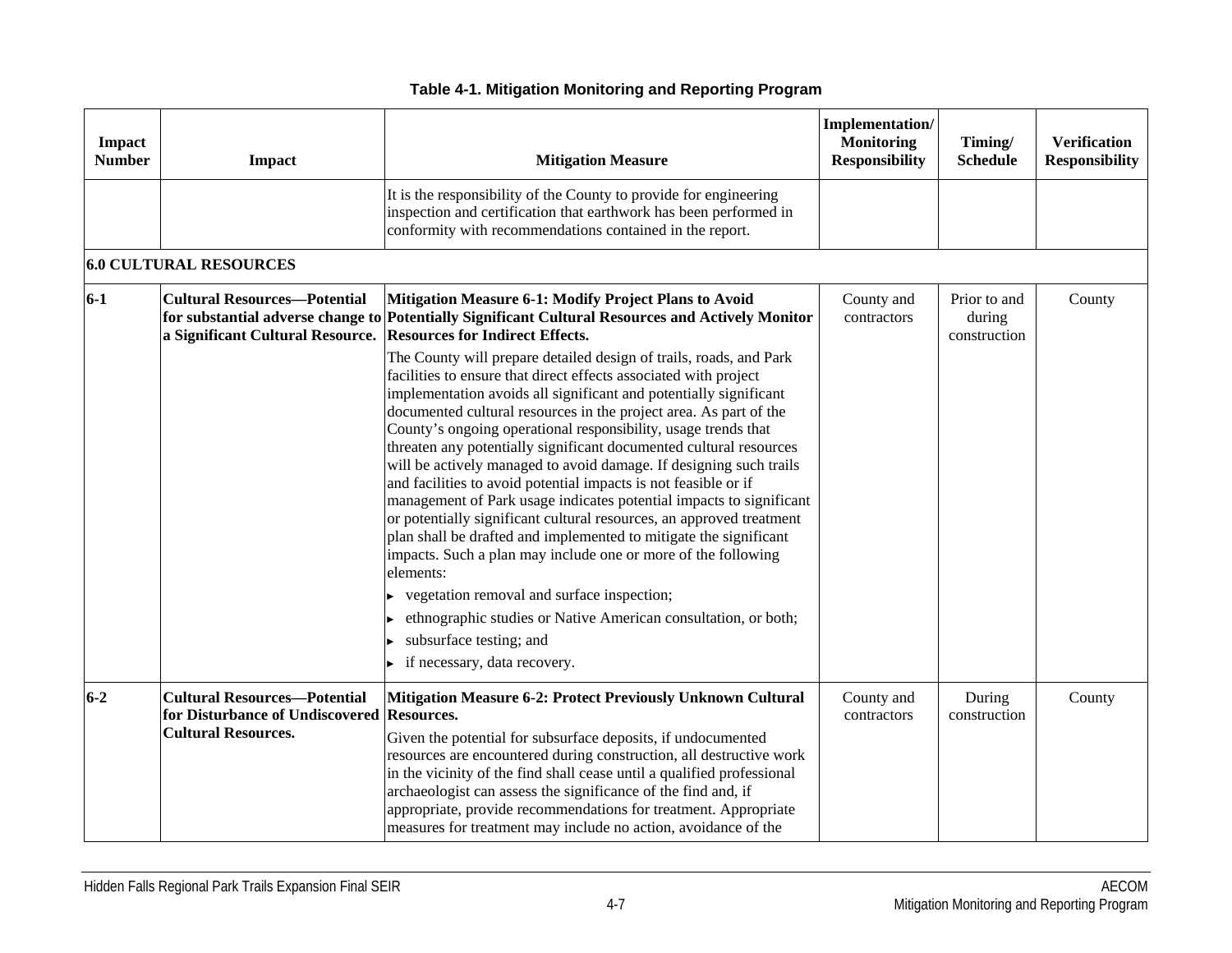| <b>Impact</b><br><b>Number</b> | <b>Impact</b>                                                                                 | <b>Mitigation Measure</b>                                                                                                                                                                                                                                                                                                                                                                                                                                                                                                                                                                                                                                                                                                                                                                                                                                                                                                                                                                                                                                                                                                                                                                                                                                                                                                                                                                                                                                                                                                                                                                                                                                                                                                                                                                                                                                                                                                                                                                                        | Implementation/<br><b>Monitoring</b><br><b>Responsibility</b> | Timing/<br><b>Schedule</b> | <b>Verification</b><br><b>Responsibility</b> |
|--------------------------------|-----------------------------------------------------------------------------------------------|------------------------------------------------------------------------------------------------------------------------------------------------------------------------------------------------------------------------------------------------------------------------------------------------------------------------------------------------------------------------------------------------------------------------------------------------------------------------------------------------------------------------------------------------------------------------------------------------------------------------------------------------------------------------------------------------------------------------------------------------------------------------------------------------------------------------------------------------------------------------------------------------------------------------------------------------------------------------------------------------------------------------------------------------------------------------------------------------------------------------------------------------------------------------------------------------------------------------------------------------------------------------------------------------------------------------------------------------------------------------------------------------------------------------------------------------------------------------------------------------------------------------------------------------------------------------------------------------------------------------------------------------------------------------------------------------------------------------------------------------------------------------------------------------------------------------------------------------------------------------------------------------------------------------------------------------------------------------------------------------------------------|---------------------------------------------------------------|----------------------------|----------------------------------------------|
|                                |                                                                                               | resource through relocation of Park facilities, subsurface testing, and<br>potentially data recovery. For any such discovery, a memorandum<br>documenting the results of the evaluation shall be provided to the<br>County by the archaeologist, and the County shall forward the<br>memorandum to the California Department of Parks and Recreation<br>and the State Historic Preservation Officer.                                                                                                                                                                                                                                                                                                                                                                                                                                                                                                                                                                                                                                                                                                                                                                                                                                                                                                                                                                                                                                                                                                                                                                                                                                                                                                                                                                                                                                                                                                                                                                                                             |                                                               |                            |                                              |
| $6-3$                          | <b>Cultural Resources-Potential</b><br>for Disturbance of Unknown<br><b>Human Interments.</b> | <b>Mitigation Measure 6-3: Stop Potentially Damaging Work if</b><br>Human Remains are Uncovered during Construction.<br>In accordance with the California Health and Safety Code, if human<br>remains are uncovered during ground-disturbing activities, the<br>construction contractor or the County, or both, shall immediately<br>halt potentially damaging excavation in the area of the burial and<br>notify the County coroner and a qualified professional archaeologist<br>to determine the nature of the remains. The coroner shall examine all<br>discoveries of human remains within 48 hours of receiving notice of<br>a discovery on private or state lands, in accordance with Section<br>7050(b) of the Health and Safety Code. If the coroner determines<br>that the remains are those of a Native American, he or she shall<br>contact the Native American Heritage Commission (NAHC) by<br>phone within 24 hours of making that determination (Health and<br>Safety Code Section 7050[c]). After the coroner's findings are<br>presented, the County, the archaeologist, and the NAHC-designated<br>Most Likely Descendant (MLD) shall determine the ultimate<br>treatment and disposition of the remains and take appropriate steps<br>to ensure that additional human interments are not disturbed.<br>Upon the discovery of Native American remains, the procedures<br>above regarding involvement of the County coroner, notification of<br>the NAHC, and identification of a MLD shall be followed. The<br>County shall ensure that the immediate vicinity (according to<br>generally accepted cultural or archaeological standards and<br>practices) is not damaged or disturbed by further development<br>activity until consultation with the MLD has taken place. The MLD<br>shall have 48 hours after being granted access to the site to complete<br>a site inspection and make recommendations. A range of possible<br>treatments for the remains may be discussed: nondestructive | County and<br>contractors                                     | During<br>construction     | County                                       |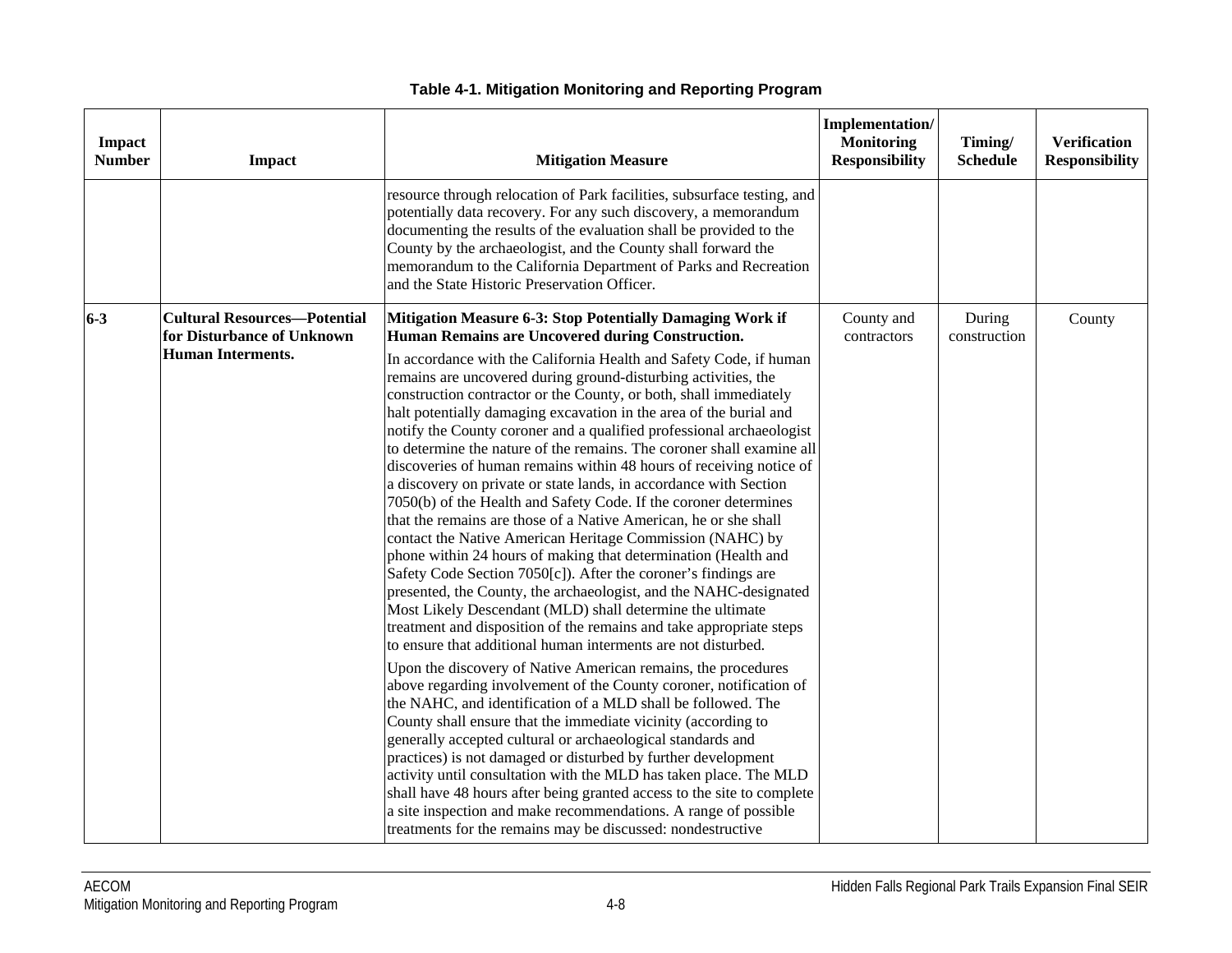| <b>Impact</b><br><b>Number</b> | Impact                           | <b>Mitigation Measure</b>                                                                                                                                                                                                                                                                                                                                                                                                                                                                                                                                                                                                                                                                                                                                                                                                                                       | Implementation/<br><b>Monitoring</b><br><b>Responsibility</b> | Timing/<br><b>Schedule</b> | <b>Verification</b><br><b>Responsibility</b> |
|--------------------------------|----------------------------------|-----------------------------------------------------------------------------------------------------------------------------------------------------------------------------------------------------------------------------------------------------------------------------------------------------------------------------------------------------------------------------------------------------------------------------------------------------------------------------------------------------------------------------------------------------------------------------------------------------------------------------------------------------------------------------------------------------------------------------------------------------------------------------------------------------------------------------------------------------------------|---------------------------------------------------------------|----------------------------|----------------------------------------------|
|                                |                                  | removal and analysis, preservation in place, relinquishment of the<br>remains and associated items to the descendants, or other culturally<br>appropriate treatment. Assembly Bill (AB) 2641 (Chapter 863,<br>Statutes of 2006) suggests that the concerned parties may extend<br>discussions beyond the initial 48 hours to allow for the discovery of<br>additional remains. AB 2641 includes a list of site protection<br>measures and states that the County shall comply with one or more<br>of the following measures:                                                                                                                                                                                                                                                                                                                                    |                                                               |                            |                                              |
|                                |                                  | Record the site with the NAHC or the appropriate Information<br>Center.<br>Utilize an open-space or conservation zoning designation or<br>easement.                                                                                                                                                                                                                                                                                                                                                                                                                                                                                                                                                                                                                                                                                                             |                                                               |                            |                                              |
|                                |                                  | Record a document with the county in which the property is<br>located.                                                                                                                                                                                                                                                                                                                                                                                                                                                                                                                                                                                                                                                                                                                                                                                          |                                                               |                            |                                              |
|                                |                                  | The County or its authorized representative shall rebury the Native<br>American human remains and associated grave goods with<br>appropriate dignity on the property in a location not subject to<br>further subsurface disturbance if the NAHC is unable to identify a<br>MLD, or if the MLD fails to make a recommendation within 48<br>hours after being granted access to the site. The County or its<br>authorized representative may also reinter the remains in a location<br>not subject to further disturbance if it rejects the recommendation of<br>the MLD, and mediation by the NAHC fails to provide measures<br>acceptable to the landowner. Adherence to these procedures and<br>other provisions of the California Health and Safety Code and AB<br>2641 would reduce potential impacts on human remains to a less-<br>than-significant level. |                                                               |                            |                                              |
| $6-4$                          | <b>Tribal Cultural Resources</b> | Mitigation Measure S6-4: Post Ground-Disturbance Site Visit<br>Although no unique archaeological resources have been identified<br>within the project development areas and the NAHC Sacred Lands<br>database search was negative, there is a possibility that resources<br>which UAIC or Colfax Todds Valley tribal members consider to be<br>Tribal Cultural Resources could be unearthed during project<br>construction.                                                                                                                                                                                                                                                                                                                                                                                                                                     | County                                                        | During<br>construction     | County                                       |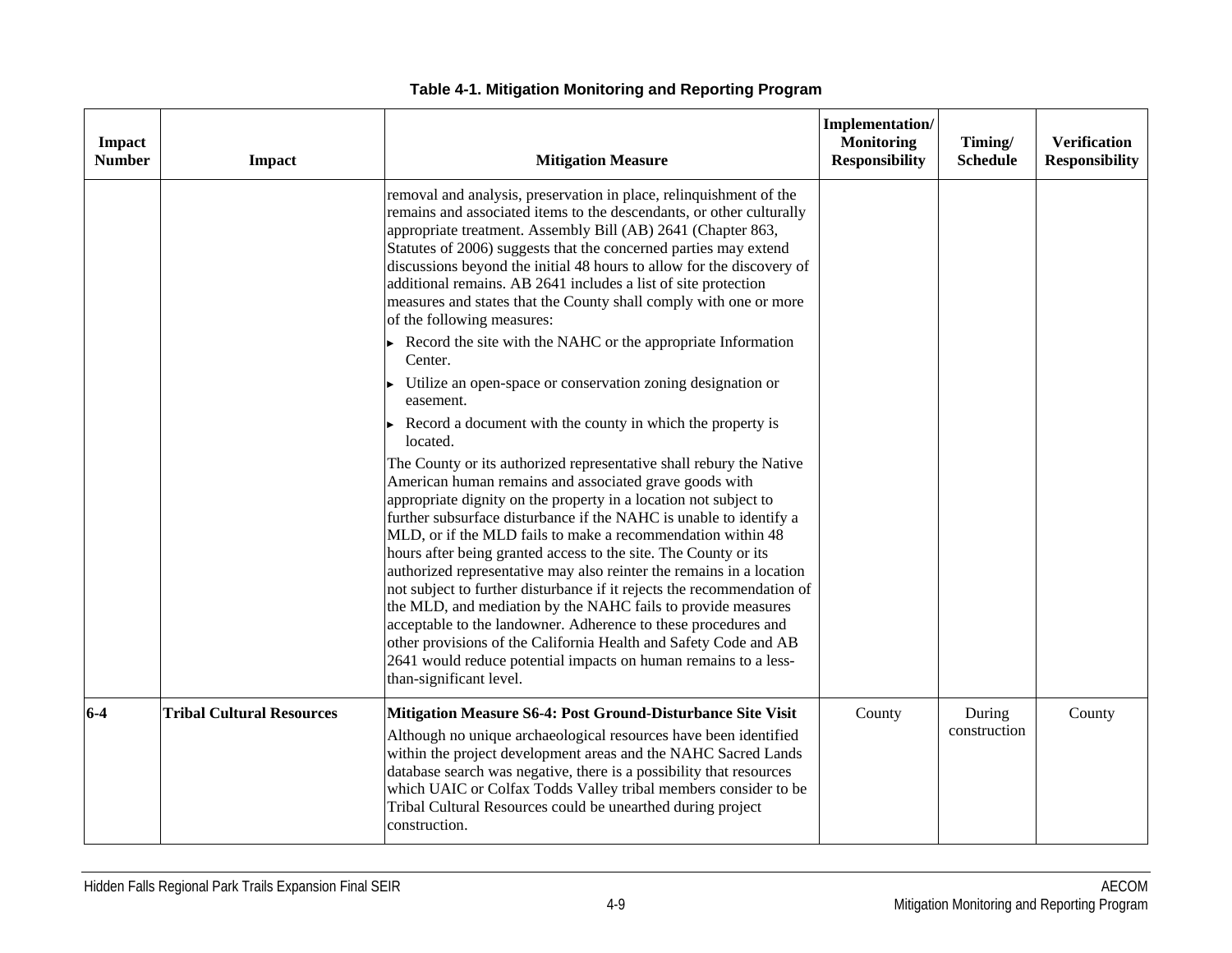| <b>Impact</b><br><b>Number</b> | Impact                                                                                                                                                                     | <b>Mitigation Measure</b>                                                                                                                                                                                                                                                                                                                                                                                                                                                                                                                                                                                                                                                                                                                                                                                                                                                                                                                                                                                                                                                                                                                              | <b>Implementation/</b><br><b>Monitoring</b><br><b>Responsibility</b> | Timing/<br><b>Schedule</b> | <b>Verification</b><br><b>Responsibility</b> |
|--------------------------------|----------------------------------------------------------------------------------------------------------------------------------------------------------------------------|--------------------------------------------------------------------------------------------------------------------------------------------------------------------------------------------------------------------------------------------------------------------------------------------------------------------------------------------------------------------------------------------------------------------------------------------------------------------------------------------------------------------------------------------------------------------------------------------------------------------------------------------------------------------------------------------------------------------------------------------------------------------------------------------------------------------------------------------------------------------------------------------------------------------------------------------------------------------------------------------------------------------------------------------------------------------------------------------------------------------------------------------------------|----------------------------------------------------------------------|----------------------------|----------------------------------------------|
|                                |                                                                                                                                                                            | Once new trails and/or parking areas have been graded and prior to<br>the new trails and/or parking areas being opened to the public, the<br>County will notify the UAIC and the Colfax Todds Valley<br>Consolidated Tribe so they may conduct an additional site visit, if<br>they desire.<br>In addition, if tribal cultural resources are identified that have the<br>potential to be adversely affected by the project, Placer County will<br>work with the tribes to minimize those impacts. Examples of impact<br>minimization could include:<br>$(1)$ avoidance and preservation of the resources in place, including,<br>but not limited to, planning and construction to avoid the<br>resources and protect the cultural and natural context<br>treating the resource with culturally appropriate dignity, taking<br>(2)<br>into account the tribal cultural values and meaning of the<br>resource, including, but not limited to, the following:<br>(A) protecting the cultural character and integrity of the<br>resource;<br>(B) protecting the traditional use of the resource; or<br>(C) protecting the confidentiality of the resource. |                                                                      |                            |                                              |
|                                | 7.0 VISUAL RESOURCES                                                                                                                                                       |                                                                                                                                                                                                                                                                                                                                                                                                                                                                                                                                                                                                                                                                                                                                                                                                                                                                                                                                                                                                                                                                                                                                                        |                                                                      |                            |                                              |
| $7 - 3$                        | <b>Visual Resources-Long-Term</b><br><b>Changes in Visual Resources</b><br><b>Associated with the</b><br><b>Improvements to Garden Bar</b><br>Road and Curtola Ranch Road. | Mitigation Measure 7-1: Revegetate and Restore All Disturbed<br><b>Areas to Minimize Visual Quality Impacts.</b><br>To address the potential degradation of visual quality resulting from<br>tree removal, the County shall revegetate and restore all disturbed<br>areas. Revegetation undertaken between April 1 and October 1 shall<br>include regular watering to ensure adequate initial growth. To the<br>extent feasible, restoration of trees and shrubs shall reduce visual<br>impacts for affected properties. Revegetation of disturbed areas shall<br>promote restoration of vegetation over time that is as consistent as<br>feasible with the surrounding natural landscape, recognizing<br>constraints of the right-of-way and available space. The County shall<br>prepare a restoration and revegetation plan that implements actions<br>intended to mitigate the impacts on trees and vegetation removed                                                                                                                                                                                                                             | County and<br>Contractors                                            | Following<br>construction  | County                                       |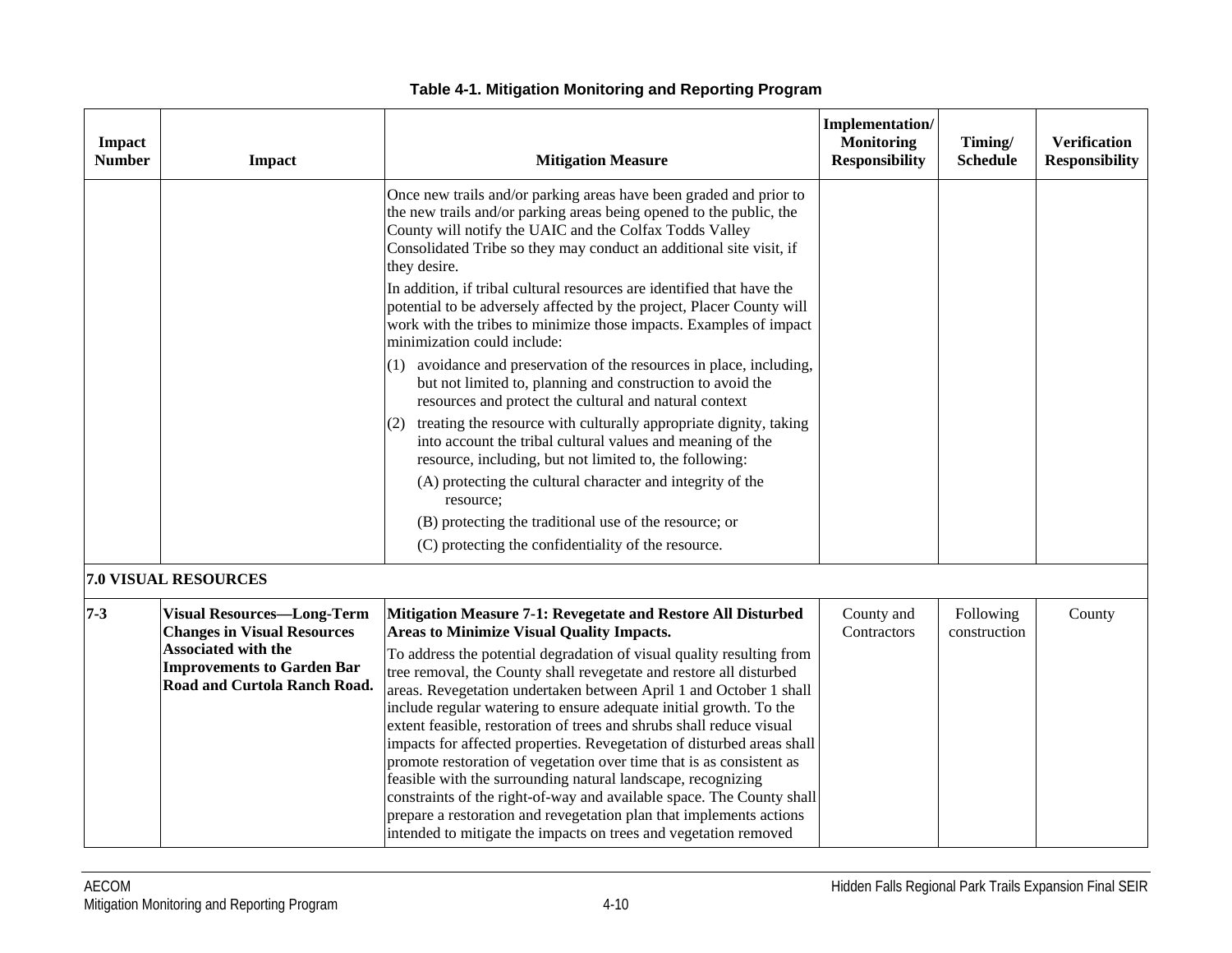| Impact<br><b>Number</b> | Impact                                                                                                                                                                                                                                             | <b>Mitigation Measure</b>                                                                                                                                                                                                                                                                                                                                                                                                                                                                                                                                                                                                                                                                                                                                                                                                                                                                                                                                                                                                                                                                                                                                                                                                                         | Implementation/<br><b>Monitoring</b><br><b>Responsibility</b> | Timing/<br><b>Schedule</b>                                                  | <b>Verification</b><br><b>Responsibility</b> |
|-------------------------|----------------------------------------------------------------------------------------------------------------------------------------------------------------------------------------------------------------------------------------------------|---------------------------------------------------------------------------------------------------------------------------------------------------------------------------------------------------------------------------------------------------------------------------------------------------------------------------------------------------------------------------------------------------------------------------------------------------------------------------------------------------------------------------------------------------------------------------------------------------------------------------------------------------------------------------------------------------------------------------------------------------------------------------------------------------------------------------------------------------------------------------------------------------------------------------------------------------------------------------------------------------------------------------------------------------------------------------------------------------------------------------------------------------------------------------------------------------------------------------------------------------|---------------------------------------------------------------|-----------------------------------------------------------------------------|----------------------------------------------|
|                         |                                                                                                                                                                                                                                                    | along Garden Bar Road. The plan will be prepared in conjunction<br>with detailed roadway engineering design, so that precise areas of<br>disturbance are known and the revegetation process can be<br>coordinated with roadway implementation. Portions of the<br>revegetation plan may be implemented on adjacent property outside<br>the County road right-of-way by agreements with willing property<br>owners.                                                                                                                                                                                                                                                                                                                                                                                                                                                                                                                                                                                                                                                                                                                                                                                                                                |                                                               |                                                                             |                                              |
|                         |                                                                                                                                                                                                                                                    | See Mitigation Measure S12-7 below, "Biological Resources":<br><b>Protect Oak Woodland Habitat</b><br>If removal of native trees larger than 6 inches dbh is required during<br>construction of the proposed project, the County shall compensate<br>for removal of those trees by paying in-lieu fees into the County<br>approved oak woodland preservation fund as stipulated in the Placer<br>County Tree Ordinance and in consultation with a certified arborist.                                                                                                                                                                                                                                                                                                                                                                                                                                                                                                                                                                                                                                                                                                                                                                             | County                                                        | Prior to<br>construction                                                    | County                                       |
|                         | <b>8.0 TRANSPORTATION AND CIRCULATION</b>                                                                                                                                                                                                          |                                                                                                                                                                                                                                                                                                                                                                                                                                                                                                                                                                                                                                                                                                                                                                                                                                                                                                                                                                                                                                                                                                                                                                                                                                                   |                                                               |                                                                             |                                              |
| 8.4                     | Conflict with adopted program,<br>plan, ordinance, or policy<br>addressing the circulation<br>system, including transit,<br>roadway, bicycle and pedestrian<br>facilities-Increase in Traffic<br><b>Impacts Associated with Project</b><br>Access. | Mitigation Measure S8-4: Prepare Improvement Plans and<br><b>Construct Improvements for Access to Twilight Ride</b><br>With the initial Phase of the parking space construction and access at<br>the Twilight Ride site, Improvement Plans shall be prepared<br>showing the construction of a driveway encroachment onto Bell<br>Road to a Plate 116 Major Land Development Manual standard,<br>unless an alternative is approved by the County Department of<br>Public Works that results in an equal level of performance based on<br>the considerations listed in General Plan Policy 3.A.7(5) (listed<br>earlier in this chapter). The design speed along Bell Road shall be 40<br>miles per hour, unless an alternate design speed is approved by the<br>Department of Public Works (DPW). The improvements shall begin<br>at the outside edge of any future lane(s) as directed by the DPW and<br>the Engineering and Surveying Division (ESD). The Plate 116<br>structural section within the main roadway right-of-way shall be<br>designed for a Traffic Index of 7.5 but said section shall not be less<br>than 3 inches of Hot Mix Asphalt (HMA) over 8 inches of Class 2<br>Aggregate Base (AB) unless otherwise approved by the ESD. | County and<br>Contractors                                     | Prior to<br>construction<br>of Phase 1 at<br><b>Twilight Ride</b><br>Parcel | County                                       |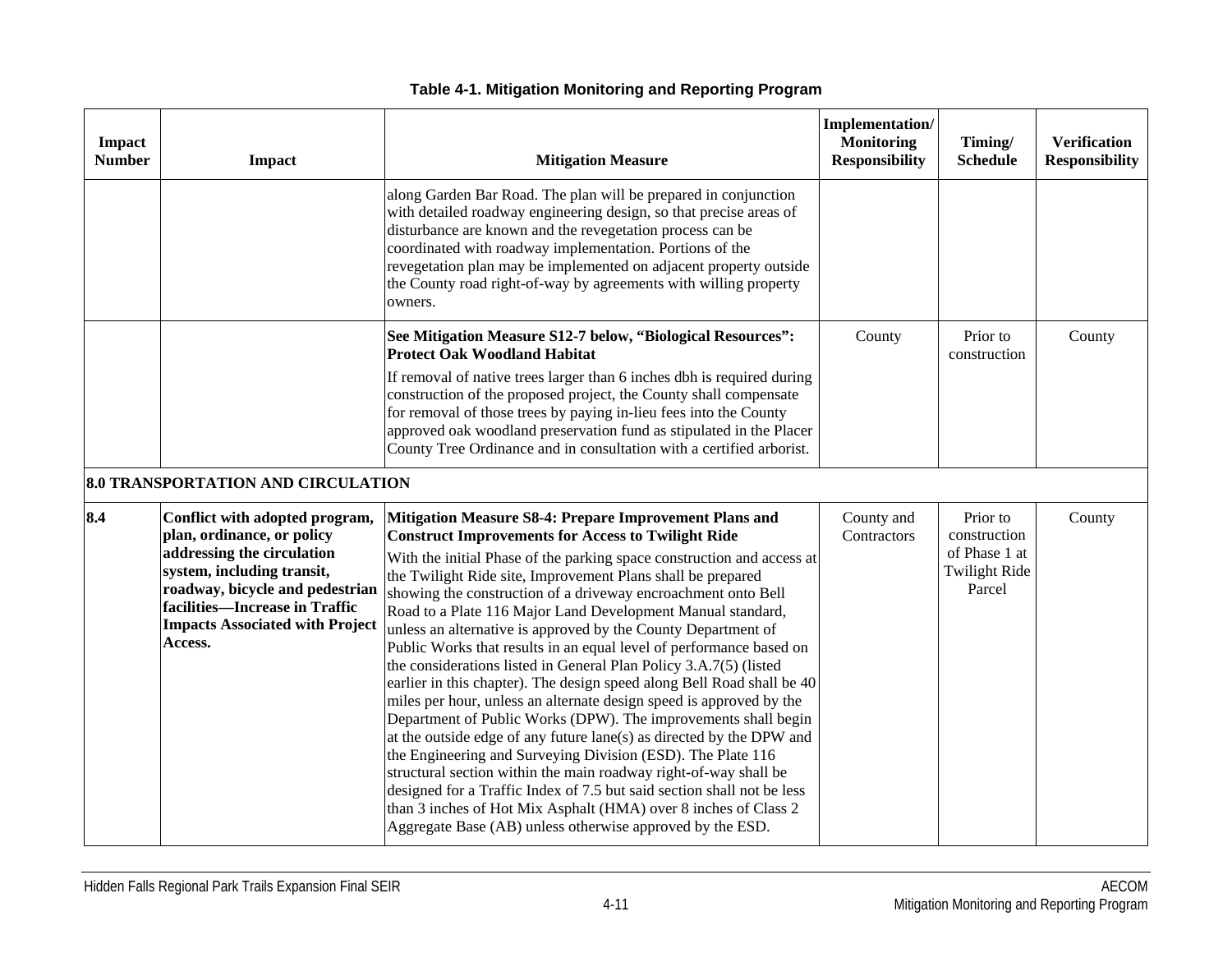| Impact<br><b>Number</b> | Impact                                                                                                                                                            | <b>Mitigation Measure</b>                                                                                                                                                                                                                                                                                                                                                                                                                                                                                                                                                                                                                                                                                                                                                                                                                                                                                                                                                                                                                                                                                                                                         | Implementation/<br><b>Monitoring</b><br><b>Responsibility</b> | Timing/<br><b>Schedule</b>                                                           | <b>Verification</b><br><b>Responsibility</b> |
|-------------------------|-------------------------------------------------------------------------------------------------------------------------------------------------------------------|-------------------------------------------------------------------------------------------------------------------------------------------------------------------------------------------------------------------------------------------------------------------------------------------------------------------------------------------------------------------------------------------------------------------------------------------------------------------------------------------------------------------------------------------------------------------------------------------------------------------------------------------------------------------------------------------------------------------------------------------------------------------------------------------------------------------------------------------------------------------------------------------------------------------------------------------------------------------------------------------------------------------------------------------------------------------------------------------------------------------------------------------------------------------|---------------------------------------------------------------|--------------------------------------------------------------------------------------|----------------------------------------------|
|                         |                                                                                                                                                                   | Mitigation Measure S8-5: Construct Left Turn Lane at Access to<br><b>Twilight Ride</b><br>Prior to operation of Phase 2 (time at which point 75 percent of the<br>parking stalls at the Twilight Ride access are constructed),<br>Improvement Plans meeting County standards shall be prepared<br>showing the construction of a left turn lane at the Twilight Ride<br>access encroachment from Bell Road onto the site to the satisfaction<br>of the Department of Public Works. Traffic stripe removal, new<br>striping and pavement markings shall conform to criteria specified in<br>the latest version of the Caltrans Highway Design Manual for a<br>design speed of 40 miles per hour (mph), unless an alternative is<br>approved by the Department of Public Works.                                                                                                                                                                                                                                                                                                                                                                                      | County and<br>Contractors                                     | Prior to<br>operation of<br>Phase 2 at<br><b>Twilight Ride</b><br>Parcel             | County                                       |
| $8 - 5$                 | Cause a substantial increase in<br>hazards to motorists,<br>pedestrians, and bicyclists<br>attributable to a geometric<br>design feature or incompatible<br>uses. | Mitigation Measure S8-1: Implement Traffic Control Measures<br><b>During Park Reservation-Based Events.</b><br>Reservation-based events (involving less than 200 people on-site at a<br>given time) entering at the Garden Bar entrance would be regulated<br>by the County Parks Division Reservation System. The Reservation<br>System would include, but not be limited to, applicable restrictions<br>on:<br>number of events – limited to six (6) times per year;<br>event start and end times so as to minimize impacts to traffic<br>along Garden Bar Road and not to exceed peak usage capacity or<br>coincide with scheduled use of the road by school buses;<br>regulate the days and/or times of reservation-based events to<br>avoid peak days or times such as holiday weekends, as necessary;<br>regulation of number and types of vehicles so as not to exceed<br>parking capacity of the unimproved event parking area at the<br>Garden Bar 40 parking area in combination with daily use. The<br>County may regulate the days and/or times of reservation-based<br>events to avoid peak days or times such as holiday weekends, as<br>necessary. | County and<br>Permittee                                       | Following<br>construction<br>during<br>reservation-<br>based events<br>at Garden Bar | County                                       |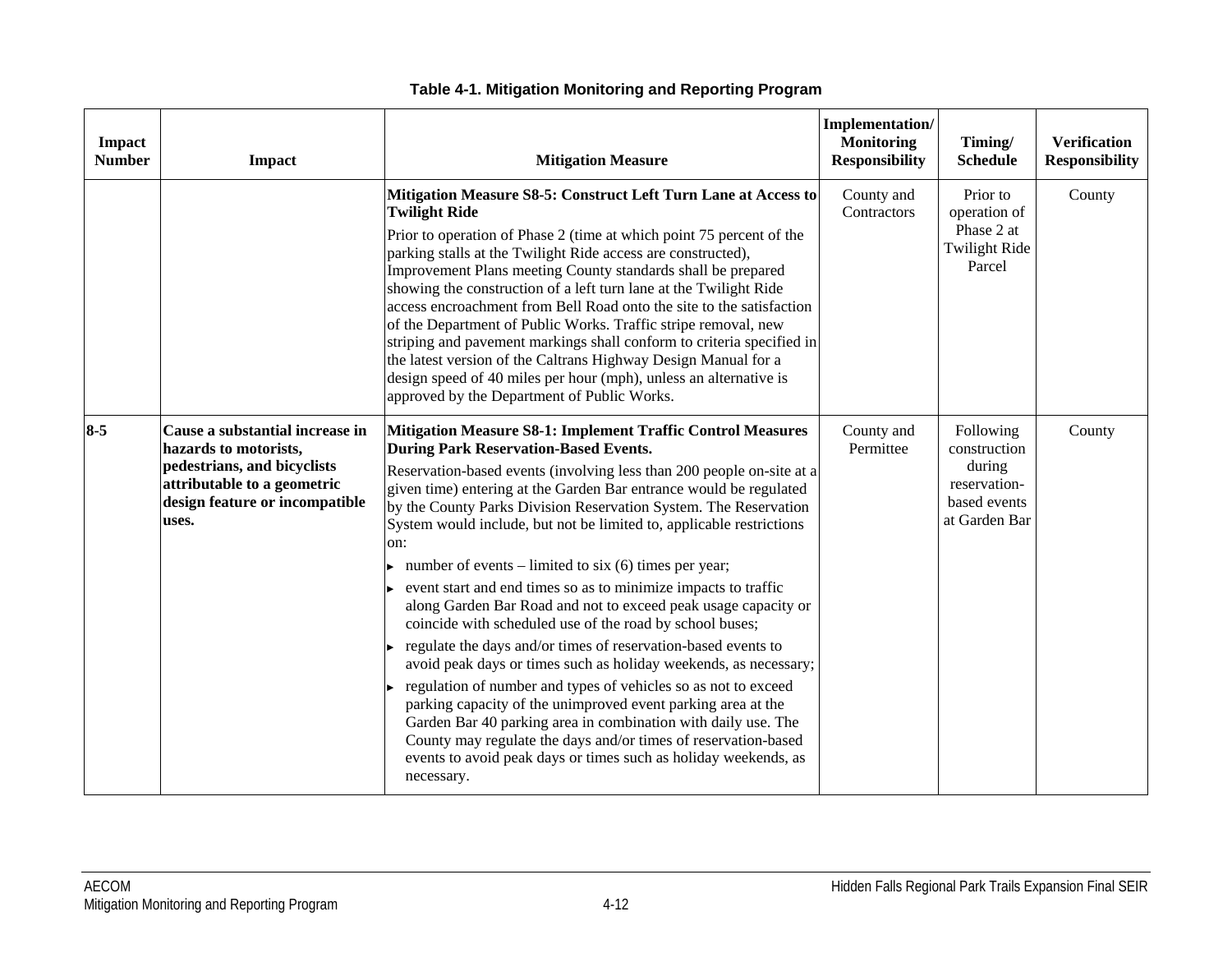| Impact<br><b>Number</b> | Impact                                                          | <b>Mitigation Measure</b>                                                                                                                                                                                                                                                                                                                                                                                                                                                                                                                                                                                                                                                           | <b>Implementation/</b><br><b>Monitoring</b><br><b>Responsibility</b> | Timing/<br><b>Schedule</b>                                                      | <b>Verification</b><br><b>Responsibility</b> |
|-------------------------|-----------------------------------------------------------------|-------------------------------------------------------------------------------------------------------------------------------------------------------------------------------------------------------------------------------------------------------------------------------------------------------------------------------------------------------------------------------------------------------------------------------------------------------------------------------------------------------------------------------------------------------------------------------------------------------------------------------------------------------------------------------------|----------------------------------------------------------------------|---------------------------------------------------------------------------------|----------------------------------------------|
|                         |                                                                 | Mitigation Measure S8-2. Install No Parking Signs to discourage<br><b>Pedestrian Travel on Local Roads</b><br>Prior to the use of the new parking areas, install "No Parking" signs<br>along public roads serving the Project site as authorized by the<br>Placer County Board of Supervisors to discourage offsite parking<br>and limit pedestrian movement between offsite street parking and<br>each project entry. If parking on side streets near park entrances<br>becomes a repetitive problem, the County shall institute "No<br>Parking" areas along the impacted portions of the roadways.                                                                                | County                                                               | Prior to use of<br>new parking<br>areas                                         | County                                       |
|                         |                                                                 | Mitigation Measure S8-3. Install or Upgrade Traffic Control<br><b>Devices along Cramer Road</b><br>Prior to the public use of the Twilight Ride facility in Phase 1, install<br>or upgrade traffic control devices along Cramer Road to meet<br>current MUTCD standards for message, location and sign condition<br>to the satisfaction of the Department of Public Works.                                                                                                                                                                                                                                                                                                          | County                                                               | Prior to public<br>use of the<br><b>Twilight Ride</b><br>facility in<br>Phase 1 | County                                       |
|                         |                                                                 | See Mitigation Measure S8-4 above. Prepare Improvement<br>Plans and Construct Improvements for Access to Twilight Ride                                                                                                                                                                                                                                                                                                                                                                                                                                                                                                                                                              | County and<br>Contractors                                            | Prior to<br>construction<br>of Phase 1 at<br><b>Twilight Ride</b><br>Parcel     | County                                       |
| 9.0 AIR QUALITY         |                                                                 |                                                                                                                                                                                                                                                                                                                                                                                                                                                                                                                                                                                                                                                                                     |                                                                      |                                                                                 |                                              |
| $9 - 3$                 | Air Quality-Exposure of<br>of Toxic Air Contaminants<br>(TACs). | Mitigation Measure 9-1: Conduct On-Site Soil Testing and<br>Sensitive Receptors to Emissions Prepare and Implement an Asbestos Dust Control Plan, If<br>Needed.<br>Prior to construction activity, the County shall test the on-site soils<br>for the presence of asbestos. If naturally-occurring asbestos,<br>serpentine, or ultramafic rock is either known to be located onsite, or<br>is disclosed in the project's geology/soils survey report, or if the<br>project is located in, partly or entirely, "a most likely" to contain<br>Naturally Occurring Asbestos Area, as shown on the Geologic maps<br>prepared by the California Geologic Survey (formerly the California | County and<br>Contractors                                            | Prior to and<br>during<br>construction                                          | County                                       |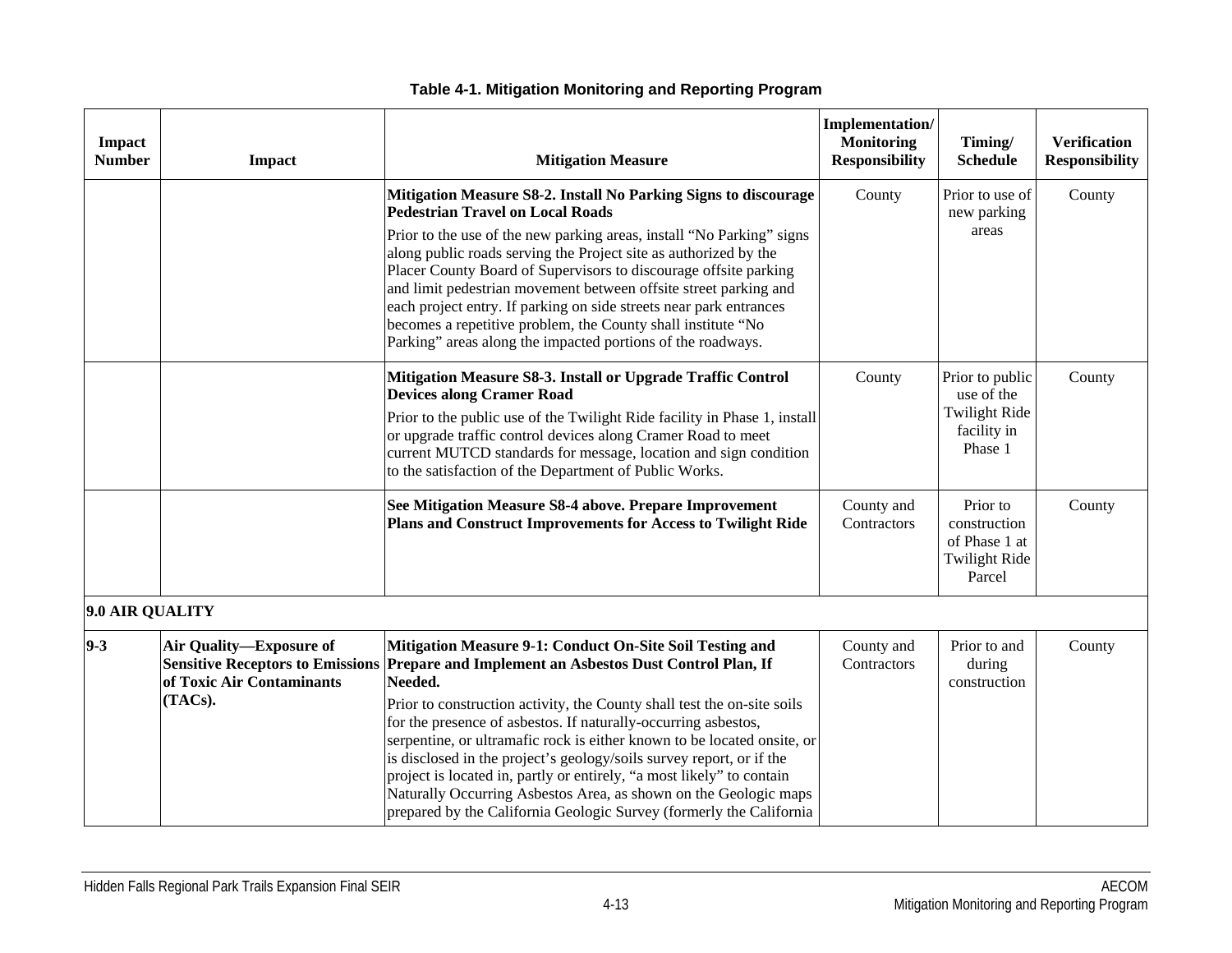| <b>Impact</b><br><b>Number</b> | <b>Impact</b> | <b>Mitigation Measure</b>                                                                                                                                                                                                                                                                                                                                                                                                                                                                                                                                                                                                                                                                                                                                                                                                                                                                                                                                                                                                                                                                                                                                                                                                                                                                                                                                                                                                                                                                                                                                                                                                                                                                                                                 | Implementation/<br><b>Monitoring</b><br><b>Responsibility</b> | Timing/<br><b>Schedule</b>                                | <b>Verification</b><br><b>Responsibility</b> |
|--------------------------------|---------------|-------------------------------------------------------------------------------------------------------------------------------------------------------------------------------------------------------------------------------------------------------------------------------------------------------------------------------------------------------------------------------------------------------------------------------------------------------------------------------------------------------------------------------------------------------------------------------------------------------------------------------------------------------------------------------------------------------------------------------------------------------------------------------------------------------------------------------------------------------------------------------------------------------------------------------------------------------------------------------------------------------------------------------------------------------------------------------------------------------------------------------------------------------------------------------------------------------------------------------------------------------------------------------------------------------------------------------------------------------------------------------------------------------------------------------------------------------------------------------------------------------------------------------------------------------------------------------------------------------------------------------------------------------------------------------------------------------------------------------------------|---------------------------------------------------------------|-----------------------------------------------------------|----------------------------------------------|
|                                |               | Division of Mines and Geology), the following measures shall be<br>implemented.                                                                                                                                                                                                                                                                                                                                                                                                                                                                                                                                                                                                                                                                                                                                                                                                                                                                                                                                                                                                                                                                                                                                                                                                                                                                                                                                                                                                                                                                                                                                                                                                                                                           |                                                               |                                                           |                                              |
|                                |               | The project shall comply with PCAPCD Rule 228 for fugitive dust<br>control. In addition, the County shall prepare an asbestos dust<br>control plan for approval by PCAPCD as required in Section 93105<br>of the California Health and Safety Code, "Asbestos Airborne Toxic<br>Control Measure for Construction, Grading, Quarrying, and Surface<br>Mining Operations." The asbestos dust control plan shall specify<br>measures, such as periodic watering to reduce airborne dust and<br>ceasing construction during high winds to ensure that no visible dust<br>crosses the property line. The County shall submit the plan to the<br>County Planning Department for review and PCAPCD for review<br>and approval before construction of the first project phase. Approval<br>of the plan must be received from PCAPCD before any asbestos-<br>containing rock (serpentinite) can be disturbed. Upon approval of<br>the asbestos dust control plan by PCAPCD, the County shall ensure<br>that construction contractors implement the terms of the plan<br>throughout the construction period.<br>If asbestos is found in concentrations greater than 5 percent, the<br>material shall not be used as surfacing material as stated in state<br>regulation CCR Title 17 Section 93106 ("Asbestos Airborne Toxic<br>Control Measure-Asbestos Containing Serpentine"). The material<br>with naturally occurring asbestos can be reused at the site for sub-<br>grade material covered by other non-asbestos-containing material in<br>accordance with Placer County APCD Rule 228 and Section 93105,<br>Title 17, California Code of Regulation (CCR) by the California Air<br>Resources Board per Health and safety Code Section 39666. | County and<br>contractors                                     | Prior to and<br>during<br>construction                    | County                                       |
|                                |               | If asbestos containing soil is found on trail surfaces, the asbestos<br>dust control plan shall include provisions including capping or other<br>treatment of trail surfaces to avoid exposure by trail users.                                                                                                                                                                                                                                                                                                                                                                                                                                                                                                                                                                                                                                                                                                                                                                                                                                                                                                                                                                                                                                                                                                                                                                                                                                                                                                                                                                                                                                                                                                                            |                                                               |                                                           |                                              |
|                                |               | Mitigation Measure S9-2: List Standard Air Quality Notes on<br><b>Grading and Improvement Plans.</b><br>The following standard notes shall be listed on all<br>Grading/Improvement Plans:                                                                                                                                                                                                                                                                                                                                                                                                                                                                                                                                                                                                                                                                                                                                                                                                                                                                                                                                                                                                                                                                                                                                                                                                                                                                                                                                                                                                                                                                                                                                                 | County and<br>Contractors                                     | During<br>Preparation of<br>grading/impro<br>vement plans | County                                       |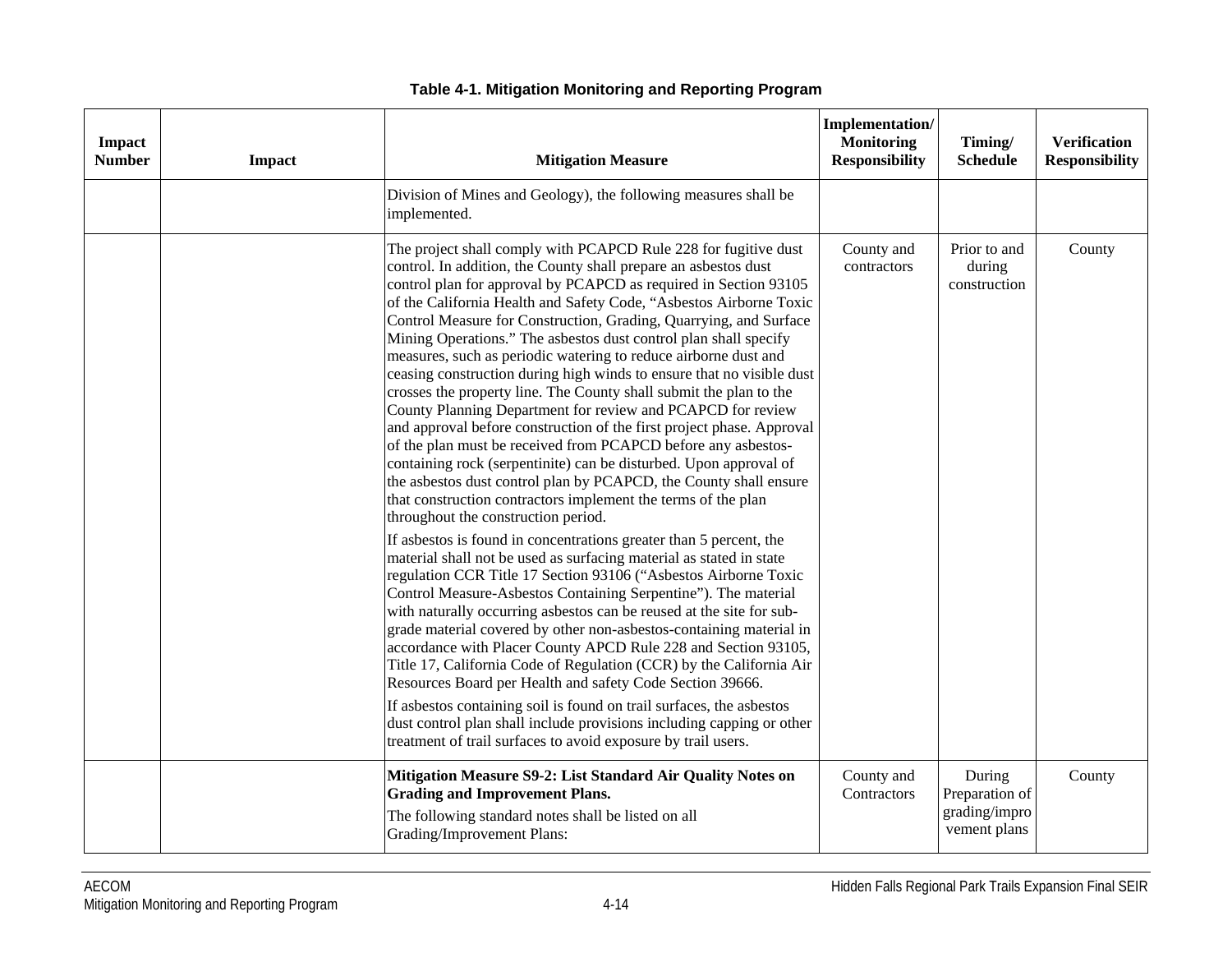| Impact<br><b>Number</b> | Impact | <b>Mitigation Measure</b>                                                                                                                                                                                                                                                                                                                                                                                                                                            | Implementation/<br><b>Monitoring</b><br><b>Responsibility</b> | Timing/<br><b>Schedule</b> | <b>Verification</b><br><b>Responsibility</b> |
|-------------------------|--------|----------------------------------------------------------------------------------------------------------------------------------------------------------------------------------------------------------------------------------------------------------------------------------------------------------------------------------------------------------------------------------------------------------------------------------------------------------------------|---------------------------------------------------------------|----------------------------|----------------------------------------------|
|                         |        | a. Prior to construction activity, a Dust Control Plan or Asbestos<br>Dust Mitigation Plan shall be submitted to the Placer County Air<br>Pollution Control District (PCAPCD). The Dust Control Plan<br>shall be submitted to the PCAPCD a minimum of 21 days before<br>construction activity is scheduled to commence. The Dust Control<br>Plan can be submitted online via the fill-in form: http://www.<br>placerair.org/dustcontrolrequirements/dustcontrolform. |                                                               | and during<br>construction |                                              |
|                         |        | b. Construction equipment exhaust emissions shall not exceed the<br>PCAPCD Rule 202 Visible Emissions limitations. Operators of<br>vehicles and equipment found to exceed opacity limits are to be<br>immediately notified by the PCAPCD to cease operations, and the<br>equipment must be repaired within 72 hours.                                                                                                                                                 |                                                               |                            |                                              |
|                         |        | c. Dry mechanical sweeping is prohibited. Watering of a<br>construction site shall be carried out to mitigate visible emissions.<br>(Based on PCAPCD Rule 228 / Section 301).                                                                                                                                                                                                                                                                                        |                                                               |                            |                                              |
|                         |        | d. The contractor shall apply water or use methods to control dust<br>impacts offsite. Construction vehicles leaving the site shall be<br>cleaned to prevent dust, silt, mud, and dirt from being released or<br>tracked offsite. (Based on PCAPCD Rule 228 / section 304).                                                                                                                                                                                          |                                                               |                            |                                              |
|                         |        | During construction activity, traffic speeds on all unpaved<br>surfaces shall be limited to 15 miles per hour or less unless the<br>road surface and surrounding area is sufficiently stabilized to<br>prevent vehicles and equipment traveling more than 15 miles per<br>hour from emitting dust or visible emissions from crossing the<br>project boundary line. (Based on PCAPCD Rule 228 / section<br>$401.2$ ).                                                 |                                                               |                            |                                              |
|                         |        | f. The contractor shall suspend all grading operations when fugitive<br>dust exceeds the PCAPCD Rule 228 (Fugitive Dust) limitations.<br>Visible emissions of fugitive dust shall not exceed 40% opacity,<br>nor go beyond the property boundary at any time. Lime or other<br>drying agents utilized to dry out wet grading areas shall not<br>exceed PCAPCD Rule 228 limitations. (Based on PCAPCD Rule<br>228 / section 302 & 401.4).                             |                                                               |                            |                                              |
|                         |        | g. The prime contractor shall be responsible for keeping adjacent<br>public thoroughfares clean by keeping dust, silt, mud, dirt, and                                                                                                                                                                                                                                                                                                                                |                                                               |                            |                                              |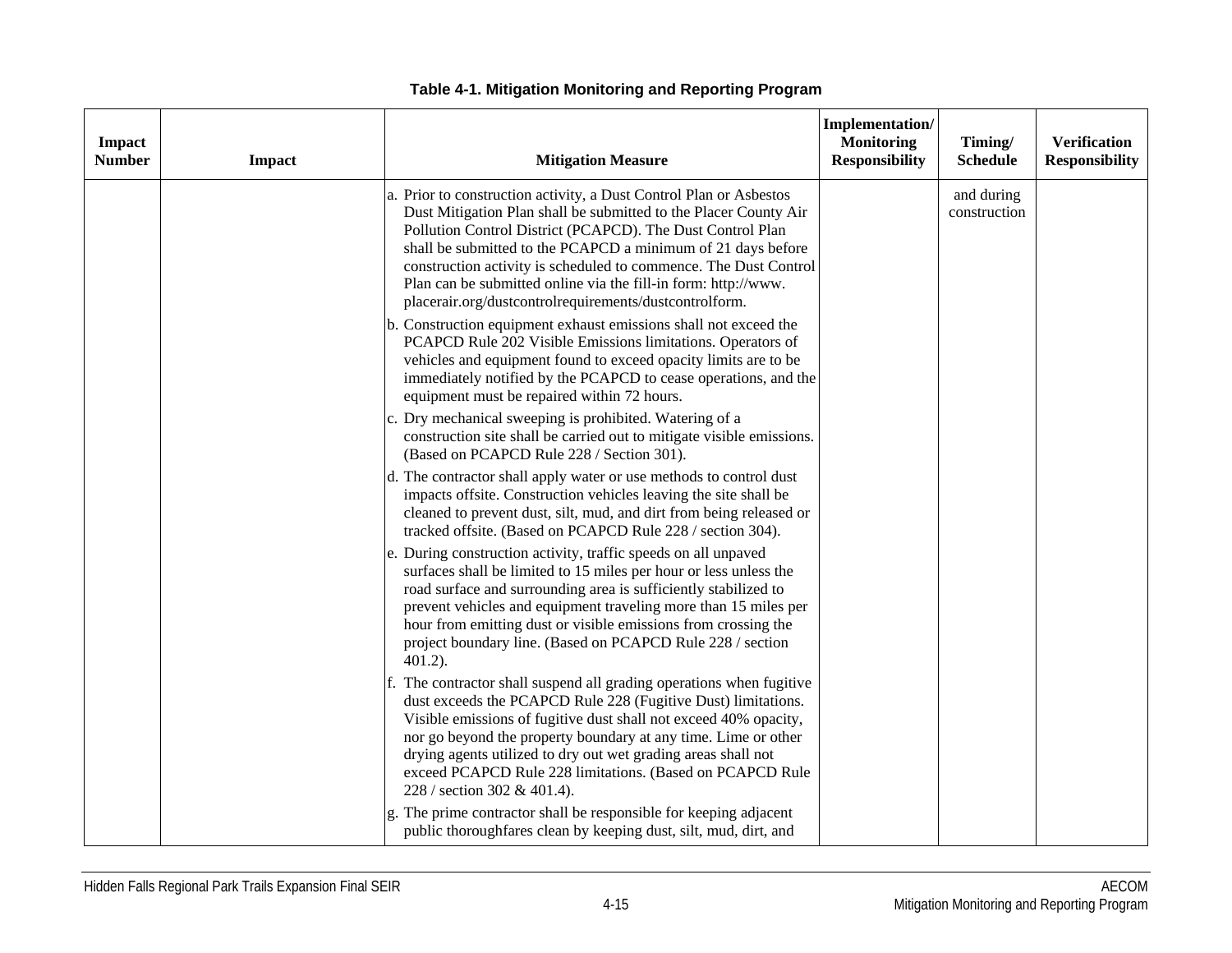| <b>Impact</b><br><b>Number</b> | Impact | <b>Mitigation Measure</b>                                                                                                                                                                                                                                                                                                                                                                                                                                                                                                                                                                                                                                                                                                                                                                                                                                                                                                                   | Implementation/<br><b>Monitoring</b><br><b>Responsibility</b> | Timing/<br><b>Schedule</b> | <b>Verification</b><br><b>Responsibility</b> |
|--------------------------------|--------|---------------------------------------------------------------------------------------------------------------------------------------------------------------------------------------------------------------------------------------------------------------------------------------------------------------------------------------------------------------------------------------------------------------------------------------------------------------------------------------------------------------------------------------------------------------------------------------------------------------------------------------------------------------------------------------------------------------------------------------------------------------------------------------------------------------------------------------------------------------------------------------------------------------------------------------------|---------------------------------------------------------------|----------------------------|----------------------------------------------|
|                                |        | debris from being released or tracked offsite. Wet broom or other<br>methods can be deployed as control and as approved by the<br>individual jurisdiction. (Based on PCAPCD Rule 228/ section<br>$401.5$ ).                                                                                                                                                                                                                                                                                                                                                                                                                                                                                                                                                                                                                                                                                                                                 |                                                               |                            |                                              |
|                                |        | h. The contractor shall suspend all grading operations when wind<br>speeds (including instantaneous gusts) are high enough to result<br>in dust emissions crossing the boundary line, despite the<br>application of dust mitigation measures. (Based on PCAPCD<br>Rule 228 / section 401.6).                                                                                                                                                                                                                                                                                                                                                                                                                                                                                                                                                                                                                                                |                                                               |                            |                                              |
|                                |        | To minimize wind-driven dust during construction, the prime<br>contractor shall apply methods such as surface stabilization, the<br>establishment of a vegetative cover, paving (or use of another<br>method to control dust as approved by Placer County). (Based on<br>PCAPCD Rule 228 / section 402).                                                                                                                                                                                                                                                                                                                                                                                                                                                                                                                                                                                                                                    |                                                               |                            |                                              |
|                                |        | The contractor shall not discharge into the atmosphere volatile<br>organic compounds caused by the use or manufacture of Cutback<br>or Emulsified asphalts for paving, road construction or road<br>maintenance unless such manufacture or use complies with the<br>provisions of Rule 217 Cutback and Emulsified Asphalt Paving<br>Materials.                                                                                                                                                                                                                                                                                                                                                                                                                                                                                                                                                                                              |                                                               |                            |                                              |
|                                |        | k. During construction, open burning of removed vegetation is only<br>allowed under PCAPCD Rule 304 Land Development Smoke<br>Management. A Placer County Air Pollution Control District<br>permit could be issued for land development burning, if the<br>vegetation removed is for residential development purposes from<br>the property of a single or two-family dwelling or when the<br>applicant has provided a demonstration as per Section 400 of the<br>Rule that there is no practical alternative to burning and that the<br>Air Pollution Control Officer (APCO) has determined that the<br>demonstration has been made. The APCO may weigh the relative<br>impacts of burning on air quality in requiring a more persuasive<br>demonstration for more densely populated regions for a large<br>proposed burn versus a smaller one. In some cases, all of the<br>removed vegetative material shall be either chipped on site or |                                                               |                            |                                              |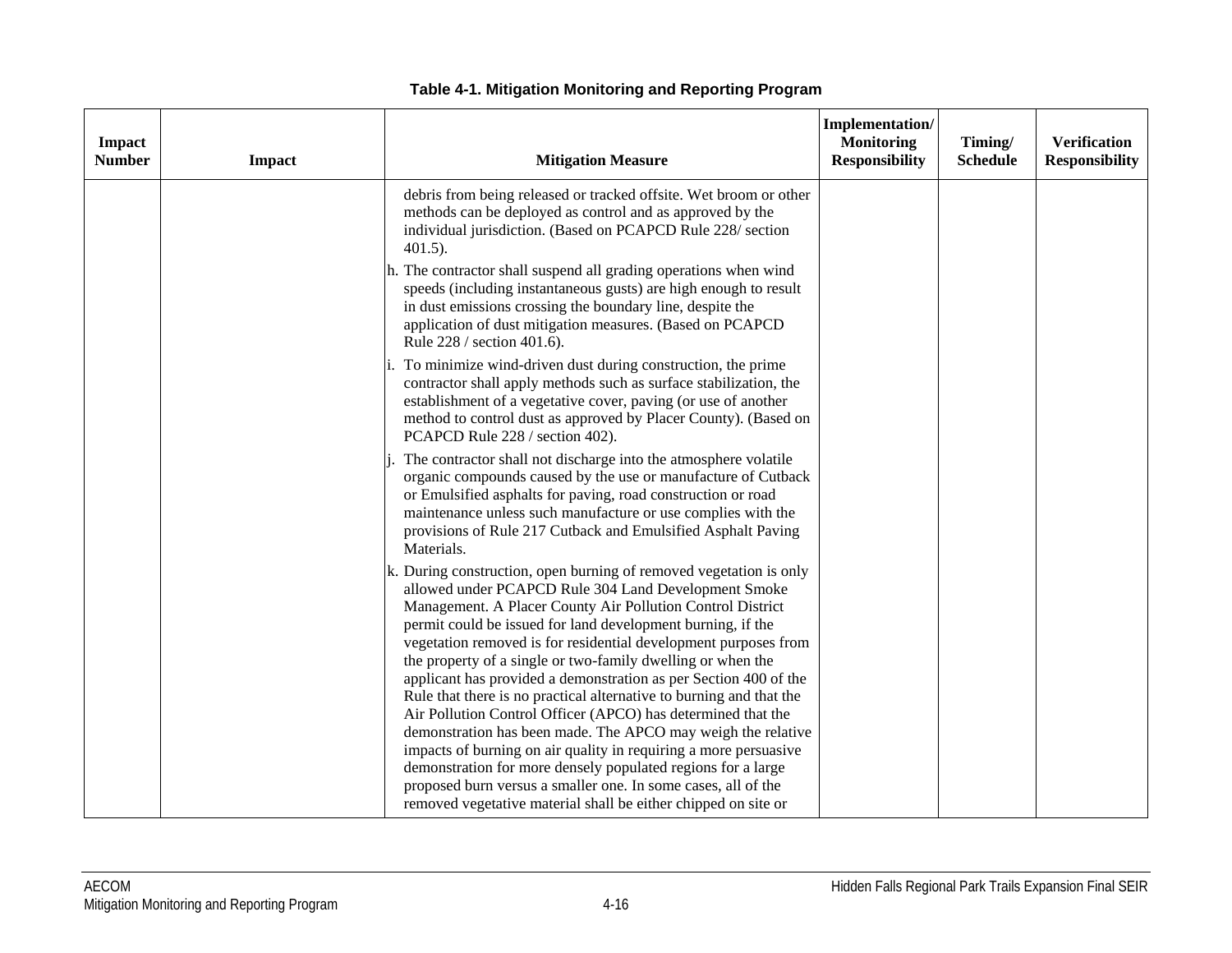| Impact<br><b>Number</b> | Impact                                                               | <b>Mitigation Measure</b>                                                                                                                                                                                                                                                                                                                                                                                                         | <b>Implementation/</b><br><b>Monitoring</b><br><b>Responsibility</b> | Timing/<br><b>Schedule</b>                                           | <b>Verification</b><br><b>Responsibility</b> |
|-------------------------|----------------------------------------------------------------------|-----------------------------------------------------------------------------------------------------------------------------------------------------------------------------------------------------------------------------------------------------------------------------------------------------------------------------------------------------------------------------------------------------------------------------------|----------------------------------------------------------------------|----------------------------------------------------------------------|----------------------------------------------|
|                         |                                                                      | taken to an appropriate recycling site, or if a site is not available,<br>a licensed disposal site. (Based on PCAPCD Rule 304).                                                                                                                                                                                                                                                                                                   |                                                                      |                                                                      |                                              |
|                         |                                                                      | Any device or process that discharges 2 pounds per day or more<br>of air contaminants into the atmosphere, as defined by Health and<br>Safety Code Section 39013, may require an PCAPCD permit.<br>Developers/contractors should contact the PCAPCD before<br>construction and obtain any necessary permits before the issuance<br>of a Building Permit. (PCAPCD Rule 501).                                                       |                                                                      |                                                                      |                                              |
|                         |                                                                      | m. The contractor shall utilize existing power sources (e.g., power<br>poles) or clean fuel (e.g., gasoline, biodiesel, natural gas)<br>generators rather than temporary diesel power generators.                                                                                                                                                                                                                                 |                                                                      |                                                                      |                                              |
|                         |                                                                      | n. The contractor shall minimize idling time to a maximum of 5<br>minutes for all diesel-powered equipment. (Placer County Code<br>Chapter 10, Article 10.14).                                                                                                                                                                                                                                                                    |                                                                      |                                                                      |                                              |
|                         |                                                                      | o. Idling of construction-related equipment and construction-related<br>vehicles shall be minimized within 1,000 feet of any sensitive<br>receptor (i.e., house, hospital, or school).                                                                                                                                                                                                                                            |                                                                      |                                                                      |                                              |
| <b>10.0 NOISE</b>       |                                                                      |                                                                                                                                                                                                                                                                                                                                                                                                                                   |                                                                      |                                                                      |                                              |
| $10-3$                  | Noise-Increases in<br><b>Transportation-Related Noise</b><br>Levels. | Mitigation Measure 10-1: Restrict General Public Traffic to 6<br>a.m. to 30 Minutes after Sunset.<br>The County shall restrict all long-term general public traffic to 6<br>a.m. to 30 minutes after sunset by ensuring that the Park gates are<br>closed and locked until these times.                                                                                                                                           | County                                                               | Following<br>construction<br>of Phase 1<br>allowing<br>public access | County                                       |
|                         |                                                                      | Mitigation Measure S10-2: Use of pavement or similar hard<br>material is required when laying the final surface on access<br>roads and limit vehicle speeds to 25 mph<br>The County shall use paving or similar hard surfacing material when<br>constructing new access roads to reduce tire noise generated from<br>interaction with gravel. Vehicle speeds on the newly constructed<br>access roads shall be limited to 25 mph. | County and<br>Contractors                                            | During<br>construction/<br>upgrades to<br>access roads               | County                                       |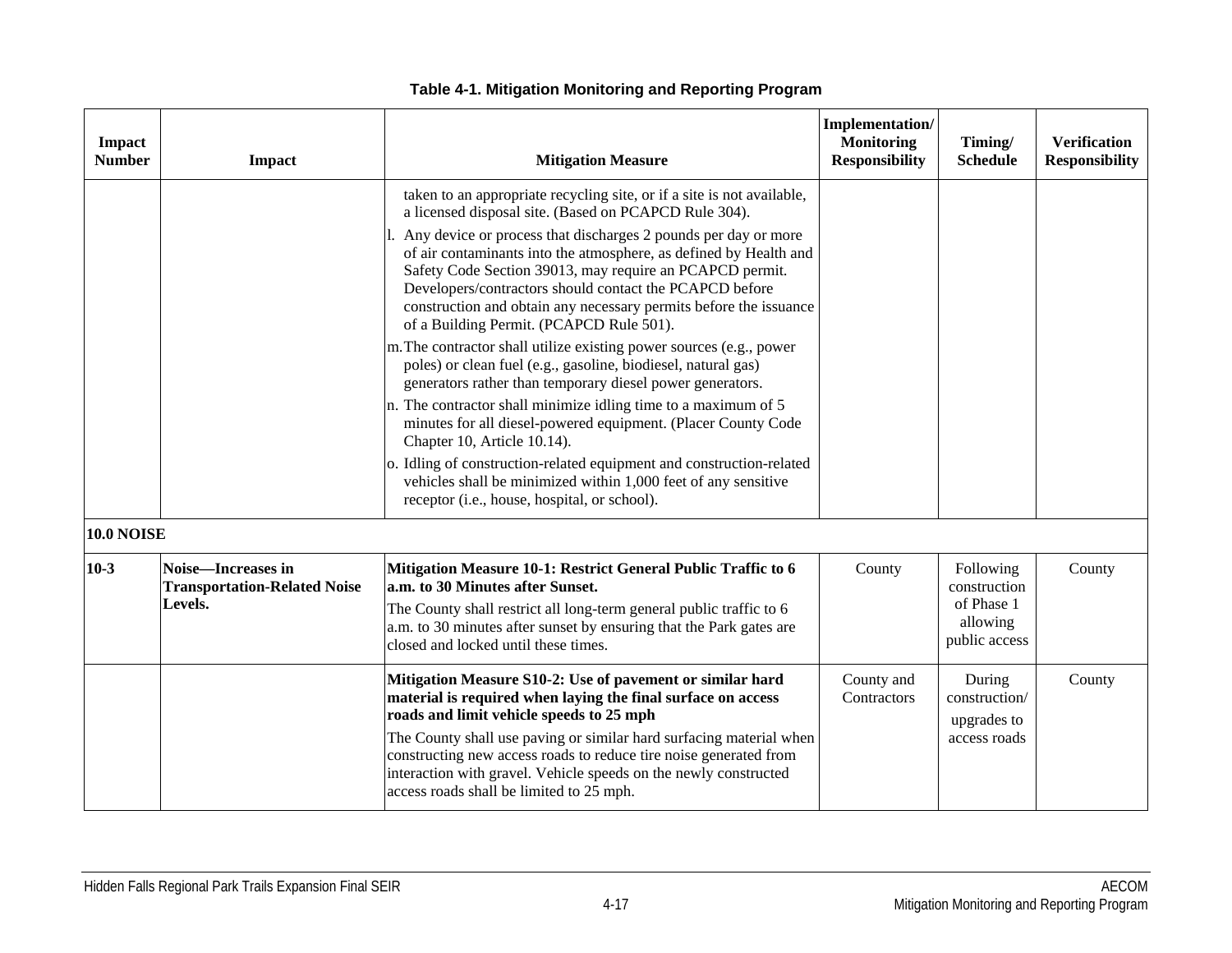| Impact<br><b>Number</b> | Impact                                                                                                                                                                   | <b>Mitigation Measure</b>                                                                                                                                                                                                                                                                                                                                                                                                                                                                                                                                                                                                                                                                                                                                                                                                                                                                                                                                                                                                                                                                                                                                                                                                                                                                                                                                                                                                                                                                                                                                                                                                                                                                                                                                                                                                                                                                                                                                                                                                                                                                                                                                                                                                                                                           | Implementation/<br><b>Monitoring</b><br><b>Responsibility</b> | Timing/<br><b>Schedule</b>             | <b>Verification</b><br><b>Responsibility</b> |
|-------------------------|--------------------------------------------------------------------------------------------------------------------------------------------------------------------------|-------------------------------------------------------------------------------------------------------------------------------------------------------------------------------------------------------------------------------------------------------------------------------------------------------------------------------------------------------------------------------------------------------------------------------------------------------------------------------------------------------------------------------------------------------------------------------------------------------------------------------------------------------------------------------------------------------------------------------------------------------------------------------------------------------------------------------------------------------------------------------------------------------------------------------------------------------------------------------------------------------------------------------------------------------------------------------------------------------------------------------------------------------------------------------------------------------------------------------------------------------------------------------------------------------------------------------------------------------------------------------------------------------------------------------------------------------------------------------------------------------------------------------------------------------------------------------------------------------------------------------------------------------------------------------------------------------------------------------------------------------------------------------------------------------------------------------------------------------------------------------------------------------------------------------------------------------------------------------------------------------------------------------------------------------------------------------------------------------------------------------------------------------------------------------------------------------------------------------------------------------------------------------------|---------------------------------------------------------------|----------------------------------------|----------------------------------------------|
|                         | 11.0 HYDROLOGY AND WATER QUALITY                                                                                                                                         |                                                                                                                                                                                                                                                                                                                                                                                                                                                                                                                                                                                                                                                                                                                                                                                                                                                                                                                                                                                                                                                                                                                                                                                                                                                                                                                                                                                                                                                                                                                                                                                                                                                                                                                                                                                                                                                                                                                                                                                                                                                                                                                                                                                                                                                                                     |                                                               |                                        |                                              |
| $11 - 1$                | <b>Hydrology and Water Quality-</b><br><b>Potential for Short-Term,</b><br><b>Construction-Related Soil</b><br><b>Erosion and Impairment of</b><br><b>Water Quality.</b> | Mitigation Measure 11-1: Prepare and Implement a Grading<br>and Drainage Plan.<br>The County shall prepare and submit Grading and Drainage Plans<br>(Plans) and specifications (per the requirements of Section II of the<br>Land Development Manual that are in effect at the time of submittal)<br>for review and approval of work associated with structural design,<br>hydrology associated with the bridges, and grading/drainage<br>associated with the facility development zone. The Plans shall show<br>all conditions affecting those facilities as well as pertinent<br>topographical features. All existing and proposed utilities and<br>easements, on-site and adjacent to those facilities, which may be<br>affected by planned construction, shall be shown on the plans. The<br>County shall pay plan check and inspection fees as applicable.<br>All proposed grading, drainage improvements, vegetation, tree<br>impacts, and tree removal associated with the Park access road,<br>parking areas, and bridges shall be shown on the Plans and all work<br>shall conform to provisions of the County Grading Ordinance<br>(Section 15.48, formerly Chapter 29, Placer County Code) and the<br>Placer County Flood Control District's Stormwater Management<br>Manual. No grading, clearing, or tree disturbance shall occur until<br>the Plans are approved and any required temporary construction<br>fencing has been installed and inspected by a member of the Design<br>Review Committee. All cut/fill slopes included in the Plans shall be<br>at 2:1 (horizontal: vertical) maximum unless a soils report supports a<br>steeper slope and Design Review Committee concurs with said<br>recommendation.<br>In addition, a drainage report in conformance with the requirements<br>of Section 5 of the Land Development Manual and the Placer<br>County Storm Water Management Manual that are in effect at the<br>time of submittal, shall be prepared and submitted with the Plans.<br>The report shall be prepared by a Registered Civil Engineer and<br>shall, at a minimum, include: written text addressing existing<br>conditions, the effects of the improvements, all appropriate<br>calculations, a watershed map, increases in downstream flows, | County and<br>contractors                                     | Prior to and<br>during<br>construction | County                                       |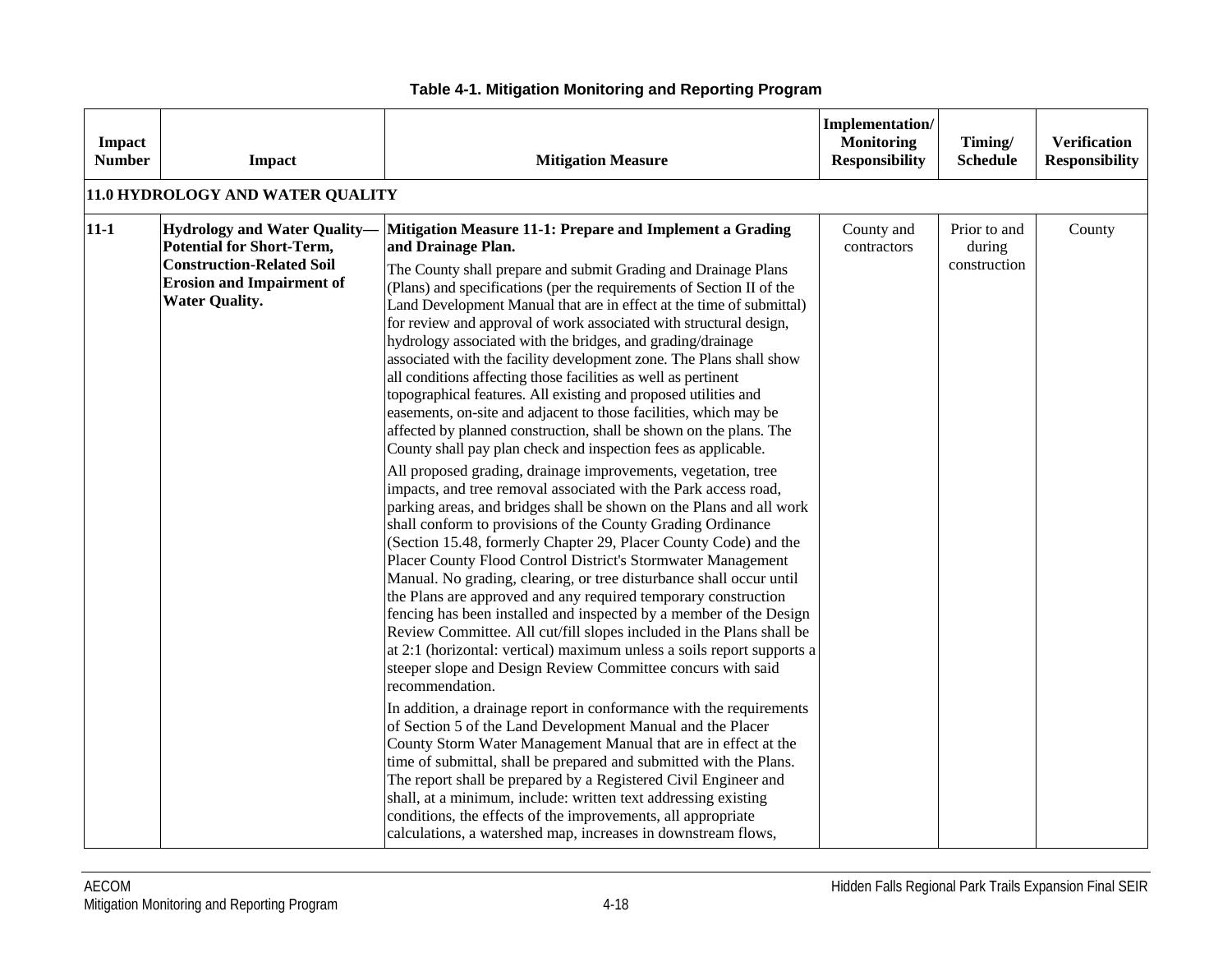| Impact<br><b>Number</b> | <b>Impact</b>                                                                                                                                      | <b>Mitigation Measure</b>                                                                                                                                                                                                                                                                                                                                                                                                                                                                                                                                                                                                                                                                             | <b>Implementation/</b><br><b>Monitoring</b><br><b>Responsibility</b> | Timing/<br><b>Schedule</b>                                                  | <b>Verification</b><br><b>Responsibility</b>                                             |
|-------------------------|----------------------------------------------------------------------------------------------------------------------------------------------------|-------------------------------------------------------------------------------------------------------------------------------------------------------------------------------------------------------------------------------------------------------------------------------------------------------------------------------------------------------------------------------------------------------------------------------------------------------------------------------------------------------------------------------------------------------------------------------------------------------------------------------------------------------------------------------------------------------|----------------------------------------------------------------------|-----------------------------------------------------------------------------|------------------------------------------------------------------------------------------|
|                         |                                                                                                                                                    | proposed on- and off-site improvements and drainage easements to<br>accommodate flows from this project. The report shall identify water<br>quality protection features and methods to be used both during<br>construction and for long-term post-construction water quality<br>protection. Best Management Practice (BMP) measures shall be<br>provided to reduce erosion, water quality degradation, and prevent<br>the discharge of pollutants to stormwater to the maximum extent<br>practicable.<br>In addition, routine maintenance shall be performed on Park<br>facilities to reduce erosion to the extent possible and to repair<br>weather-related damage that could contribute to erosion. |                                                                      |                                                                             |                                                                                          |
|                         |                                                                                                                                                    | See Mitigation Measure S5-1 above, "Soils, Geology, and<br>Seismicity": Obtain Authorization for Construction and<br><b>Operation Activities from the Central Valley Regional Water</b><br><b>Quality Control Board and Implement Erosion and Sediment</b><br><b>Control Measures as Required</b>                                                                                                                                                                                                                                                                                                                                                                                                     | County and<br>contractors                                            | Prior to,<br>during and<br>following<br>construction                        | County and<br>Central Valley<br><b>Regional Water</b><br><b>Quality Control</b><br>Board |
| $11-2$                  | <b>Hydrology and Water Quality-</b><br><b>Potential for Long-Term Soil</b><br><b>Erosion and Impairment of</b><br><b>Water Quality.</b>            | See Mitigation Measure 11-1 above: "Prepare and Implement a<br><b>Grading and Drainage Plan"</b>                                                                                                                                                                                                                                                                                                                                                                                                                                                                                                                                                                                                      | County and<br>contractors                                            | Prior to and<br>during<br>construction                                      | County                                                                                   |
|                         |                                                                                                                                                    | See Mitigation Measure S5-1 above, "Soils, Geology, and<br>Seismicity": Obtain Authorization for Construction and<br><b>Operation Activities from the Central Valley Regional Water</b><br><b>Quality Control Board and Implement Erosion and Sediment</b><br><b>Control Measures as Required</b>                                                                                                                                                                                                                                                                                                                                                                                                     | County and<br>contractors                                            | Prior to,<br>during and<br>following<br>construction                        | County and<br>Central Valley<br><b>Regional Water</b><br><b>Quality Control</b><br>Board |
| $11-3$                  | <b>Hydrology and Water Quality-</b><br><b>Change in the Quality of</b><br><b>Groundwater related to</b><br><b>Installation of a Septic System.</b> | <b>Mitigation Measure 11-2: Implement Groundwater Protection</b><br>through a Transient Non-community Water System Permit.<br>A HFRP Groundwater Systems Operation Procedure is in place for<br>the existing well serving the restroom and facilities at the Mears<br>Place parking area as well as the existing well at the ranch house.<br>Pump performance and system leakage inspections are part of the<br>regular maintenance routine under this procedure. One Park staff                                                                                                                                                                                                                      | County                                                               | Prior to<br>construction<br>and<br>throughout the<br>life of the<br>project | County                                                                                   |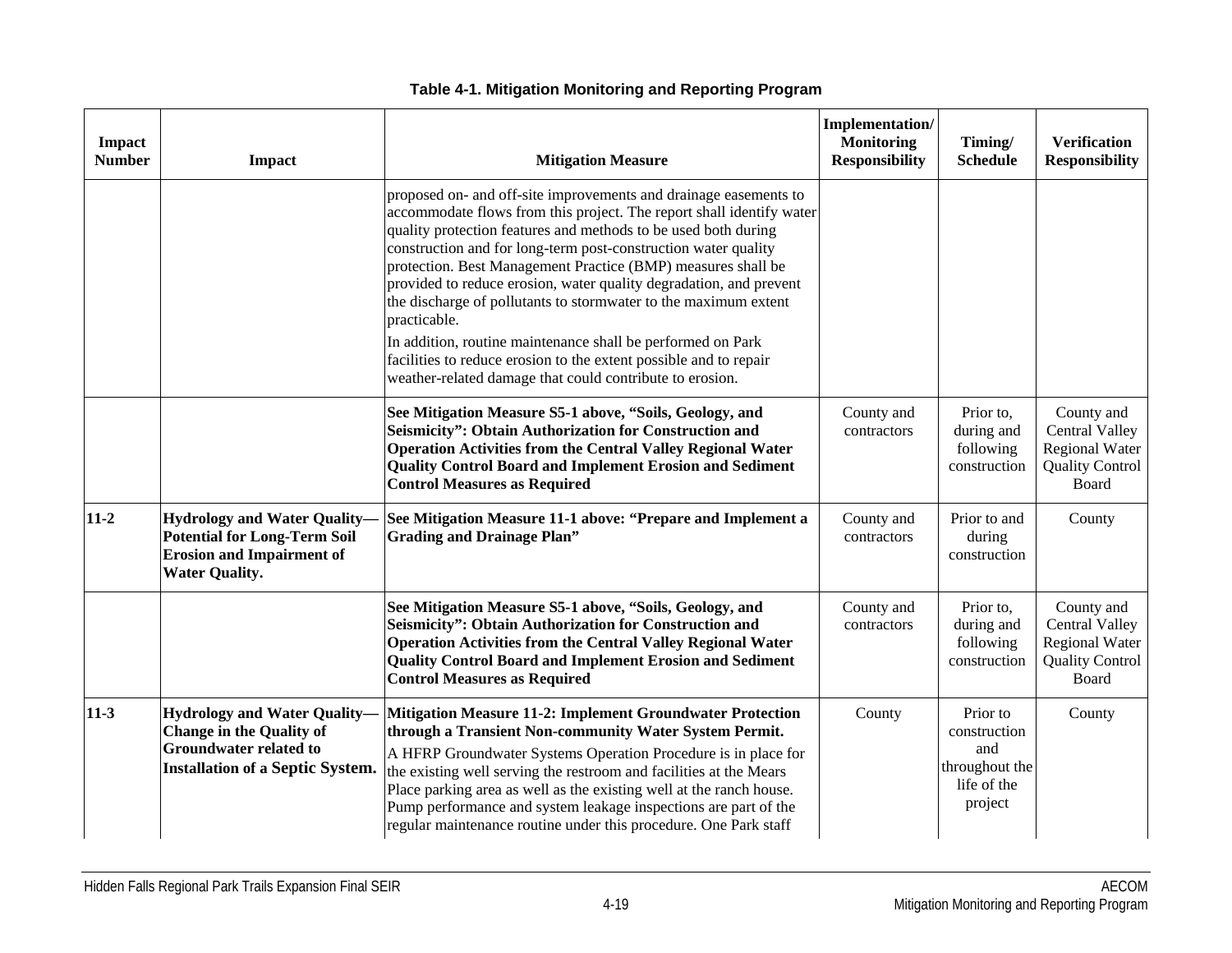| Impact<br><b>Number</b> | Impact | <b>Mitigation Measure</b>                                                                                                                                                                                                                                                                                                                                                                                                                                                                                                                                | Implementation/<br><b>Monitoring</b><br><b>Responsibility</b> | Timing/<br><b>Schedule</b> | <b>Verification</b><br><b>Responsibility</b> |
|-------------------------|--------|----------------------------------------------------------------------------------------------------------------------------------------------------------------------------------------------------------------------------------------------------------------------------------------------------------------------------------------------------------------------------------------------------------------------------------------------------------------------------------------------------------------------------------------------------------|---------------------------------------------------------------|----------------------------|----------------------------------------------|
|                         |        | member is trained and tasked with water sampling at monthly<br>intervals. The County employs qualified plumbers and electricians to<br>correct any system failures. The Placer County Parks Division,<br>which is a division of the Department of Public Works, operates the<br>well and distribution system serving the public facilities at the<br>existing Mears Place parking area under a Transient Non-<br>community Water System Permit administered by the Placer County                                                                         |                                                               |                            |                                              |
|                         |        | Environmental Health Department.<br>A separate permit would be obtained to include any additional wells<br>that serve public facilities within the existing HFRP or trails<br>expansion areas, and the conditions of the permit would be<br>implemented to protect groundwater. The siting of any additional<br>wells shall comply with the Placer County Water Well Construction<br>Ordinance (Placer County Code Subchapter 8, effective July 19,<br>1990), and California Well Standards, Department of Water<br>Resources Bulletin 74-90, June 1991. |                                                               |                            |                                              |
|                         |        | A Groundwater Systems Operation Procedure or applicable<br>equivalent would be prepared for any additional wells and adhered<br>to as part of the permit conditions and ongoing operation. The<br>objectives of the procedure shall be to ensure that:                                                                                                                                                                                                                                                                                                   |                                                               |                            |                                              |
|                         |        | Water sources are not at risk of contamination from either<br>tampering, pollutant discharge into the well head area, or latent<br>groundwater contaminants.                                                                                                                                                                                                                                                                                                                                                                                             |                                                               |                            |                                              |
|                         |        | The responsible management agency has the technical capacity to<br>operate the system to public health standards.                                                                                                                                                                                                                                                                                                                                                                                                                                        |                                                               |                            |                                              |
|                         |        | The procedure would include the following elements:                                                                                                                                                                                                                                                                                                                                                                                                                                                                                                      |                                                               |                            |                                              |
|                         |        | The minimum horizontal distance between any additional wells<br>and any sewer line or storm drain main or lateral shall be 50 feet.<br>The minimum horizontal distance between any additional wells<br>and septic tanks or leach fields shall be 100 feet.                                                                                                                                                                                                                                                                                               |                                                               |                            |                                              |
|                         |        | A Bacteriological and Chemical Monitoring and Reporting<br>Program, approved by the Placer County Environmental Health<br>Division.                                                                                                                                                                                                                                                                                                                                                                                                                      |                                                               |                            |                                              |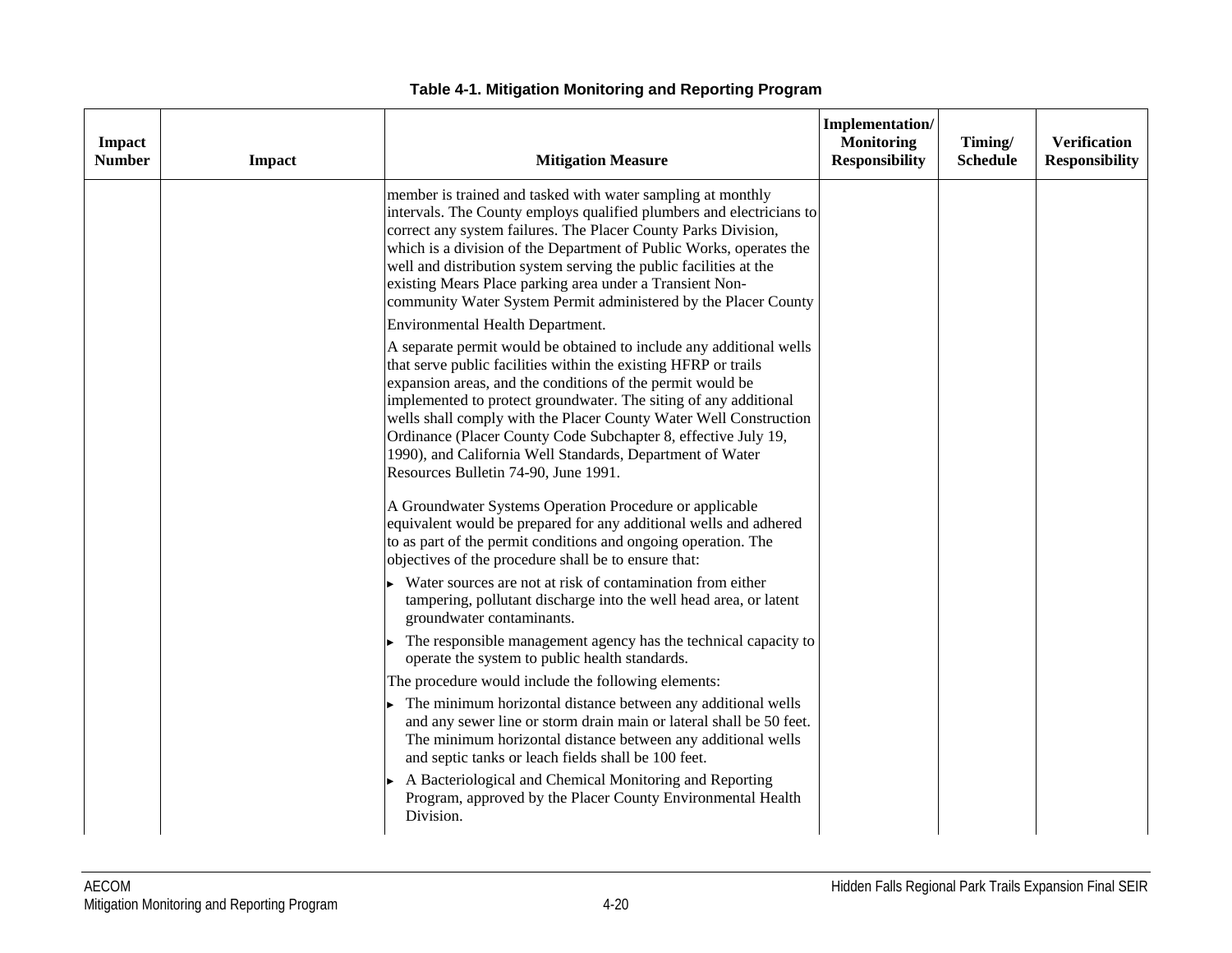| Impact<br><b>Number</b> | Impact                                                                                                                                                                                        | <b>Mitigation Measure</b>                                                                                                                                                                                                                                                                                                                                                                                                                                                                                                                                                                                                                                                                                                                                                                                                                                                                                                                                                                                                                                                                                                                                                                                                                                                                                                                                                                                                                                                                                                       | Implementation/<br><b>Monitoring</b><br><b>Responsibility</b> | Timing/<br><b>Schedule</b>             | <b>Verification</b><br><b>Responsibility</b> |
|-------------------------|-----------------------------------------------------------------------------------------------------------------------------------------------------------------------------------------------|---------------------------------------------------------------------------------------------------------------------------------------------------------------------------------------------------------------------------------------------------------------------------------------------------------------------------------------------------------------------------------------------------------------------------------------------------------------------------------------------------------------------------------------------------------------------------------------------------------------------------------------------------------------------------------------------------------------------------------------------------------------------------------------------------------------------------------------------------------------------------------------------------------------------------------------------------------------------------------------------------------------------------------------------------------------------------------------------------------------------------------------------------------------------------------------------------------------------------------------------------------------------------------------------------------------------------------------------------------------------------------------------------------------------------------------------------------------------------------------------------------------------------------|---------------------------------------------------------------|----------------------------------------|----------------------------------------------|
|                         |                                                                                                                                                                                               | An operations and maintenance program including inspection of<br>the distribution system and well head assembly.<br>An emergency operations and repair program.<br>If well-monitoring samples show that groundwater quality is<br>deteriorating, prompt actions shall be initiated to remedy problems,<br>as specified by the Placer County Environmental Health Division<br>and/or Central Valley RWQCB. These actions could include but<br>would not be limited to the use of injection wells or other recharge<br>methods, closing the well and chlorinating the water,<br>decommissioning the well and re-siting, or other water treatment<br>alternatives such as construction of an on- or off-site water treatment<br>plant. Some of these actions may be subject to additional CEQA<br>analysis and other regulatory compliance. Implementation of<br>Mitigation Measure 11-2 would reduce the potentially significant<br>impact related to groundwater quality impairment to a less-than-<br>significant level, because the Groundwater Systems Operation<br>Procedure would enable the project applicant(s) to acquire the data<br>and information necessary to manage the groundwater resource such<br>that adverse impacts do not occur. This would enable detection of any<br>negative changes to groundwater quality or quantity. If necessary,<br>additional strategies to maintain the quality of groundwater at the<br>project site and downgradient would be implemented following<br>additional CEQA review. |                                                               |                                        |                                              |
| $11-4$                  | <b>Hydrology and Water Quality-</b><br>Change in the Supply and<br><b>Availability of Groundwater</b><br>through Withdrawals,<br><b>Interception, or Loss of</b><br><b>Recharge Capacity.</b> | See Mitigation Measure 11-2 above: Implement Groundwater<br>Protection through a Transient Non-community Water System<br>Permit;                                                                                                                                                                                                                                                                                                                                                                                                                                                                                                                                                                                                                                                                                                                                                                                                                                                                                                                                                                                                                                                                                                                                                                                                                                                                                                                                                                                                | County and<br>contractors                                     | Prior to and<br>during<br>construction | County                                       |
|                         |                                                                                                                                                                                               | Mitigation Measure 11-3: Calculate Water Demands for Fire<br>Suppression.<br>If groundwater is to be used for emergency fire suppression water, the<br>County shall amend the April 7, 2009, Water Demand Calculation                                                                                                                                                                                                                                                                                                                                                                                                                                                                                                                                                                                                                                                                                                                                                                                                                                                                                                                                                                                                                                                                                                                                                                                                                                                                                                           | County                                                        | Prior to<br>construction               | County                                       |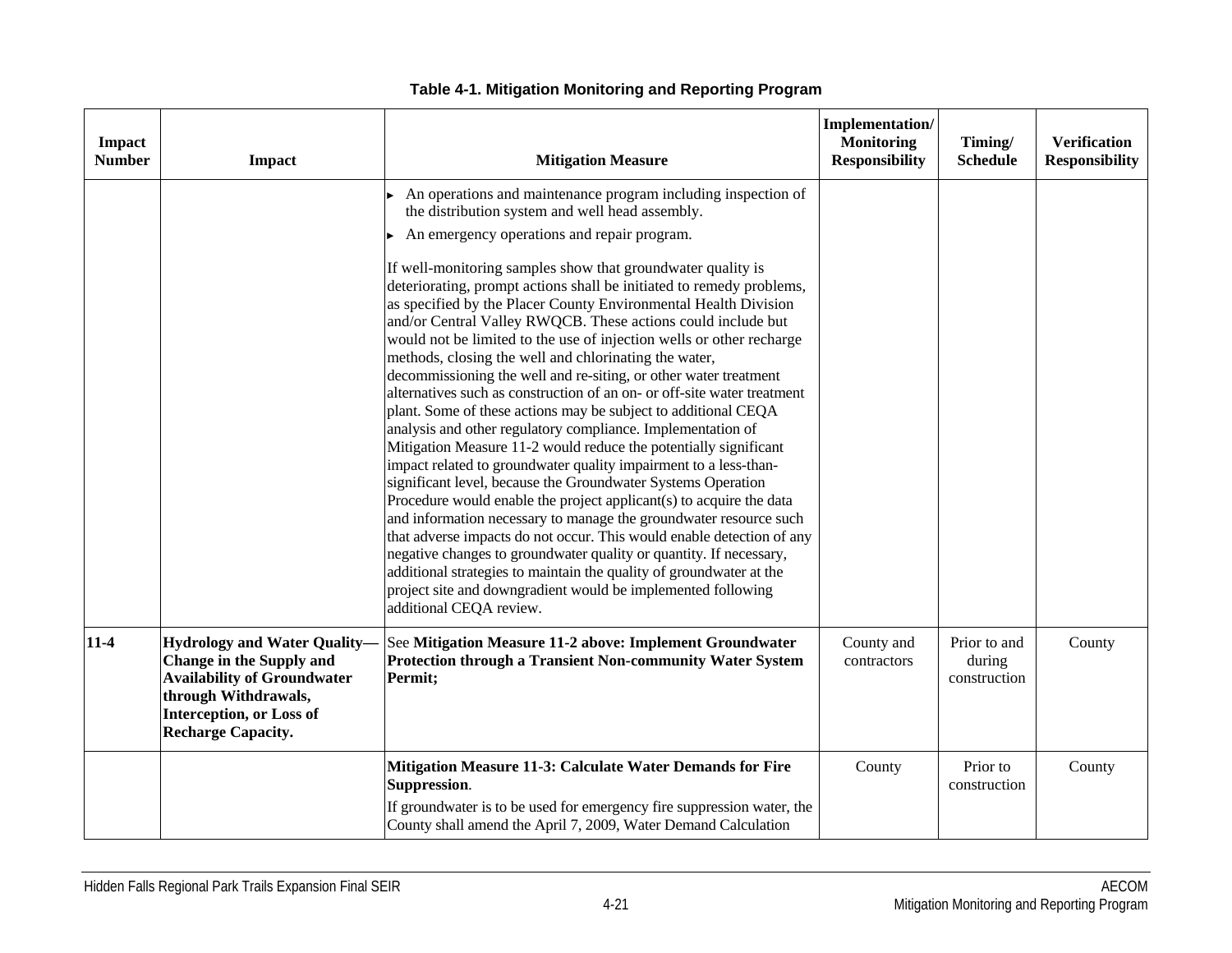| <b>Impact</b><br><b>Number</b> | Impact                                                                  | <b>Mitigation Measure</b>                                                                                                                                                                                                                                                                                                                                                                                                                                                                                                                                                                                                                                                                                                                                                                                                                                                                                                                                                                                                                                                                | Implementation/<br><b>Monitoring</b><br><b>Responsibility</b> | Timing/<br><b>Schedule</b> | <b>Verification</b><br><b>Responsibility</b>                                        |
|--------------------------------|-------------------------------------------------------------------------|------------------------------------------------------------------------------------------------------------------------------------------------------------------------------------------------------------------------------------------------------------------------------------------------------------------------------------------------------------------------------------------------------------------------------------------------------------------------------------------------------------------------------------------------------------------------------------------------------------------------------------------------------------------------------------------------------------------------------------------------------------------------------------------------------------------------------------------------------------------------------------------------------------------------------------------------------------------------------------------------------------------------------------------------------------------------------------------|---------------------------------------------------------------|----------------------------|-------------------------------------------------------------------------------------|
|                                |                                                                         | Report (Placer County 2009) to include fire suppression water<br>requirements. If it is found that fire suppression requirements<br>combined with water demands for other proposed uses is consistent<br>with yields found in nearby private wells $(1.3 \text{ to } 7 \text{ gpm})$ then no<br>further mitigation is required. If fire suppression requirement<br>surpasses yields found in nearby private wells, one of the following<br>shall be done:<br>modify proposed uses at each well location to be consistent with<br>available water that would not surpass similar yields of nearby<br>wells;<br>utilize Nevada Irrigation District raw irrigation water sources<br>including but not limited to existing canals and ponds, new<br>ponds, and/or irrigation fed underground storage tanks;<br>fill storage tanks during off-peak periods when use is limited (i.e.<br>winter and nighttime periods);<br>import water needed to meet fire suppression requirements for<br>emergency storage tanks via water trucks so that this water is not<br>being pulled from the wells. |                                                               |                            |                                                                                     |
|                                | <b>12.0 BIOLOGICAL RESOURCES</b>                                        |                                                                                                                                                                                                                                                                                                                                                                                                                                                                                                                                                                                                                                                                                                                                                                                                                                                                                                                                                                                                                                                                                          |                                                               |                            |                                                                                     |
| $12 - 1$                       | <b>Biological Resources-Potential</b><br>and the Native Fish Community. | Mitigation Measure S12-1: Implement Measures to Protect<br>Disturbance of Aquatic Habitats Aquatic Habitats and the Native Fish Community.<br>The County and its primary construction contractor shall implement<br>the following measures to reduce impacts on aquatic habitats and the<br>native fish community in the project area:<br>All in-water construction activities shall be conducted during<br>months when sensitive fish species are less likely to be present or<br>less susceptible to disturbance (i.e., April $15 -$ October 15 or as<br>directed by CDFW).<br>The County shall obtain and implement the conditions of a<br>California Fish and Game Code Section 1600 streambed<br>alteration agreement. CDFW shall be consulted regarding<br>potential disturbance to fish habitat, including SRA habitat, as                                                                                                                                                                                                                                                        | County and<br>contractors                                     | During<br>construction     | County and<br>California<br>Department of<br>Fish and<br>Wildlife<br>(formerly DFG) |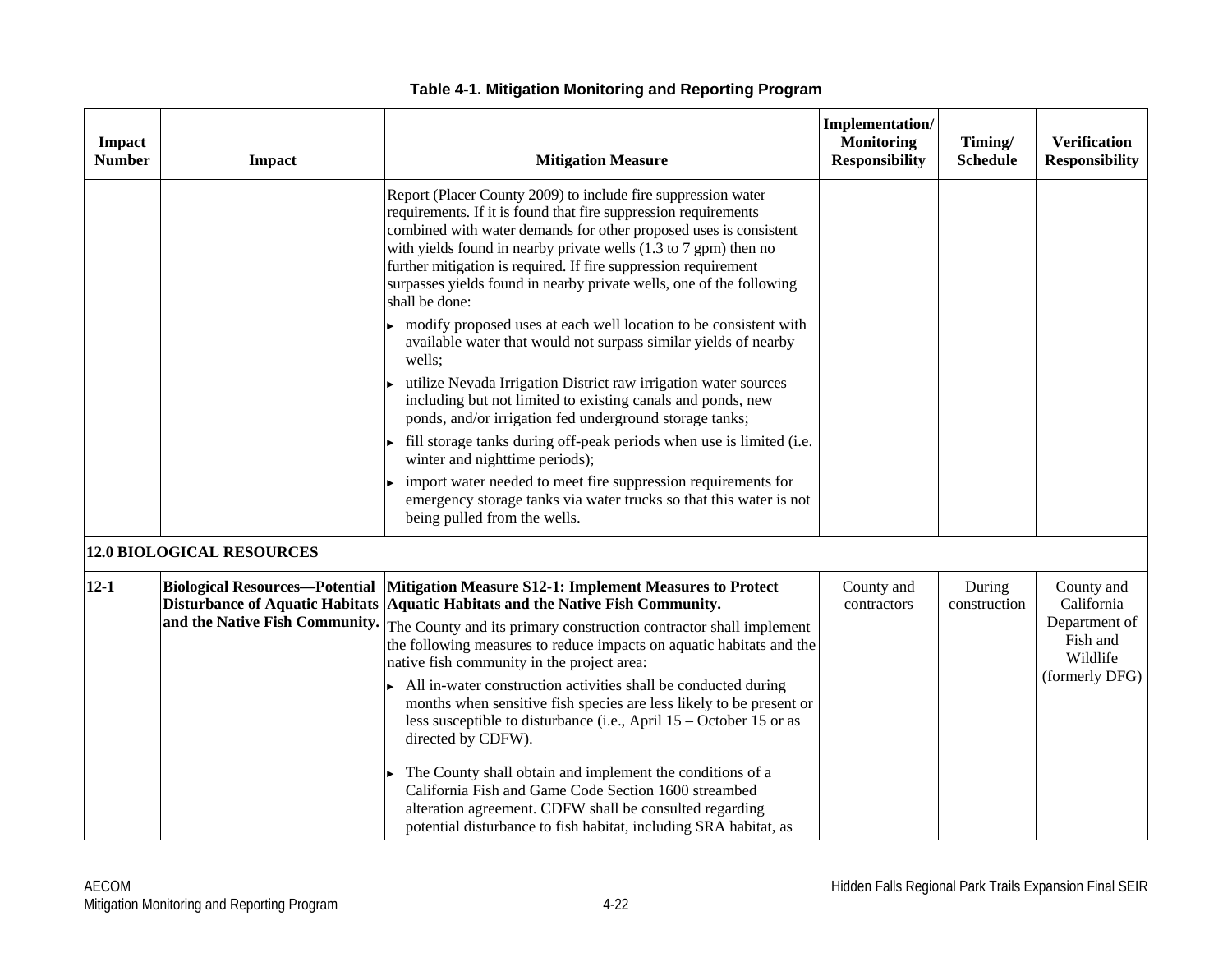| Impact<br><b>Number</b> | <b>Impact</b> | <b>Mitigation Measure</b>                                                                                                                                                                                                                                                                                                                                                                                                                                                                                                                                                                                                                                                                                                                                                                                                                                                                                                                                                                                                                                                                                                                                                                                                                                                                                                                                                                                                                                                                                                                                                                                                                                                                                                                                                                                                                                                                                                                                                                                                                 | Implementation/<br><b>Monitoring</b><br><b>Responsibility</b> | Timing/<br><b>Schedule</b> | <b>Verification</b><br><b>Responsibility</b>                          |
|-------------------------|---------------|-------------------------------------------------------------------------------------------------------------------------------------------------------------------------------------------------------------------------------------------------------------------------------------------------------------------------------------------------------------------------------------------------------------------------------------------------------------------------------------------------------------------------------------------------------------------------------------------------------------------------------------------------------------------------------------------------------------------------------------------------------------------------------------------------------------------------------------------------------------------------------------------------------------------------------------------------------------------------------------------------------------------------------------------------------------------------------------------------------------------------------------------------------------------------------------------------------------------------------------------------------------------------------------------------------------------------------------------------------------------------------------------------------------------------------------------------------------------------------------------------------------------------------------------------------------------------------------------------------------------------------------------------------------------------------------------------------------------------------------------------------------------------------------------------------------------------------------------------------------------------------------------------------------------------------------------------------------------------------------------------------------------------------------------|---------------------------------------------------------------|----------------------------|-----------------------------------------------------------------------|
|                         |               | part of the process for obtaining a streambed alteration<br>agreement, pursuant to Section 1602 of the California Fish and<br>Game Code. Affected habitats shall be replaced and/or<br>rehabilitated to the extent feasible and practicable. The acreage of<br>riparian habitat that would be removed shall be replaced or<br>rehabilitated on a "no-net-loss" basis in accordance with CDFW<br>regulations and as specified in the streambed alteration<br>agreement. Habitat restoration, rehabilitation, and/or replacement<br>shall be at a location and by methods agreeable to CDFW.<br>Minimization and compensation measures adopted through the<br>permitting process shall be implemented.<br>In the event the Placer County Conservation Program is adopted<br>prior to submittal of improvement plans for this project or prior to<br>the project's own State and federal permits being obtained for<br>effects associated with listed species and their habitats, waters of<br>the State, and waters of the U.S., then Mitigation Measure 12-2<br>may be replaced with the PCCP's mitigation fees and conditions<br>on covered activities to address this resource impact and<br>avoidance and minimization measures as set forth in the PCCP<br>implementation document to the extent compliance with the<br>PCCP provides equal or greater mitigation or reduction in the<br>significance of impacts. If PCCP enrollment is chosen and/or<br>required by the State and federal agencies as mitigation for one or<br>more biological resource area impacts, then the PCCP avoidance,<br>minimization and mitigation measures shall apply only to those<br>species, habitat types, and waters that are covered by the PCCP.<br>The County shall consult and coordinate with CDFW to develop<br>regulations and limits for angling in Raccoon Creek, restrict<br>angling activities while adult steelhead and salmon are present,<br>and coordinate on enforcement of the area to monitor and<br>regulate fishing activities. |                                                               |                            |                                                                       |
|                         |               | Mitigation Measure S12-2: Replace, Restore, or Enhance<br>Affected Jurisdictional Waters of the United States and Waters<br>of the State.                                                                                                                                                                                                                                                                                                                                                                                                                                                                                                                                                                                                                                                                                                                                                                                                                                                                                                                                                                                                                                                                                                                                                                                                                                                                                                                                                                                                                                                                                                                                                                                                                                                                                                                                                                                                                                                                                                 | County and<br>Contractors                                     | Prior to<br>construction   | County, Central<br>Valley Regional<br>Water Quality<br>Control Board, |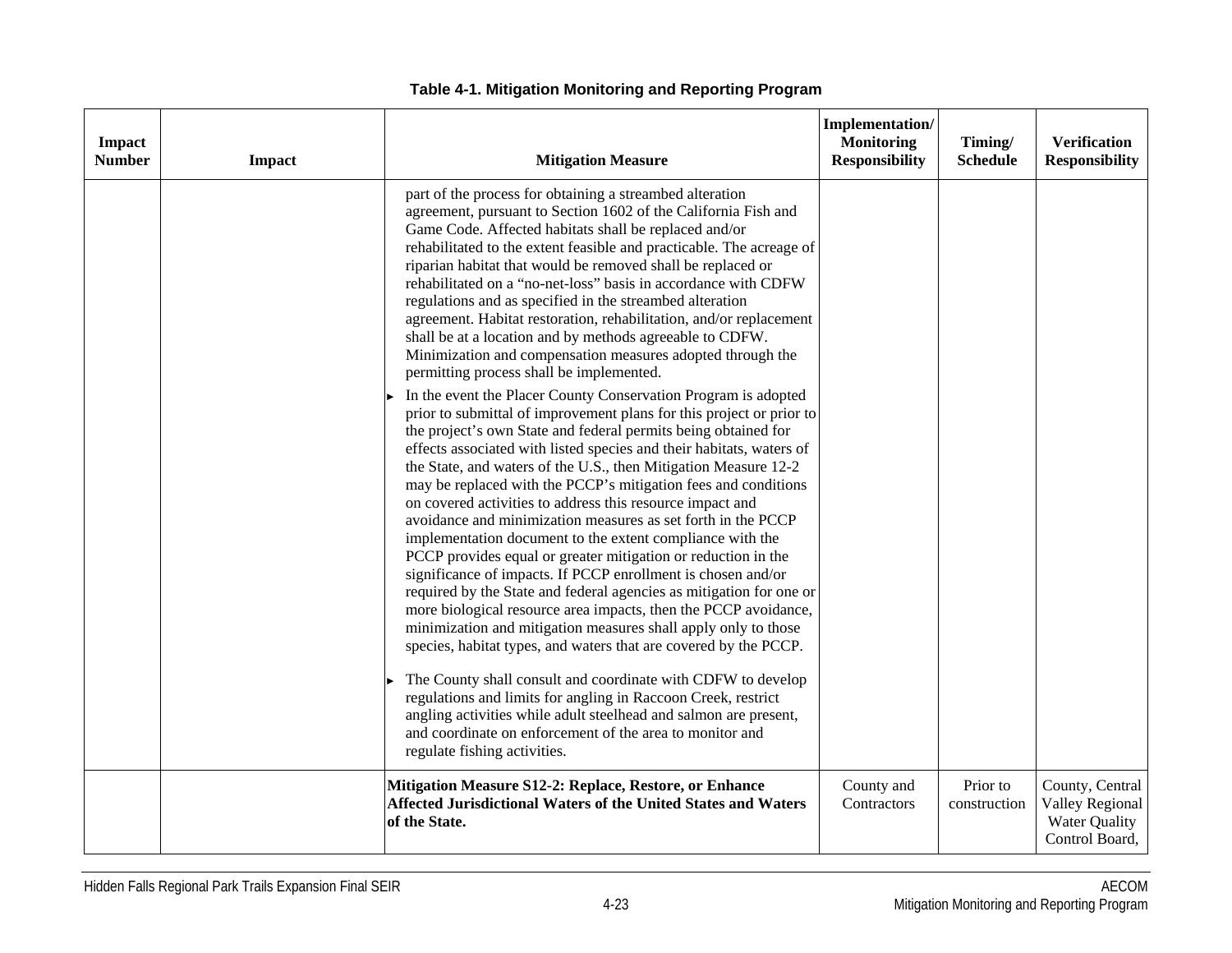| Impact<br><b>Number</b> | <b>Impact</b> | <b>Mitigation Measure</b>                                                                                                                                                                                                                                                                                                                                                                                                                                                                                                                                                                                                                                                                                                                                                                                                                                                                  | Implementation/<br><b>Monitoring</b><br><b>Responsibility</b> | Timing/<br><b>Schedule</b> | <b>Verification</b><br><b>Responsibility</b>                                                   |
|-------------------------|---------------|--------------------------------------------------------------------------------------------------------------------------------------------------------------------------------------------------------------------------------------------------------------------------------------------------------------------------------------------------------------------------------------------------------------------------------------------------------------------------------------------------------------------------------------------------------------------------------------------------------------------------------------------------------------------------------------------------------------------------------------------------------------------------------------------------------------------------------------------------------------------------------------------|---------------------------------------------------------------|----------------------------|------------------------------------------------------------------------------------------------|
|                         |               | Prior to construction, the County shall obtain a verified wetland<br>delineation from USACE. Based on the results of the verified<br>delineation, the County shall commit to replace, restore, or<br>enhance on a "no net loss" basis, in accordance with USACE and<br>the Central Valley RWQCB, the acreage of all waters of the<br>United States and wetland habitats that would be affected by<br>implementation of the project. Wetland restoration, enhancement,<br>and/or replacement shall be at a location and by methods<br>agreeable to USACE, CDFW, and the Central Valley RWQCB,<br>as determined during the Sections 404, 1602, and 401 permitting<br>processes.                                                                                                                                                                                                              |                                                               |                            | California<br>Department of<br>Fish and<br>Wildlife, and<br>U.S. Army<br>Corps of<br>Engineers |
|                         |               | Authorization for the fill of jurisdictional waters of the United<br>States shall be secured from USACE through the CWA Section<br>404 permitting process before any fill is placed in jurisdictional<br>wetlands. Timing of compliance with the specific conditions of<br>the 404 permit shall be in accordance with conditions specified<br>by USACE as part of permit issuance. In its final stage and once<br>approved by USACE, this mitigation plan shall detail proposed<br>wetland restoration, enhancement, and/or replacement activities<br>that would ensure no net loss of jurisdictional wetlands function<br>and services in the project vicinity. As required by Section 404,<br>approval and implementation of the wetland mitigation and<br>monitoring plan shall ensure no net loss of jurisdictional waters<br>of the United States, including jurisdictional wetlands. |                                                               |                            |                                                                                                |
|                         |               | In the event the Placer County Conservation Program (PCCP) is<br>adopted prior to submittal of improvement plans for this project<br>or prior to the project's own State and federal permits being<br>obtained for effects associated with listed species and their<br>habitats, waters of the State, and waters of the U.S., then<br>Mitigation Measure 12-2 may be replaced with the PCCP's<br>mitigation fees and conditions on covered activities to address<br>this resource impact and avoidance and minimization measures as<br>set forth in the PCCP implementation document to the extent<br>compliance with the PCCP provides equal or greater mitigation<br>or reduction in the significance of impacts. If PCCP enrollment is<br>chosen and/or required by the State and federal agencies as                                                                                   |                                                               |                            |                                                                                                |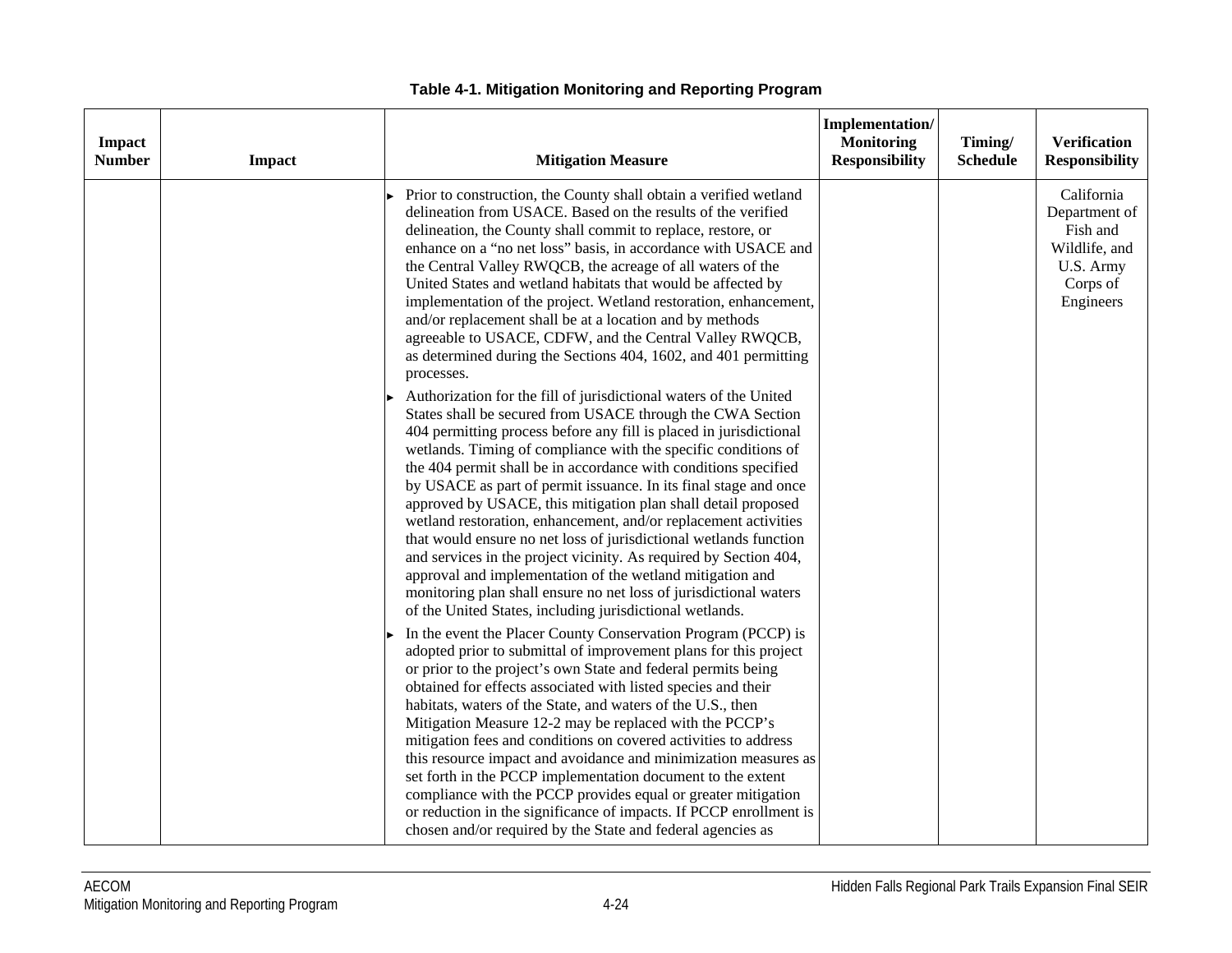| <b>Impact</b><br><b>Number</b> | Impact                                                                                         | <b>Mitigation Measure</b>                                                                                                                                                                                                                                                                                                                                                                                                                                                                                                                                                                                                                                                                                                                                                                                                                                                                                                                                                                                                                                                                                                                                                                                                                               | Implementation/<br><b>Monitoring</b><br><b>Responsibility</b> | Timing/<br><b>Schedule</b>                           | <b>Verification</b><br><b>Responsibility</b>                                                    |
|--------------------------------|------------------------------------------------------------------------------------------------|---------------------------------------------------------------------------------------------------------------------------------------------------------------------------------------------------------------------------------------------------------------------------------------------------------------------------------------------------------------------------------------------------------------------------------------------------------------------------------------------------------------------------------------------------------------------------------------------------------------------------------------------------------------------------------------------------------------------------------------------------------------------------------------------------------------------------------------------------------------------------------------------------------------------------------------------------------------------------------------------------------------------------------------------------------------------------------------------------------------------------------------------------------------------------------------------------------------------------------------------------------|---------------------------------------------------------------|------------------------------------------------------|-------------------------------------------------------------------------------------------------|
|                                |                                                                                                | mitigation for one or more biological resource area impacts, then<br>the PCCP avoidance, minimization and mitigation measures shall<br>apply only to those species, habitat types, and waters that are<br>covered by the PCCP.<br>Alternatively, if the project proceeds before adoption of the<br>PCCP or if the PCCP is not approved, the applicant may choose<br>to utilize the Western Placer County Voluntary Interim In Lieu<br>Fee Program (VIILF) to satisfy USACE and RWQCB mitigation<br>requirements for the project's impacts to aquatic resources. The<br>applicant shall be required to enter into both a Western Placer<br>County In Lieu Fee Program Credit Transfer Agreement and an<br>Interim Fee Credit Agreement with the County. If the VIILF is<br>chosen, then Mitigation Measure 12-2 may be replaced with the<br>payment of the interim fee.<br>Water quality certification pursuant to Section 401 of the CWA is<br>required as a condition of issuance of the 404 permit. Before<br>construction in any areas containing wetland features, the County<br>shall obtain water quality certification for the project. Any<br>measures required as part of the issuance of water quality<br>certification shall be implemented. |                                                               |                                                      |                                                                                                 |
|                                |                                                                                                | See Mitigation Measure S5-1 above, "Soils, Geology, and<br>Seismicity": Obtain Authorization for Construction and<br><b>Operation Activities from the Central Valley Regional Water</b><br>Quality Control Boards and Implement Erosion and Sediment<br><b>Control Measures as Required</b>                                                                                                                                                                                                                                                                                                                                                                                                                                                                                                                                                                                                                                                                                                                                                                                                                                                                                                                                                             | County and<br>contractors                                     | Prior to,<br>during and<br>following<br>construction | County and<br><b>Central Valley</b><br><b>Regional Water</b><br><b>Quality Control</b><br>Board |
| $12 - 2$                       | <b>Biological Resources-Potential</b><br><b>Disturbance of California Red-</b><br>Legged Frog. | Mitigation Measure S12-3: Implement Measures to Protect<br>California Red-Legged Frog.<br>The County and its primary construction contractor shall implement<br>the following measures to reduce impacts on California red-legged<br>frogs:<br>Before any work in or within 200 feet of aquatic habitat, the<br>County shall determine whether aquatic habitat is occupied by<br>California red-legged frog, in consultation with USFWS. This<br>determination may be supported by a habitat assessment for                                                                                                                                                                                                                                                                                                                                                                                                                                                                                                                                                                                                                                                                                                                                             | County and<br>contractors                                     | Prior to and<br>during<br>construction               | County and U.S.<br>Fish and<br>Wildlife Service                                                 |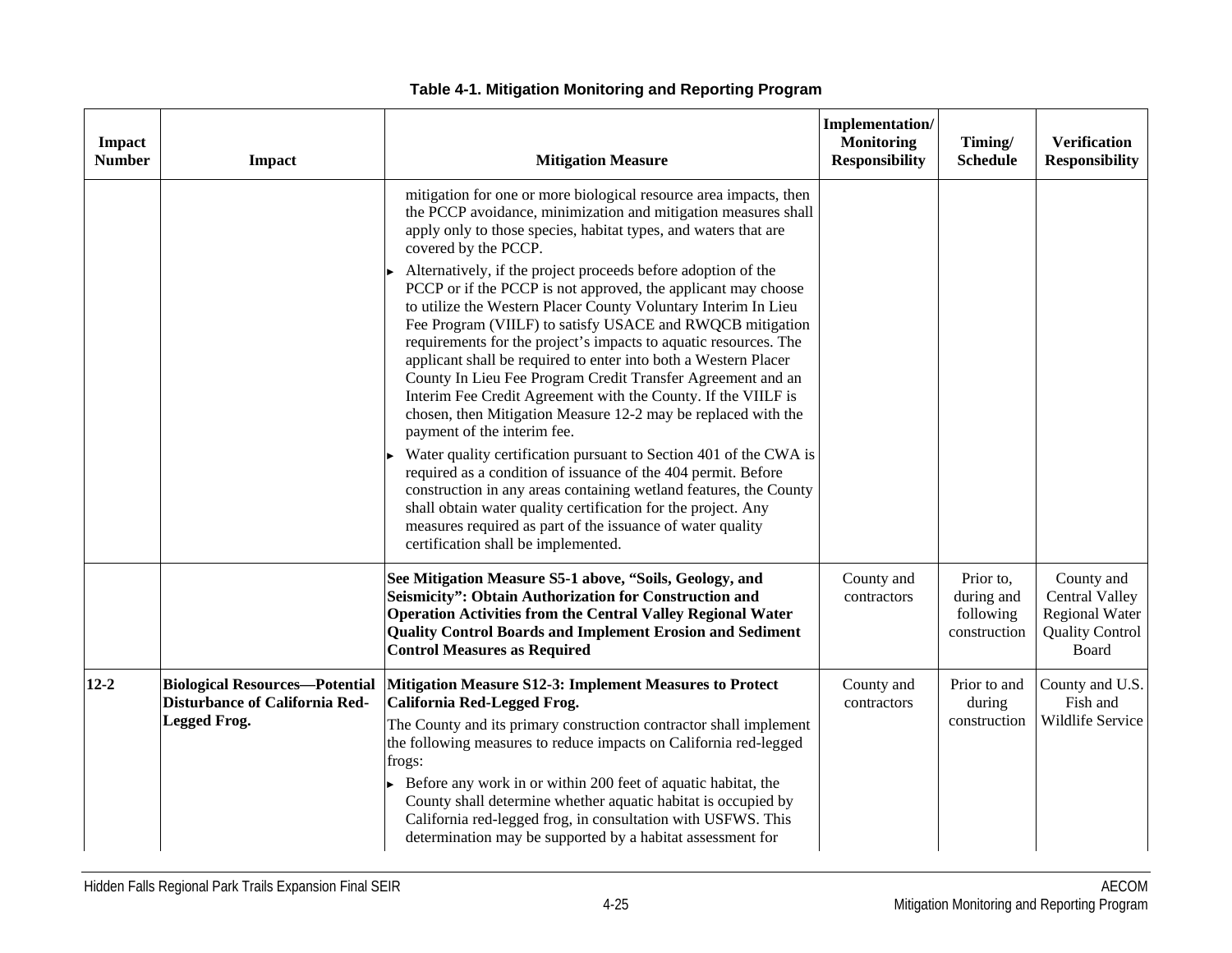| Impact<br><b>Number</b> | <b>Impact</b> | <b>Mitigation Measure</b>                                                                                                                                                                                                                                                                                                                                                                                                                                                                                                                                                                                                                                          | Implementation/<br><b>Monitoring</b><br><b>Responsibility</b> | Timing/<br><b>Schedule</b> | <b>Verification</b><br><b>Responsibility</b> |
|-------------------------|---------------|--------------------------------------------------------------------------------------------------------------------------------------------------------------------------------------------------------------------------------------------------------------------------------------------------------------------------------------------------------------------------------------------------------------------------------------------------------------------------------------------------------------------------------------------------------------------------------------------------------------------------------------------------------------------|---------------------------------------------------------------|----------------------------|----------------------------------------------|
|                         |               | California red-legged frog prepared according to USFWS<br>guidelines (USFWS 2005) as revised, and focused surveys if<br>recommended by USFWS. If aquatic habitat in the project area is<br>not occupied by California red-legged frog, there would be no<br>impacts on this species and no further mitigation would be<br>required.                                                                                                                                                                                                                                                                                                                                |                                                               |                            |                                              |
|                         |               | If aquatic habitat in the project area is occupied by California red-<br>legged frog, the County shall minimize impacts on California red-<br>legged frog by implementing the following measures:<br>Worker awareness training shall be provided to construction<br>crews working in California red-legged frog habitat. At a<br>minimum, the training shall include a description of California<br>red-legged frog and its habitat and their importance, general<br>measures that are being implemented to conserve California<br>red-legged frog as such measures relate to the project, and the<br>boundaries within which construction activities shall occur. |                                                               |                            |                                              |
|                         |               | Suitable California red-legged frog habitat shall be surveyed 2<br>weeks before the start of construction activities. If California<br>red-legged frogs, tadpoles, or eggs are found, they may be<br>moved from the project area only by a qualified and permitted<br>biologist and with project-specific regulatory agency approval.<br>If California red-legged frogs are not identified, construction<br>may proceed.                                                                                                                                                                                                                                           |                                                               |                            |                                              |
|                         |               | Exclusionary fencing (i.e., silt fences) shall be installed no<br>more than 200 feet around all areas that are within or adjacent<br>to California red-legged frog habitat.                                                                                                                                                                                                                                                                                                                                                                                                                                                                                        |                                                               |                            |                                              |
|                         |               | A USFWS-approved biologist shall be present at active project<br>areas until the removal of California red-legged frog,<br>instruction of workers, and habitat disturbance have been<br>completed. After this time, the County shall designate a person<br>to monitor on-site compliance with all minimization measures.                                                                                                                                                                                                                                                                                                                                           |                                                               |                            |                                              |
|                         |               | If any work area will be temporarily dewatered by pumping,<br>intakes shall be completely screened with wire mesh not larger<br>than 5 millimeters. Water shall be released downstream at an                                                                                                                                                                                                                                                                                                                                                                                                                                                                       |                                                               |                            |                                              |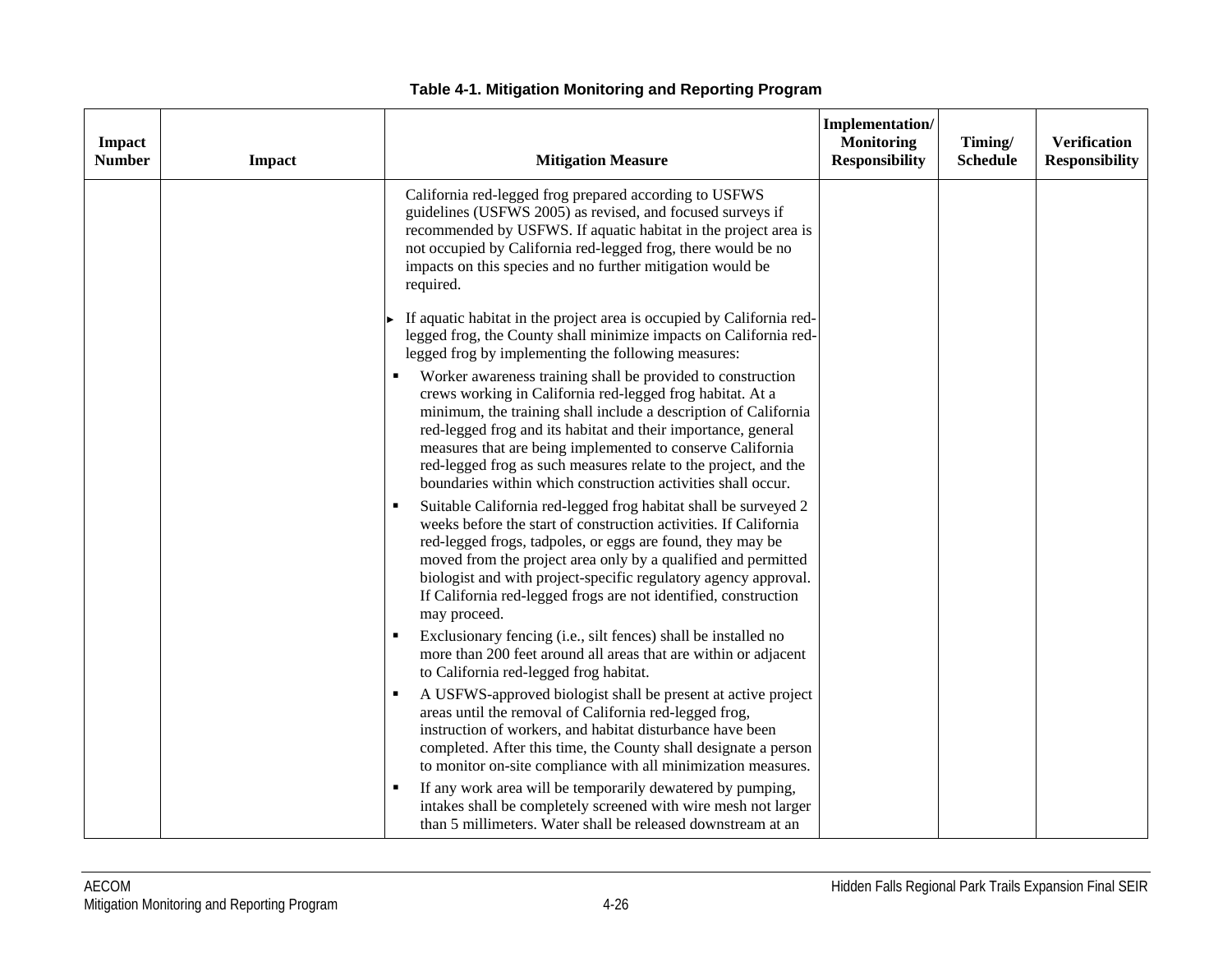| Impact<br><b>Number</b> | Impact | <b>Mitigation Measure</b>                                                                                                                                                                                                                                                                                                                                                                                                                                                                                                                                                                                                                                                                                                                                                                                                                                                                                                                                                                                                                       | Implementation/<br><b>Monitoring</b><br><b>Responsibility</b> | Timing/<br><b>Schedule</b> | <b>Verification</b><br><b>Responsibility</b> |
|-------------------------|--------|-------------------------------------------------------------------------------------------------------------------------------------------------------------------------------------------------------------------------------------------------------------------------------------------------------------------------------------------------------------------------------------------------------------------------------------------------------------------------------------------------------------------------------------------------------------------------------------------------------------------------------------------------------------------------------------------------------------------------------------------------------------------------------------------------------------------------------------------------------------------------------------------------------------------------------------------------------------------------------------------------------------------------------------------------|---------------------------------------------------------------|----------------------------|----------------------------------------------|
|                         |        | appropriate rate to maintain downstream flows during<br>construction and in such a manner as to prevent erosion.<br>Dewatering structures shall be removed upon completion of the<br>project.<br>Guidelines shall be implemented to protect water quality and<br>prevent erosion, as outlined in the best management practices<br>(BMPs) in Mitigation Measure 11-1, "Obtain Authorization for<br>Construction Activities with the Central Valley Regional Water<br>Quality Control Board and Implement Erosion and Sediment<br>Control Measures as Required."                                                                                                                                                                                                                                                                                                                                                                                                                                                                                  |                                                               |                            |                                              |
|                         |        | The County shall compensate for permanently lost habitat by<br>developing and/or implementing a habitat creation/restoration<br>plan for California red-legged frog. This plan shall, at a<br>minimum, compensate for lost habitat on an acre-for-acre<br>basis, and it shall include verifiable performance criteria and<br>remediation measures developed with USFWS during the<br>Section 7 consultation process.                                                                                                                                                                                                                                                                                                                                                                                                                                                                                                                                                                                                                            |                                                               |                            |                                              |
|                         |        | In the event the Placer County Conservation Program (PCCP)<br>٠<br>is adopted prior to submittal of improvement plans for this<br>project or prior to the project's own State and federal permits<br>being obtained for effects associated with listed species and<br>their habitats, waters of the State, and waters of the U.S., then<br>Mitigation Measure 12-2 may be replaced with the PCCP's<br>mitigation fees and conditions on covered activities to address<br>this resource impact and avoidance and minimization measures<br>as set forth in the PCCP implementation document to the extent<br>compliance with the PCCP provides equal or greater mitigation<br>or reduction in the significance of impacts. If PCCP enrollment<br>is chosen and/or required by the State and federal agencies as<br>mitigation for one or more biological resource area impacts,<br>then the PCCP avoidance, minimization and mitigation<br>measures shall apply only to those species, habitat types, and<br>waters that are covered by the PCCP. |                                                               |                            |                                              |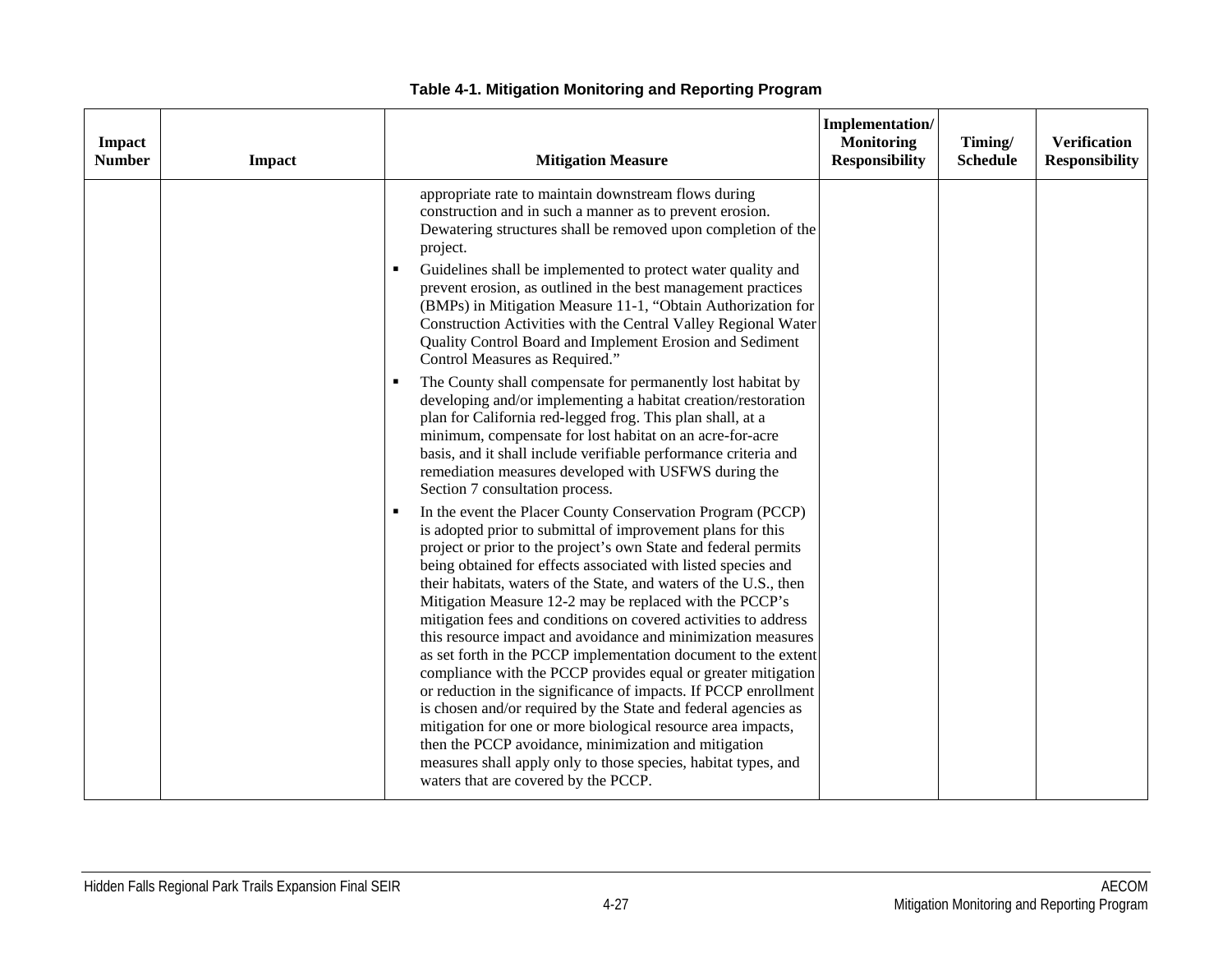| Impact<br><b>Number</b> | <b>Impact</b>                                                                                                                          | <b>Mitigation Measure</b>                                                                                                                                                                                                                                                                                                                                                                                                                                                                                                                                                                                                                                                                                                                                                                                                                                                                                                                                                                                                                                                                                                                                                                                                                                                                                                                                                                                                                                                                                                                                                                                                                                                                                                                                                                                                                                                                                                                                                                                                                                                                                                                                            | Implementation/<br><b>Monitoring</b><br><b>Responsibility</b> | Timing/<br><b>Schedule</b>             | <b>Verification</b><br><b>Responsibility</b>                      |
|-------------------------|----------------------------------------------------------------------------------------------------------------------------------------|----------------------------------------------------------------------------------------------------------------------------------------------------------------------------------------------------------------------------------------------------------------------------------------------------------------------------------------------------------------------------------------------------------------------------------------------------------------------------------------------------------------------------------------------------------------------------------------------------------------------------------------------------------------------------------------------------------------------------------------------------------------------------------------------------------------------------------------------------------------------------------------------------------------------------------------------------------------------------------------------------------------------------------------------------------------------------------------------------------------------------------------------------------------------------------------------------------------------------------------------------------------------------------------------------------------------------------------------------------------------------------------------------------------------------------------------------------------------------------------------------------------------------------------------------------------------------------------------------------------------------------------------------------------------------------------------------------------------------------------------------------------------------------------------------------------------------------------------------------------------------------------------------------------------------------------------------------------------------------------------------------------------------------------------------------------------------------------------------------------------------------------------------------------------|---------------------------------------------------------------|----------------------------------------|-------------------------------------------------------------------|
| $12 - 3$                | <b>Biological Resources-Potential</b><br><b>Disturbance of Foothill Yellow-</b><br><b>Legged Frog and Northwestern</b><br>Pond Turtle. | <b>Mitigation Measure S12-4: Implement Measures to Protect</b><br>Foothill Yellow-Legged Frog and Northwestern Pond Turtle.<br>The County and its contractor shall implement the following<br>measures to reduce impacts on foothill yellow-legged frogs and<br>northwestern pond turtles:<br>Construction of foot bridges and trails across smaller drainages<br>shall occur when the drainages are dry, to the extent feasible.<br>Before any work in Racoon Creek, the County shall determine, in<br>consultation with CDFW, whether aquatic habitat at work sites<br>would support foothill yellow-legged frog and/or northwestern<br>pond turtle habitat. If no aquatic habitat for foothill yellow-legged<br>frog or northwestern pond turtle habitat occurs at a work site,<br>there would be no impacts on these species and no further<br>mitigation is required.<br>If aquatic habitat for foothill yellow-legged frog and/or<br>northwestern pond turtle is present at work sites, the County shall<br>minimize impacts on these species by implementing the<br>following measures:<br>• Worker awareness training shall be provided to construction<br>crews working in foothill yellow-legged frog and northwestern<br>pond turtle habitat. At a minimum, the training shall include a<br>description of foothill yellow-legged frog and northwestern<br>pond turtle and their habitats and their importance, general<br>measures that are being implemented to conserve foothill<br>yellow-legged frog and northwestern pond turtle as such<br>measures relate to the project, and the boundaries within which<br>construction activities shall occur.<br>• Suitable foothill yellow-legged frog and northwestern pond<br>turtle aquatic habitat shall be surveyed within 2 weeks before<br>the start of construction activities. If northwestern pond turtles<br>or foothill yellow-legged frogs, tadpoles, or eggs are found,<br>they may be moved from the project area only with CDFW<br>approval and appropriate take permits. If neither northwestern<br>pond turtle nor foothill yellow-legged frog is identified,<br>construction may proceed. | County and<br>contractors                                     | Prior to and<br>during<br>construction | County and<br>California<br>Department of<br>Fish and<br>Wildlife |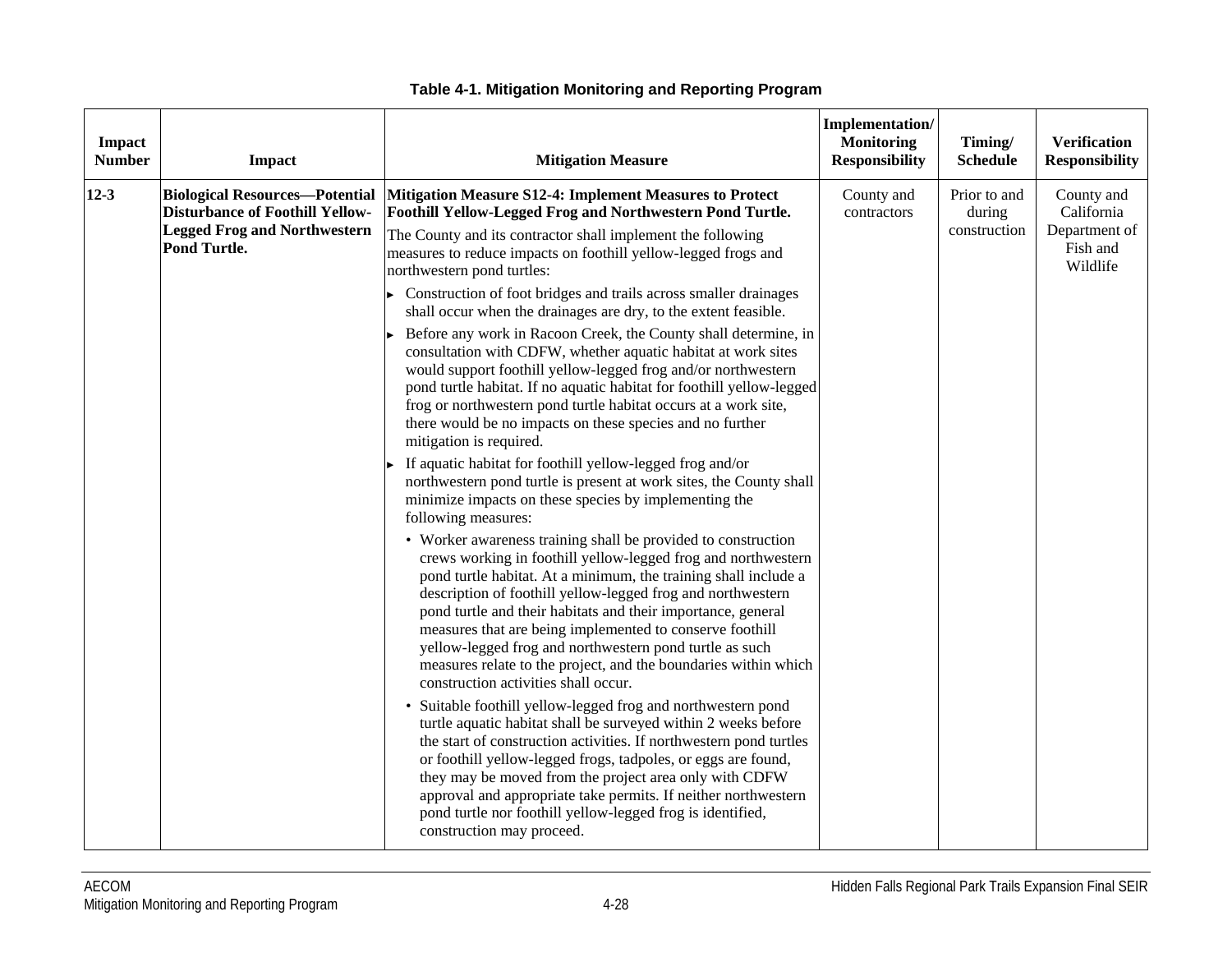| Impact<br><b>Number</b> | Impact | <b>Mitigation Measure</b>                                                                                                                                                                                                                                                                                                                                                                                                                                                                                                                                                                                                                                                                                                                                                                                                                                                                                                                                                                                                                  | Implementation/<br><b>Monitoring</b><br><b>Responsibility</b> | Timing/<br><b>Schedule</b> | <b>Verification</b><br><b>Responsibility</b> |
|-------------------------|--------|--------------------------------------------------------------------------------------------------------------------------------------------------------------------------------------------------------------------------------------------------------------------------------------------------------------------------------------------------------------------------------------------------------------------------------------------------------------------------------------------------------------------------------------------------------------------------------------------------------------------------------------------------------------------------------------------------------------------------------------------------------------------------------------------------------------------------------------------------------------------------------------------------------------------------------------------------------------------------------------------------------------------------------------------|---------------------------------------------------------------|----------------------------|----------------------------------------------|
|                         |        | • A qualified biologist holding the appropriate take permits shall<br>be present at active work sites until the removal of foothill<br>yellow-legged frog and northwestern pond turtle, instruction of<br>workers, and habitat disturbance have been completed. After<br>this time, the County shall designate a person to monitor on-<br>site compliance with all minimization measures.                                                                                                                                                                                                                                                                                                                                                                                                                                                                                                                                                                                                                                                  |                                                               |                            |                                              |
|                         |        | • If any work site will be temporally dewatered by pumping,<br>intakes shall be completely screened with wire mesh not larger<br>than 5 millimeters. Water shall be released downstream at an<br>appropriate rate to maintain downstream flows during<br>construction and in such a manner as to prevent erosion.<br>Dewatering structures shall be removed upon completion of the<br>project.                                                                                                                                                                                                                                                                                                                                                                                                                                                                                                                                                                                                                                             |                                                               |                            |                                              |
|                         |        | Alternatively, the County may purchase credit for permanently<br>lost habitat at an approved mitigation bank.                                                                                                                                                                                                                                                                                                                                                                                                                                                                                                                                                                                                                                                                                                                                                                                                                                                                                                                              |                                                               |                            |                                              |
|                         |        | In the event the Placer County Conservation Program (PCCP) is<br>adopted prior to submittal of improvement plans for this project<br>or prior to the project's own State and federal permits being<br>obtained for effects associated with listed species and their<br>habitats, waters of the State, and waters of the U.S., then<br>Mitigation Measure 12-2 may be replaced with the PCCP's<br>mitigation fees and conditions on covered activities to address<br>this resource impact and avoidance and minimization measures as<br>set forth in the PCCP implementation document to the extent<br>compliance with the PCCP provides equal or greater mitigation<br>or reduction in the significance of impacts. If PCCP enrollment is<br>chosen and/or required by the State and federal agencies as<br>mitigation for one or more biological resource area impacts, then<br>the PCCP avoidance, minimization and mitigation measures shall<br>apply only to those species, habitat types, and waters that are<br>covered by the PCCP. |                                                               |                            |                                              |
|                         |        | Guidelines shall be implemented to protect water quality and<br>prevent erosion, as outlined in the BMPs in Mitigation Measure<br>11-1, "Obtain Authorization for Construction Activities with the<br>Central Valley Regional Water Quality Control Board and                                                                                                                                                                                                                                                                                                                                                                                                                                                                                                                                                                                                                                                                                                                                                                              |                                                               |                            |                                              |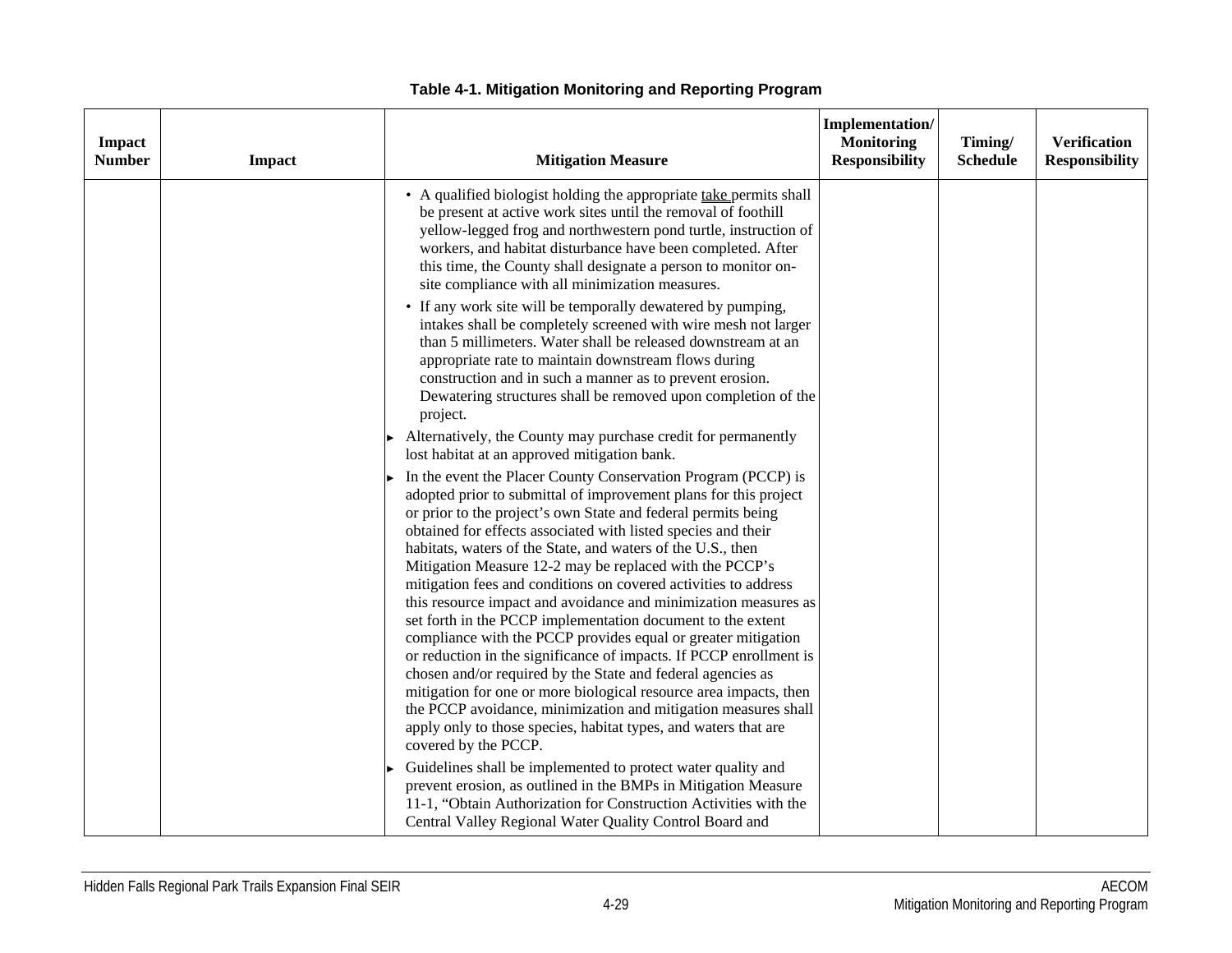| Impact<br><b>Number</b> | <b>Impact</b>                                                                                       | <b>Mitigation Measure</b>                                                                                                                                                                                                                                                                                                                                                                                                                                                                                                                                                                                                                                                                                                                                                                                                                                                                                                                                                                                                                                                                                                                                                                                                                                                                                                                                                                                                                                                                                                                                                                                                                                                                                                                                                                                                                                                                                            | Implementation/<br><b>Monitoring</b><br><b>Responsibility</b> | Timing/<br><b>Schedule</b>             | <b>Verification</b><br><b>Responsibility</b>                      |
|-------------------------|-----------------------------------------------------------------------------------------------------|----------------------------------------------------------------------------------------------------------------------------------------------------------------------------------------------------------------------------------------------------------------------------------------------------------------------------------------------------------------------------------------------------------------------------------------------------------------------------------------------------------------------------------------------------------------------------------------------------------------------------------------------------------------------------------------------------------------------------------------------------------------------------------------------------------------------------------------------------------------------------------------------------------------------------------------------------------------------------------------------------------------------------------------------------------------------------------------------------------------------------------------------------------------------------------------------------------------------------------------------------------------------------------------------------------------------------------------------------------------------------------------------------------------------------------------------------------------------------------------------------------------------------------------------------------------------------------------------------------------------------------------------------------------------------------------------------------------------------------------------------------------------------------------------------------------------------------------------------------------------------------------------------------------------|---------------------------------------------------------------|----------------------------------------|-------------------------------------------------------------------|
|                         |                                                                                                     | Implement Erosion and Sediment Control Measures as<br>Required."                                                                                                                                                                                                                                                                                                                                                                                                                                                                                                                                                                                                                                                                                                                                                                                                                                                                                                                                                                                                                                                                                                                                                                                                                                                                                                                                                                                                                                                                                                                                                                                                                                                                                                                                                                                                                                                     |                                                               |                                        |                                                                   |
| $12 - 4$                | <b>Biological Resources-Potential</b><br><b>Disturbance of Nests of Raptors</b><br>and Other Birds. | Mitigation Measure S12-5: Implement Measures to Protect<br><b>Raptors and Other Nesting Birds.</b><br>The County and its contractors shall implement the following<br>measures to reduce impacts on raptors and other nesting birds:<br>If construction activities or vegetation removal, including tree<br>and shrub removal, occurs between February 15 and August 31, a<br>qualified biologist shall conduct surveys for nesting birds in the<br>proposed construction area and 500 feet beyond the project<br>construction footprint. Surveys shall be conducted no more than<br>two weeks 3 days before the start of the activity. If no active nests<br>are found, no further mitigation is required, unless construction<br>activities cease for a period of 2 weeks or more. Another pre-<br>construction survey shall be conducted as described above if a<br>lapse in construction activities of two weeks or more occurs.<br>If any active raptor nests are identified during surveys, then<br>impacts on active raptor nests shall be avoided by establishing a<br>buffer of 500 feet. No construction shall be conducted in the<br>buffer area until a qualified biologist has determined that the<br>young have fledged and that the nest is no longer active. These<br>buffers may be reduced if a qualified biologist determines that<br>such a reduction would not risk auditory or visual disturbance of<br>the nest that might result in nest abandonment or nest failure nest.<br>If an active golden eagle nest, white tailed kite, American<br>peregrine falcon, or California black rail is located within 0.25-<br>mile of -construction access routes or construction sites, the<br>County shall:<br>o Notify CDFW of the nest within one working day of<br>discovery of the nest; and<br>o Implement recommendations from CDFW to avoid<br>disturbance to golden eagle nesting activities. | County and<br>contractors                                     | Prior to and<br>during<br>construction | County and<br>California<br>Department of<br>Fish and<br>Wildlife |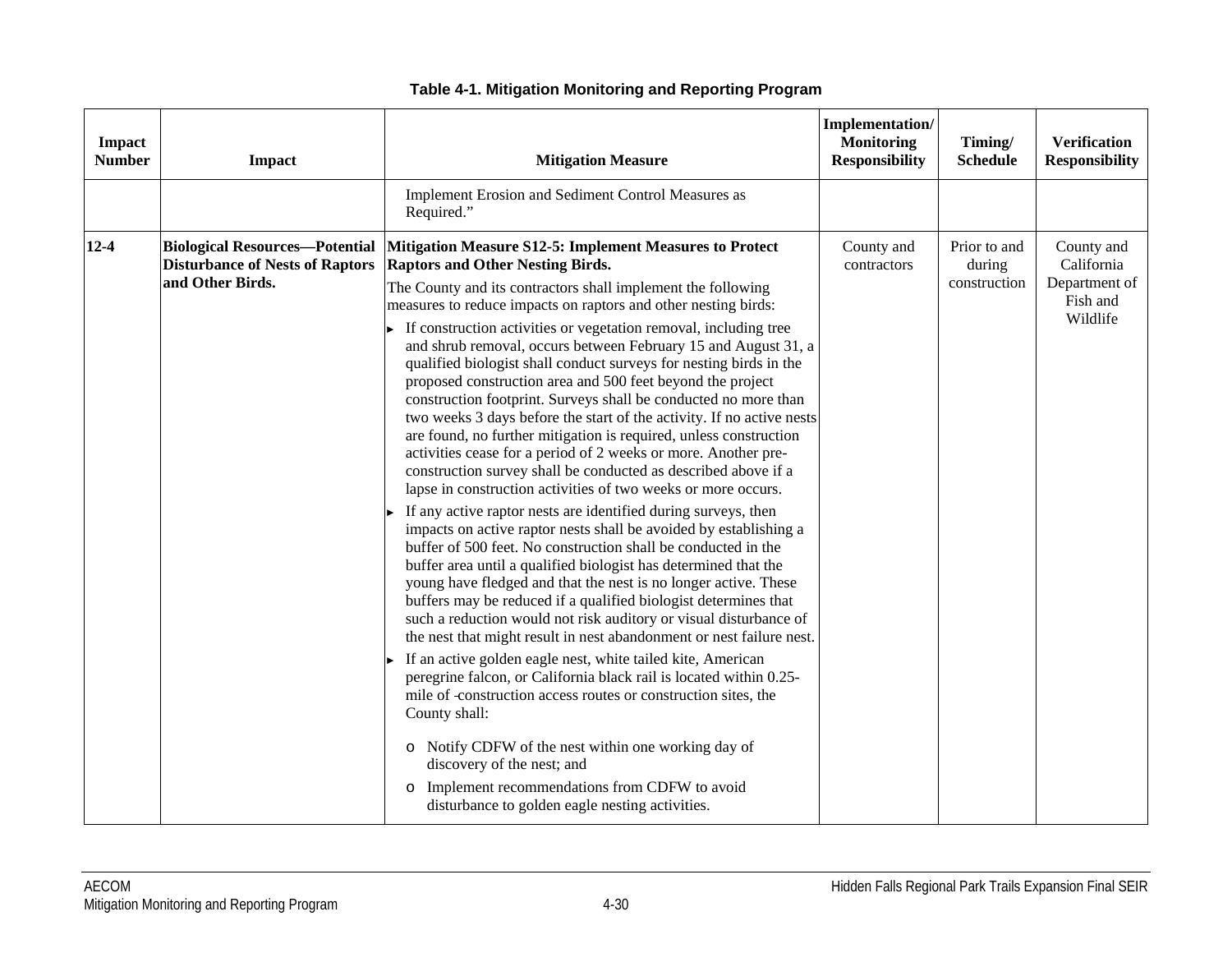| Impact<br><b>Number</b> | <b>Impact</b> | <b>Mitigation Measure</b>                                                                                                                                                                                                                                                                                                                                                                                                                                                                                                                                                                                                                                                                                                                                                                                                                                                     | Implementation/<br><b>Monitoring</b><br><b>Responsibility</b> | Timing/<br><b>Schedule</b> | <b>Verification</b><br><b>Responsibility</b> |
|-------------------------|---------------|-------------------------------------------------------------------------------------------------------------------------------------------------------------------------------------------------------------------------------------------------------------------------------------------------------------------------------------------------------------------------------------------------------------------------------------------------------------------------------------------------------------------------------------------------------------------------------------------------------------------------------------------------------------------------------------------------------------------------------------------------------------------------------------------------------------------------------------------------------------------------------|---------------------------------------------------------------|----------------------------|----------------------------------------------|
|                         |               | If active non-raptor nests are detected during the pre-construction<br>surveys, a non-disturbance buffer shall be established around the<br>nest. The size of the buffer shall be at the discretion of the<br>qualified biologist, but shall be sufficiently large to avoid nest<br>disturbance that could result in reproductive failure (i.e., nest<br>abandonment and loss of eggs and/or young). Construction<br>activities within the buffer areas will not resume until the<br>qualified biologist has determined the young have fledged or are<br>no longer at risk of disturbance.                                                                                                                                                                                                                                                                                    |                                                               |                            |                                              |
|                         |               | If nests of special-status bird species (Cooper's or sharp-shinned<br>hawks, peregrine falcons, long-eared owls, yellow warblers,<br>yellow-breasted chat, loggerhead shrike, black rail, or tricolored<br>blackbird colony) are detected nesting in the project area or<br>within 500 feet of project boundaries, the County and its<br>contractors shall coordinate with CDFW to confirm that proposed<br>nesting buffers are sufficient to avoid impacts on nesting<br>activities.                                                                                                                                                                                                                                                                                                                                                                                         |                                                               |                            |                                              |
|                         |               | If an active nest is discovered outside of the typical nesting<br>season, it should be avoided using the same avoidance measures<br>that would be applied during the typical nesting season until such<br>time as the young have fully fledged and are foraging<br>independently of their parents                                                                                                                                                                                                                                                                                                                                                                                                                                                                                                                                                                             |                                                               |                            |                                              |
|                         |               | In the event the Placer County Conservation Program (PCCP) is<br>adopted prior to submittal of improvement plans for this project<br>or prior to the project's own State and federal permits being<br>obtained for effects associated with listed species and their<br>habitats, waters of the State, and waters of the U.S., then<br>Mitigation Measure 12-5 may be replaced with the PCCP's<br>mitigation fees and conditions on covered activities to address<br>this resource impact and avoidance and minimization measures as<br>set forth in the PCCP implementation document to the extent<br>compliance with the PCCP provides equal or greater mitigation<br>or reduction in the significance of impacts. If PCCP enrollment is<br>chosen and/or required by the State and federal agencies as<br>mitigation for one or more biological resource area impacts, then |                                                               |                            |                                              |
|                         |               | the PCCP avoidance, minimization and mitigation measures shall                                                                                                                                                                                                                                                                                                                                                                                                                                                                                                                                                                                                                                                                                                                                                                                                                |                                                               |                            |                                              |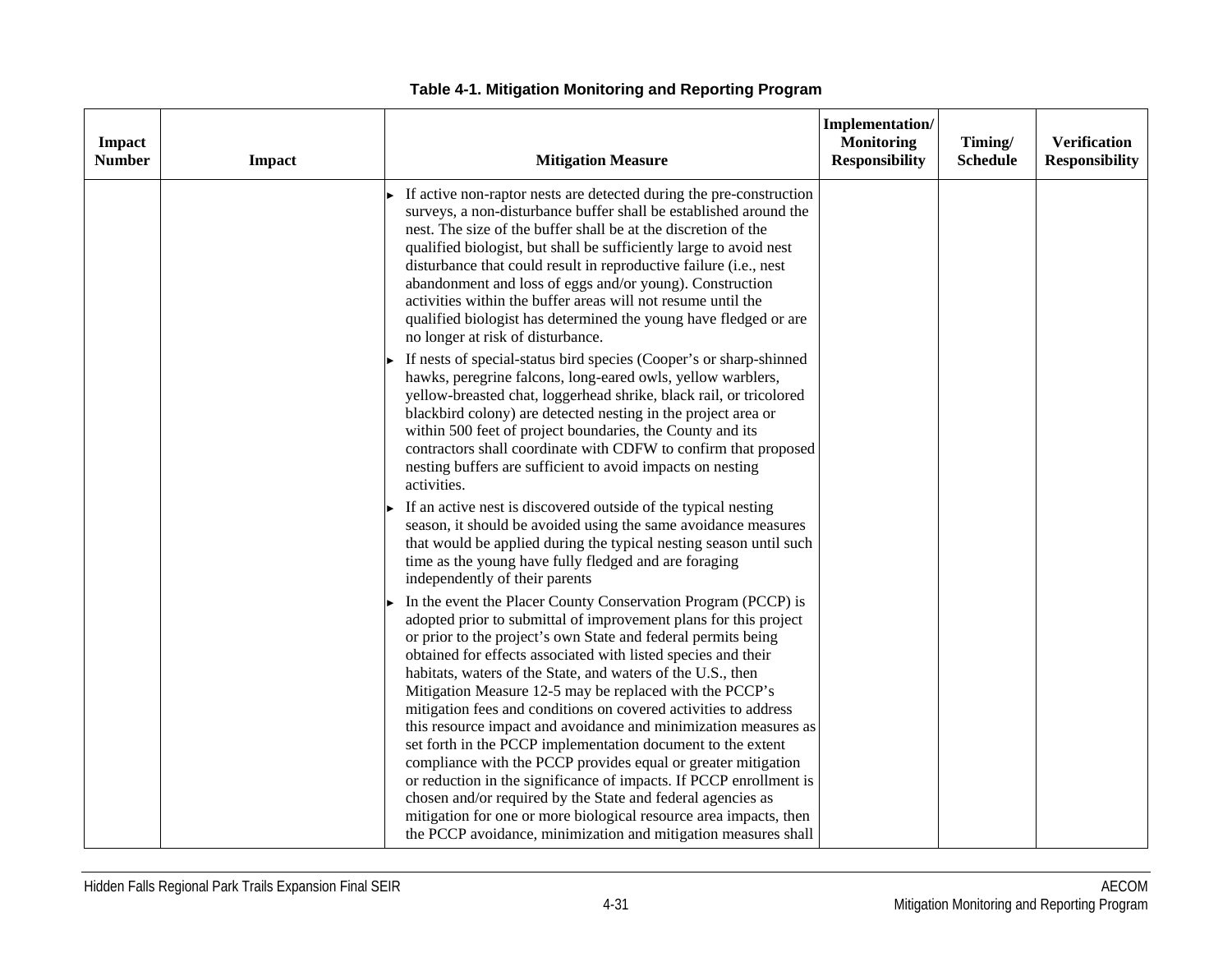| Impact<br><b>Number</b> | <b>Impact</b>                                                                                           | <b>Mitigation Measure</b>                                                                                                                                                                                                                                                                                                                                                                                                                                                                                                                                                                                                                                                                                                                                                                                                                                                                                                                                                                                                                                                                                                                                                                                                                                                                                                                                                                                                                                                                                                                                                                                                                                                                                                                                                                                                                                                                                                                                                                    | Implementation/<br><b>Monitoring</b><br><b>Responsibility</b> | Timing/<br><b>Schedule</b> | <b>Verification</b><br><b>Responsibility</b>                      |
|-------------------------|---------------------------------------------------------------------------------------------------------|----------------------------------------------------------------------------------------------------------------------------------------------------------------------------------------------------------------------------------------------------------------------------------------------------------------------------------------------------------------------------------------------------------------------------------------------------------------------------------------------------------------------------------------------------------------------------------------------------------------------------------------------------------------------------------------------------------------------------------------------------------------------------------------------------------------------------------------------------------------------------------------------------------------------------------------------------------------------------------------------------------------------------------------------------------------------------------------------------------------------------------------------------------------------------------------------------------------------------------------------------------------------------------------------------------------------------------------------------------------------------------------------------------------------------------------------------------------------------------------------------------------------------------------------------------------------------------------------------------------------------------------------------------------------------------------------------------------------------------------------------------------------------------------------------------------------------------------------------------------------------------------------------------------------------------------------------------------------------------------------|---------------------------------------------------------------|----------------------------|-------------------------------------------------------------------|
|                         |                                                                                                         | apply only to those species, habitat types, and waters that are<br>covered by the PCCP.                                                                                                                                                                                                                                                                                                                                                                                                                                                                                                                                                                                                                                                                                                                                                                                                                                                                                                                                                                                                                                                                                                                                                                                                                                                                                                                                                                                                                                                                                                                                                                                                                                                                                                                                                                                                                                                                                                      |                                                               |                            |                                                                   |
| $12 - 5$                | <b>Biological Resources-Potential</b><br><b>Disturbance of Dens and</b><br><b>Individual Ringtails.</b> | <b>Mitigation Measure 12-6: Implement Measures to Protect</b><br>Ringtail and Townsend's Big-Eared Bat.<br>The County and its contractor shall implement the following<br>measures to protect the dens of ringtails and roost sites of<br>Townsend's big-eared bat and other bat species:<br>A qualified biologist shall conduct pre-construction surveys to<br>identify bat hibernation roosts and maternity sites and potential<br>ringtail den sites in suitable habitat within 100 feet of proposed<br>trails, bridges, parking areas, and firebreaks (i.e., those areas<br>directly affected by construction). For bats, the bat roost<br>assessment shall be conducted by a qualified biologist with<br>experience identifying bat roosts. Bat surveys should be<br>conducted one year in advance of proposed construction to allow<br>for sufficient time to develop avoidance and mitigation measures<br>in advance of construction.<br>Trees and rock outcroppings to be removed shall be assessed for<br>potentially suitable colonial roost habitat in advance of removal.<br>The assessment shall focus on mine tunnels, caves, abandoned<br>buildings, and trees and rock outcroppings that exhibit<br>characteristics that provide high quality roost habitat, such as<br>snags with apparent cavities or sloughing bark, large-diameter<br>trees with basal hollows, large diameter trees with indications of<br>senescence (process of deterioration with age), live trees with<br>dead tops, and large rock outcroppings containing fissures or<br>flakes. The survey shall also search for indications of use by<br>ringtails and by bats in suitable roost sites (e.g., scat or guano,<br>urine or oil staining, bat smells, audible bat noises, visible bats).<br>Visual inspections shall be aided as appropriate by the use of<br>spotlights, binoculars, and borescopes, and shall avoid undue<br>disturbance to roosting bats in a sensitive state (e.g., rearing or | County and<br>Contractors                                     | Prior to<br>construction   | County and<br>California<br>Department of<br>Fish and<br>Wildlife |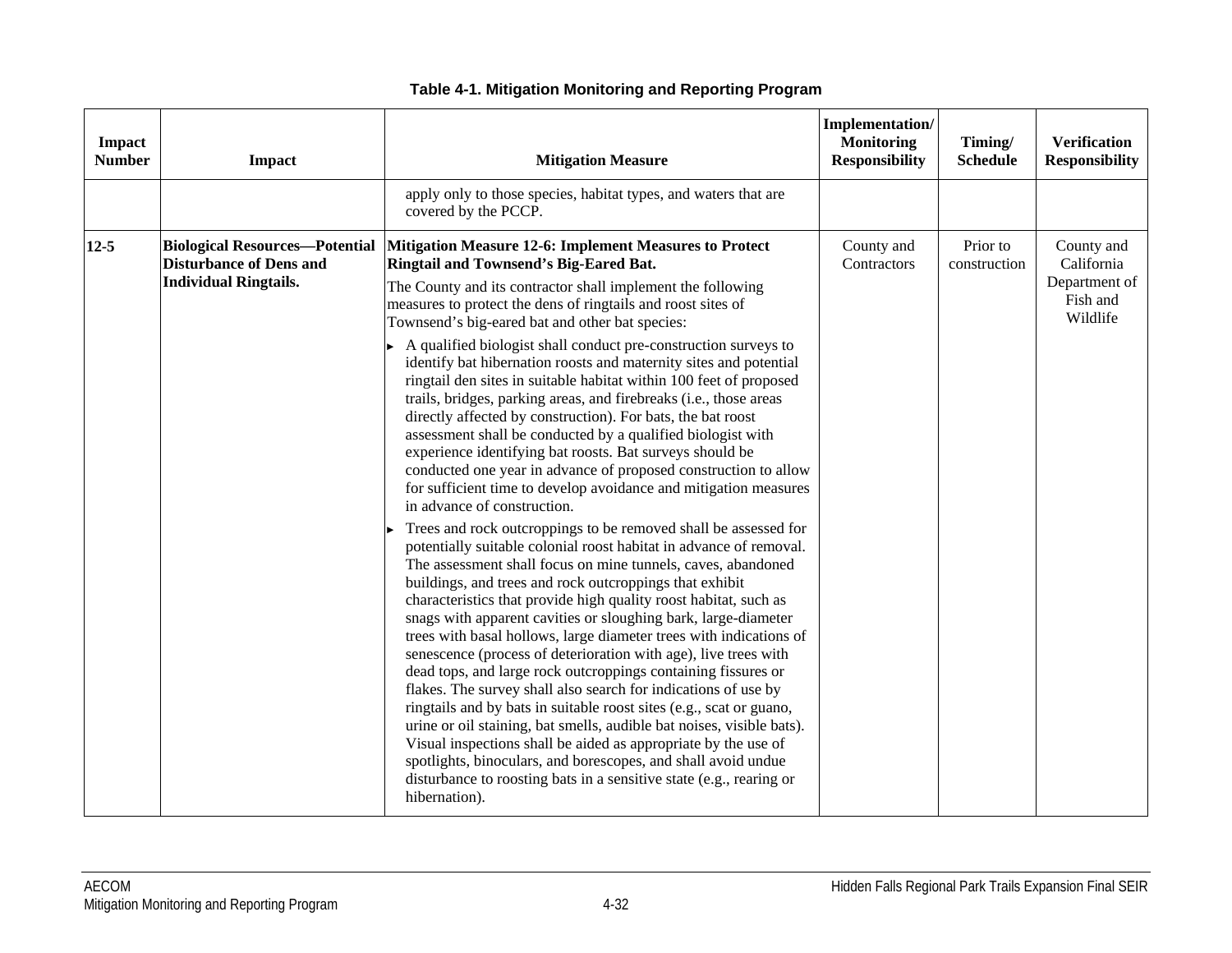| Impact<br><b>Number</b> | Impact | <b>Mitigation Measure</b>                                                                                                                                                                                                                                                                                                                                                                                                                                                                                                                                                                                                                                    | Implementation/<br><b>Monitoring</b><br><b>Responsibility</b> | Timing/<br><b>Schedule</b> | <b>Verification</b><br><b>Responsibility</b> |
|-------------------------|--------|--------------------------------------------------------------------------------------------------------------------------------------------------------------------------------------------------------------------------------------------------------------------------------------------------------------------------------------------------------------------------------------------------------------------------------------------------------------------------------------------------------------------------------------------------------------------------------------------------------------------------------------------------------------|---------------------------------------------------------------|----------------------------|----------------------------------------------|
|                         |        | For ringtail surveys, den site surveys should focus on trees 5<br>inches dbh or greater in riparian areas, particularly those with<br>cavities.<br>The County shall avoid locating trails and other project features<br>within 100 feet of potential bat roosts and ringtail dens. If<br>avoidance is not possible, the County shall survey those locations<br>to determine if they are occupied by the target species.<br>If removal of a roost site occupied by Townsend's big-eared bats<br>cannot be avoided, the County will consult with CDFW to<br>determine the appropriate course of action to avoid, minimize,                                     |                                                               |                            |                                              |
|                         |        | and mitigate for impacts on the roost before removal. The<br>avoidance, minimization, and mitigation measures that are<br>implemented shall meet the following standards:                                                                                                                                                                                                                                                                                                                                                                                                                                                                                    |                                                               |                            |                                              |
|                         |        | Tree removal shall be implemented with a staged approach under<br>the guidance of a qualified bat biologist and in coordination with<br>CDFW, with the goal of encouraging bats in residence to leave<br>before habitat is removed. These measures could include limbing<br>the tree a day before felling the tree; opening up the potential<br>roost habitat to introduce disturbing airflow; introducing<br>nighttime lighting or other disturbing elements to the roost area;<br>or excluding bats from the habitat, either physically with the use<br>of one-way doors, or with the use of acoustic deterrents, as<br>practical and as approved by CDFW. |                                                               |                            |                                              |
|                         |        | Lost roost habitat will be replaced by either the creation of basal<br>hollows in existing trees, or with constructed artificial roosts. The<br>replacement roost habitat shall provide comparable habitat to the<br>roost that is being removed, and shall be located near suitable<br>foraging habitat, as determined by CDFW. Potential ringtail den<br>sites may be removed only from September through April. The<br>County's qualified biologist shall verify that the potential den is<br>not occupied immediately before sealing it.                                                                                                                 |                                                               |                            |                                              |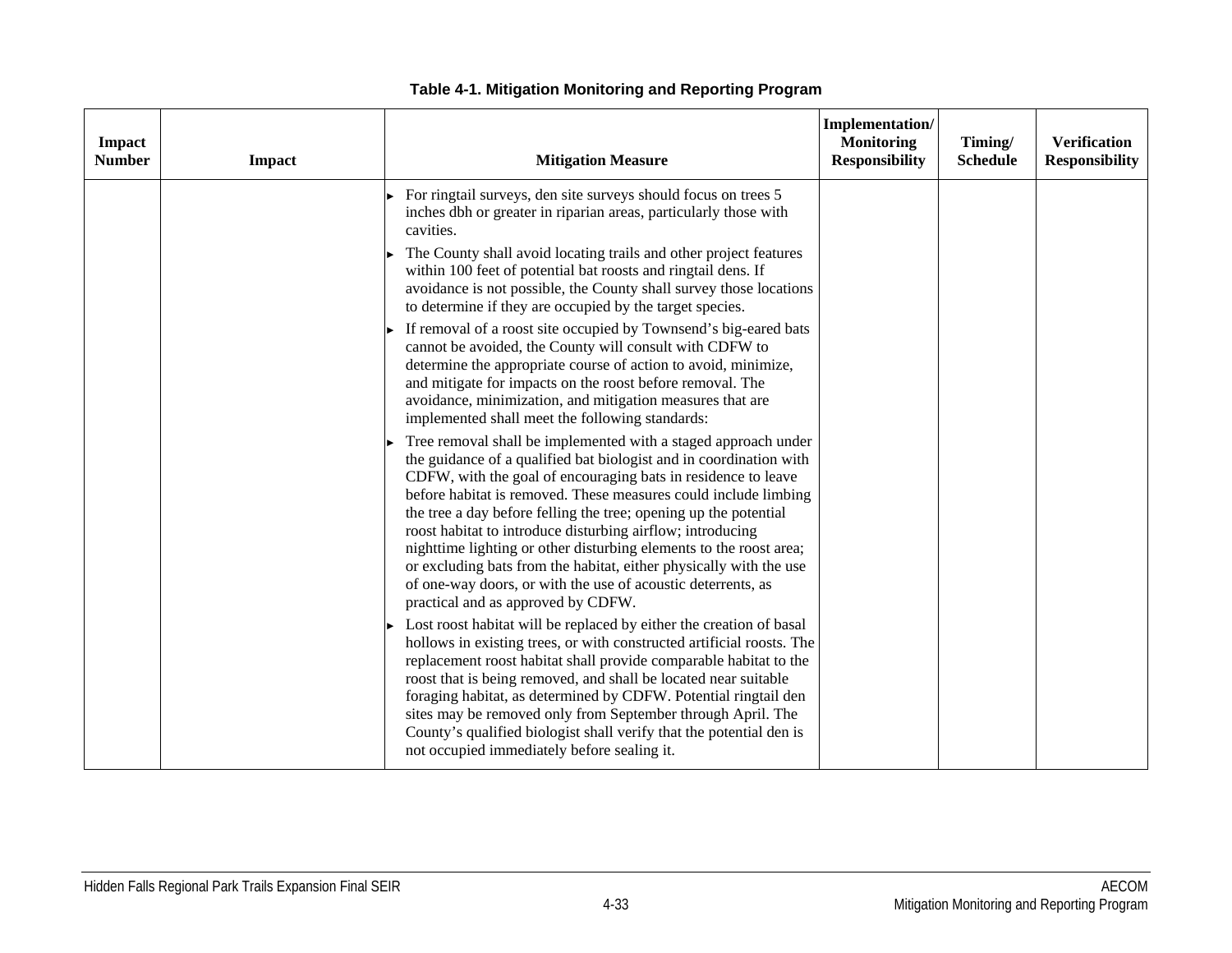| Impact<br><b>Number</b> | Impact                                                                                                                   | <b>Mitigation Measure</b>                                                                                                                                                                                                                                                                                                                                                                                                                                                                                                                                                                                                                                                                                                                                                                                                                                                                                                                                                                                                                                                                                                                                                                            | Implementation/<br><b>Monitoring</b><br><b>Responsibility</b> | Timing/<br><b>Schedule</b>             | <b>Verification</b><br><b>Responsibility</b>                                                                                                                                   |
|-------------------------|--------------------------------------------------------------------------------------------------------------------------|------------------------------------------------------------------------------------------------------------------------------------------------------------------------------------------------------------------------------------------------------------------------------------------------------------------------------------------------------------------------------------------------------------------------------------------------------------------------------------------------------------------------------------------------------------------------------------------------------------------------------------------------------------------------------------------------------------------------------------------------------------------------------------------------------------------------------------------------------------------------------------------------------------------------------------------------------------------------------------------------------------------------------------------------------------------------------------------------------------------------------------------------------------------------------------------------------|---------------------------------------------------------------|----------------------------------------|--------------------------------------------------------------------------------------------------------------------------------------------------------------------------------|
| $12-6$                  | <b>Biological Resources-Potential</b><br><b>Disturbance of Townsend's Big-</b><br><b>Eared Bat and Other Bat Roosts.</b> | See Mitigation Measure 12-6 above: Implement Measures to<br><b>Protect Ringtail and Townsend's Big-Eared Bat</b>                                                                                                                                                                                                                                                                                                                                                                                                                                                                                                                                                                                                                                                                                                                                                                                                                                                                                                                                                                                                                                                                                     | County and<br>Contractors                                     | Prior to<br>construction               | County and<br>California<br>Department of<br>Fish and<br>Wildlife                                                                                                              |
| $12 - 8$                | <b>Biological Resources-Impacts</b><br>on Waters of the United States<br>and Waters of the State.                        | See Mitigation Measure S12-2 above: Replace, Restore, or<br><b>Enhance Affected Jurisdictional Waters of the United States and</b><br><b>Waters of the State</b>                                                                                                                                                                                                                                                                                                                                                                                                                                                                                                                                                                                                                                                                                                                                                                                                                                                                                                                                                                                                                                     | County and<br>Contractors                                     | Prior to<br>construction               | County, Central<br>Valley Regional<br><b>Water Quality</b><br>Control Board,<br>California<br>Department of<br>Fish and<br>Wildlife, and<br>U.S. Army<br>Corps of<br>Engineers |
| $12-9$                  | <b>Biological Resources-Impacts</b><br>on Oak Woodland Habitat.                                                          | Mitigation Measure S12-7: Protect Oak Woodland Habitat<br>Prior to any removal of significant trees (equal to, or greater than,<br>six (6) inches DBH (diameter at breast height) or 10 inches DBH<br>aggregate for multi-trunked trees), the project applicant shall<br>obtain a tree removal permit from Placer County. In conjunction<br>with submittal of a tree removal permit application, the applicant<br>shall submit a site plan showing all protected trees proposed for<br>removal. In accordance with Chapter 12.16.080 of the Placer<br>County Code, the applicant shall comply with any conditions<br>required by the Planning Services Division, which shall include<br>payment of in-lieu fees. In-lieu fees shall be paid into the Placer<br>County Tree Preservation Fund at \$100 per inch of DBH<br>removed or impacted.<br>In the event the Placer County Conservation Program is adopted<br>prior to submittal of improvement plans for this project or prior to<br>the project's own State and federal permits being obtained for<br>effects associated with listed species and their habitats, waters of<br>the State, and waters of the U.S., then Mitigation Measure 12-7 | County and<br>Contractors                                     | Prior to and<br>during<br>construction | County                                                                                                                                                                         |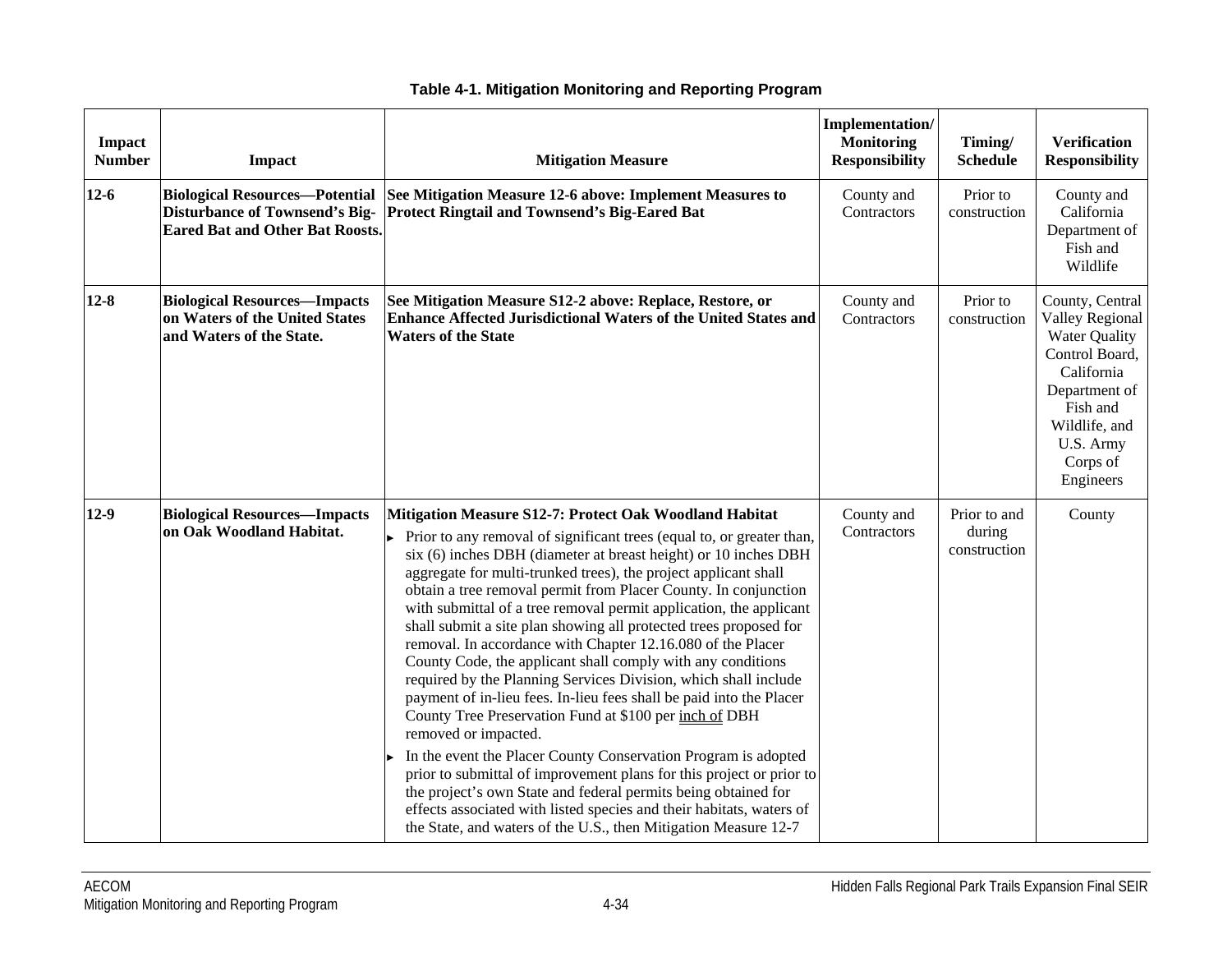| <b>Impact</b><br><b>Number</b> | Impact                                                                      | <b>Mitigation Measure</b>                                                                                                                                                                                                                                                                                                                                                                                                                                                                                                                                                                                                                                                                                                                                                                                                                                                                                                                                                                                                                                                                                                                                                                                                                                                                                                                                                                                                                                                                                                                                                                                                                             | Implementation/<br><b>Monitoring</b><br><b>Responsibility</b> | Timing/<br><b>Schedule</b>                                                   | <b>Verification</b><br><b>Responsibility</b> |
|--------------------------------|-----------------------------------------------------------------------------|-------------------------------------------------------------------------------------------------------------------------------------------------------------------------------------------------------------------------------------------------------------------------------------------------------------------------------------------------------------------------------------------------------------------------------------------------------------------------------------------------------------------------------------------------------------------------------------------------------------------------------------------------------------------------------------------------------------------------------------------------------------------------------------------------------------------------------------------------------------------------------------------------------------------------------------------------------------------------------------------------------------------------------------------------------------------------------------------------------------------------------------------------------------------------------------------------------------------------------------------------------------------------------------------------------------------------------------------------------------------------------------------------------------------------------------------------------------------------------------------------------------------------------------------------------------------------------------------------------------------------------------------------------|---------------------------------------------------------------|------------------------------------------------------------------------------|----------------------------------------------|
|                                |                                                                             | may be replaced with the PCCP's mitigation fees and conditions<br>on covered activities to address this resource impact and<br>avoidance and minimization measures as set forth in the PCCP<br>implementation document to the extent compliance with the<br>PCCP provides equal or greater mitigation or reduction in the<br>significance of impacts. If PCCP enrollment is chosen and/or<br>required by the State and federal agencies as mitigation for one or<br>more biological resource area impacts, then the PCCP avoidance,<br>minimization and mitigation measures shall apply only to those<br>species, habitat types, and waters that are covered by the PCCP.<br>The Site Plans shall include a note and show placement of<br>Temporary Construction Fencing. The applicant shall install a<br>four foot tall, brightly colored (usually yellow or orange),<br>synthetic mesh material fence (or an equivalent approved by the<br>Development Review Committee) at the following locations prior<br>to any construction equipment being moved on-site or any<br>construction activities taking place:<br>Adjacent to any and all open space preserve areas that are<br>within 50 feet of any proposed construction activity;<br>At the limits of construction, outside the critical root zone of<br>all trees six (6) inches DBH (diameter at breast height), or 10<br>inches DBH aggregate for multi-trunk trees, within 50 feet of<br>any grading, road improvements, underground utilities, or<br>other development activity; or,<br>Around any and all "special protection" areas such as open<br>space parcels and wetland features. |                                                               |                                                                              |                                              |
|                                | <b>13.0 PUBLIC SERVICES AND UTILITIES</b>                                   |                                                                                                                                                                                                                                                                                                                                                                                                                                                                                                                                                                                                                                                                                                                                                                                                                                                                                                                                                                                                                                                                                                                                                                                                                                                                                                                                                                                                                                                                                                                                                                                                                                                       |                                                               |                                                                              |                                              |
| $13 - 3$                       | <b>Public Services and Utilities-</b><br><b>Emergency Medical Services.</b> | Mitigation Measure S13-1 - County shall purchase one Light<br>Increase in Demand for Fire and Rescue Vehicle for use by the Placer County Fire Department /<br><b>CAL FIRE</b><br>In order to navigate further into to the trail system within the<br>expansion areas and to provide a vehicle that can not only aid with<br>emergency medical service requests, but also provide an initial                                                                                                                                                                                                                                                                                                                                                                                                                                                                                                                                                                                                                                                                                                                                                                                                                                                                                                                                                                                                                                                                                                                                                                                                                                                          | County                                                        | Prior to<br>opening<br><b>Twilight Ride</b><br>parking area to<br>the public | County                                       |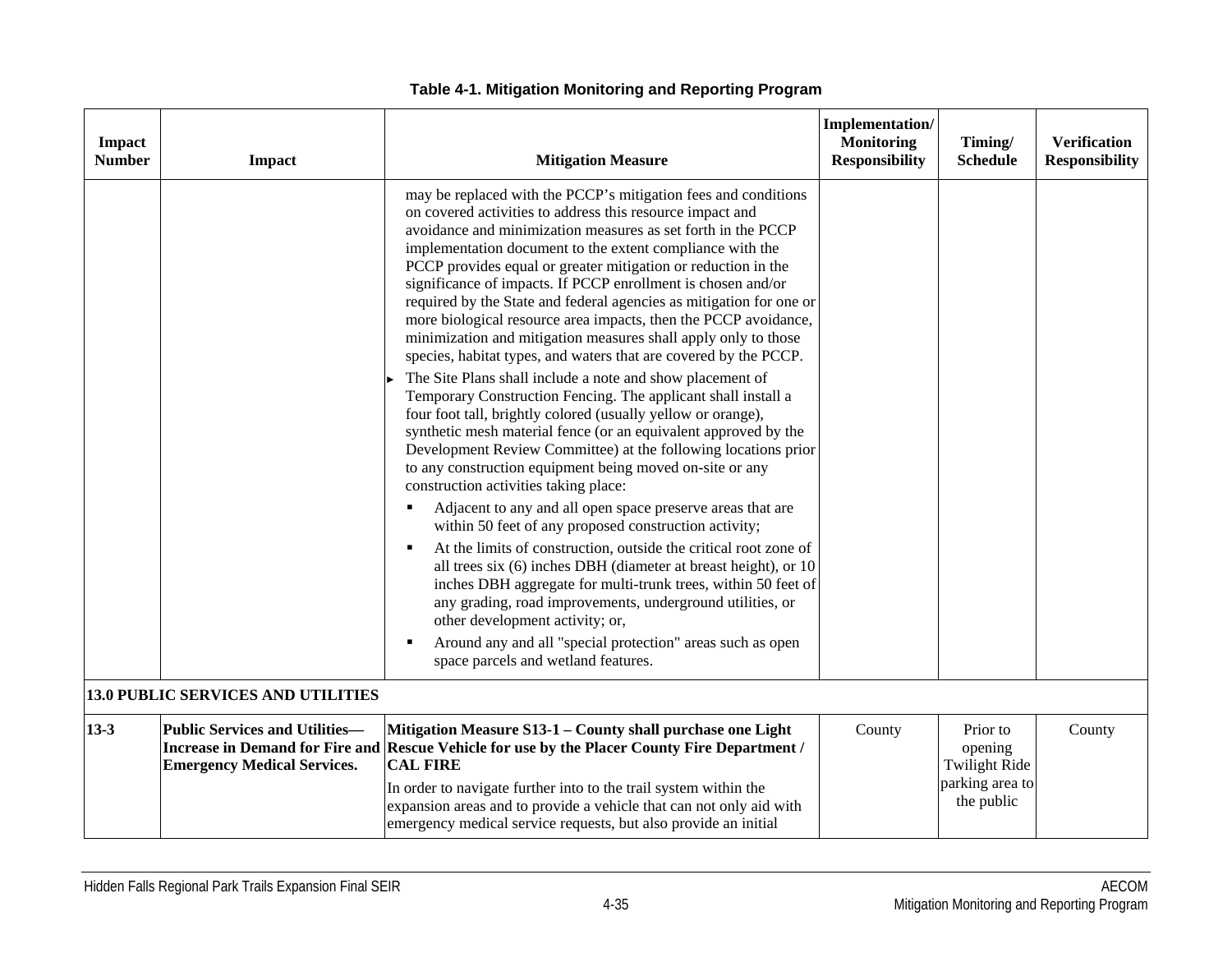| Impact<br><b>Number</b> | Impact                                                                                                                                       | <b>Mitigation Measure</b>                                                                                                                                                                                                                                                                                                                                                                                                              | Implementation/<br><b>Monitoring</b><br><b>Responsibility</b> | Timing/<br><b>Schedule</b>                                                   | <b>Verification</b><br><b>Responsibility</b> |
|-------------------------|----------------------------------------------------------------------------------------------------------------------------------------------|----------------------------------------------------------------------------------------------------------------------------------------------------------------------------------------------------------------------------------------------------------------------------------------------------------------------------------------------------------------------------------------------------------------------------------------|---------------------------------------------------------------|------------------------------------------------------------------------------|----------------------------------------------|
|                         |                                                                                                                                              | response with potential wildfires, the County shall fund the purchase<br>of one light rescue vehicle (LRV). The LRV shall be purchased at<br>the completion of the first phase of the Twilight Ride access<br>improvements, and prior to opening of the parking area to the<br>general public.                                                                                                                                         |                                                               |                                                                              |                                              |
| $13 - 4$                | <b>Public Services and Utilities-</b><br><b>Times and Need for Expanded</b><br><b>Facilities.</b>                                            | See Mitigation Measure S13-1 above - County shall purchase<br>Increase in Emergency Response one Light Rescue Vehicle for use by the Placer County Fire<br>Department/CAL FIRE.                                                                                                                                                                                                                                                        | County                                                        | Prior to<br>opening<br><b>Twilight Ride</b><br>parking area to<br>the public |                                              |
|                         | 14.0 HAZARDOUS MATERIALS AND HAZARDS                                                                                                         |                                                                                                                                                                                                                                                                                                                                                                                                                                        |                                                               |                                                                              |                                              |
| $14 - 2$                | <b>Hazardous Materials and</b><br><b>Hazards-Potential for Release</b><br>of Hazardous Materials during<br><b>Construction or Operation.</b> | <b>Mitigation Measure 14-1: Implement Measures to Reduce</b><br>Hazards Associated with Potential Releases of Hazardous<br>Materials.<br>The County shall ensure that the following measures are<br>implemented before project construction begins:                                                                                                                                                                                    | County and<br>contractor                                      | Prior to<br>construction                                                     | County                                       |
|                         |                                                                                                                                              | The County or the County's contractor shall prepare and<br>implement an accidental-spill prevention and response plan for<br>storage and use of hazardous materials during trail construction<br>and maintenance. This plan shall identify measures to prevent<br>accidental spills from leaving the area and methods for<br>responding to and cleaning up spills before neighboring<br>properties are exposed to hazardous materials. |                                                               |                                                                              |                                              |
|                         |                                                                                                                                              | The County shall ensure that any employee handling hazardous<br>materials is trained in the safe handling and storage of hazardous<br>materials and is trained to follow all applicable regulations with<br>regard to such hazardous materials.                                                                                                                                                                                        |                                                               |                                                                              |                                              |
|                         |                                                                                                                                              | The primary construction contractor shall identify a staging area<br>where hazardous materials will be stored during construction, in<br>accordance with applicable state and federal regulations.                                                                                                                                                                                                                                     |                                                               |                                                                              |                                              |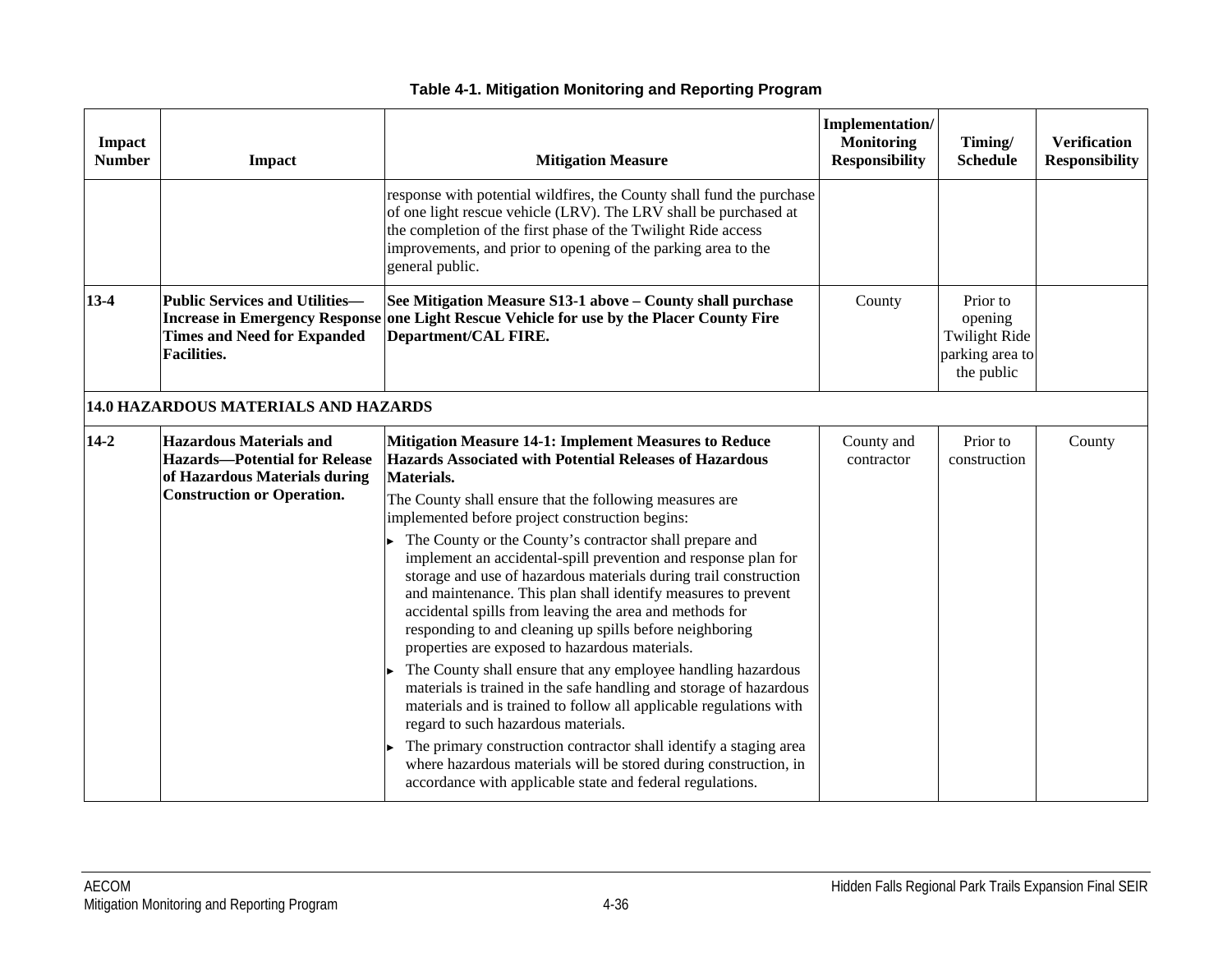| Impact<br><b>Number</b> | <b>Impact</b>                                                                                            | <b>Mitigation Measure</b>                                                                                                                                                                                                                                                                                                                                                                                                                                                                                                                                                                                                                                                                                                                                                                                                                                                                                                                                                                                                                                                                                                                                                                                                                                                                                                                                                                                                                                                                                                                                                                                                                                                                                                                                                                                                                                                                                                                                                         | Implementation/<br><b>Monitoring</b><br><b>Responsibility</b> | Timing/<br><b>Schedule</b>                           | <b>Verification</b><br><b>Responsibility</b>                                                    |
|-------------------------|----------------------------------------------------------------------------------------------------------|-----------------------------------------------------------------------------------------------------------------------------------------------------------------------------------------------------------------------------------------------------------------------------------------------------------------------------------------------------------------------------------------------------------------------------------------------------------------------------------------------------------------------------------------------------------------------------------------------------------------------------------------------------------------------------------------------------------------------------------------------------------------------------------------------------------------------------------------------------------------------------------------------------------------------------------------------------------------------------------------------------------------------------------------------------------------------------------------------------------------------------------------------------------------------------------------------------------------------------------------------------------------------------------------------------------------------------------------------------------------------------------------------------------------------------------------------------------------------------------------------------------------------------------------------------------------------------------------------------------------------------------------------------------------------------------------------------------------------------------------------------------------------------------------------------------------------------------------------------------------------------------------------------------------------------------------------------------------------------------|---------------------------------------------------------------|------------------------------------------------------|-------------------------------------------------------------------------------------------------|
|                         |                                                                                                          | See Mitigation Measure S5-1 above, "Soils, Geology, and<br>Seismicity": Obtain Authorization for Construction and<br><b>Operation Activities with the Central Valley Regional Water</b><br><b>Quality Control Board and Implement Erosion and Sediment</b><br><b>Control Measures as Required</b>                                                                                                                                                                                                                                                                                                                                                                                                                                                                                                                                                                                                                                                                                                                                                                                                                                                                                                                                                                                                                                                                                                                                                                                                                                                                                                                                                                                                                                                                                                                                                                                                                                                                                 | County and<br>Contractors                                     | Prior to,<br>during and<br>following<br>construction | County and<br><b>Central Valley</b><br><b>Regional Water</b><br><b>Quality Control</b><br>Board |
| $14 - 4$                | <b>Hazardous Materials and</b><br><b>Hazards-Potential Exposure of</b><br>People to Hazardous Materials. | Mitigation Measure 14-2: Prepare and Implement a Safety<br><b>Hazard Plan and Conduct Soil Sampling.</b><br>To avoid health risks to construction workers, Placer County shall<br>require the contractor to prepare and implement a site health and<br>safety plan if areas containing hazardous materials are to be<br>disturbed. This plan will outline measures that will be employed to<br>protect construction workers and the public from exposure to<br>hazardous materials during remediation, demolition, and<br>construction activities. The County shall consult with the contractor<br>to determine the measures to be employed at the site, which could<br>include posting notices, limiting access to the site, monitoring the air<br>quality, watering, and installation of wind fences. Contractors shall<br>be required to comply with state health and safety standards for all<br>demolition work, including compliance with OSHA and Cal/OSHA<br>requirements regarding exposure to ACMs and LBP.<br>For any prospecting or mining resources (Abandoned Mine Lands)<br>that are in close proximity to a project facility, a Phase 2 Limited<br>Soil Sampling (soil sampling) shall be conducted to determine if<br>there are any hazardous materials present on-site. The soil sampling<br>of the tailings shall be conducted during the entitlement process (i.e.,<br>conditional use permit). Soil sampling will determine the California<br>Human Health Screening Levels (CHHSL) of the testing protocol<br>(CAM 17 metals, a list of 17 metals found typically in hazardous<br>materials and mining sites). The CHHSLs are a list of 54 hazardous<br>chemicals in soil or soil gas that the California Environmental<br>Protection Agency (Cal/EPA) considers to be below thresholds for<br>risks to human health.<br>The soil sampling results shall be reviewed by Placer County<br>Division of Environmental Health. If the soil sampling results are | County and<br>contractor                                      | Prior to and<br>during<br>construction               | County and<br>Department of<br><b>Toxic Substance</b><br>Control                                |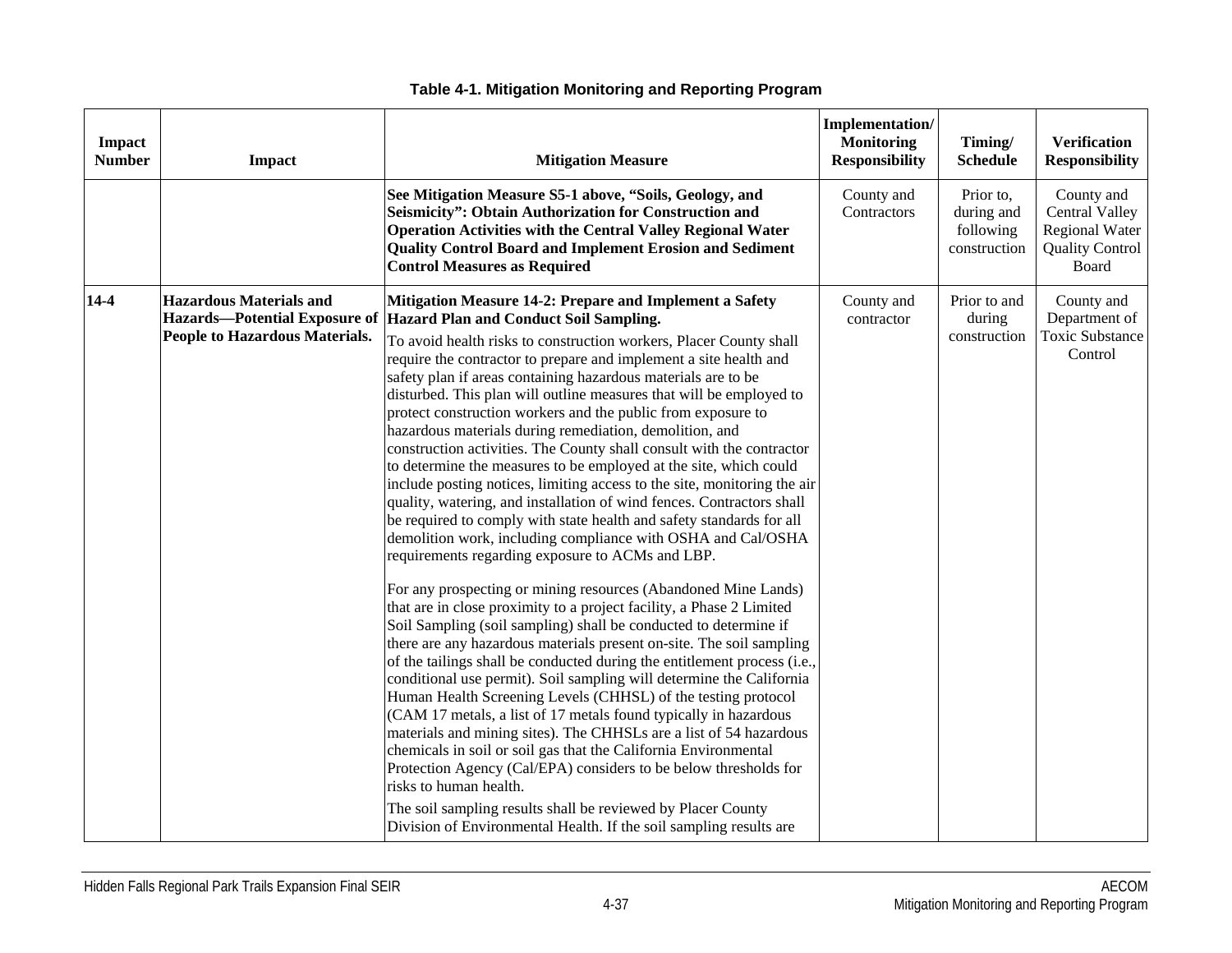| Impact<br><b>Number</b> | <b>Impact</b> | <b>Mitigation Measure</b>                                                                                                                                                                                                                                                                                                                                                                                                                                                                                                                                                                                                                                                                                                                                                                                                                                                                                                                                                                                                                                                                                                                                                                                                                                                                                                                                                                                                                                                                                                                                                                                                                                                                                                                                                            | Implementation/<br><b>Monitoring</b><br><b>Responsibility</b> | Timing/<br><b>Schedule</b> | <b>Verification</b><br><b>Responsibility</b> |
|-------------------------|---------------|--------------------------------------------------------------------------------------------------------------------------------------------------------------------------------------------------------------------------------------------------------------------------------------------------------------------------------------------------------------------------------------------------------------------------------------------------------------------------------------------------------------------------------------------------------------------------------------------------------------------------------------------------------------------------------------------------------------------------------------------------------------------------------------------------------------------------------------------------------------------------------------------------------------------------------------------------------------------------------------------------------------------------------------------------------------------------------------------------------------------------------------------------------------------------------------------------------------------------------------------------------------------------------------------------------------------------------------------------------------------------------------------------------------------------------------------------------------------------------------------------------------------------------------------------------------------------------------------------------------------------------------------------------------------------------------------------------------------------------------------------------------------------------------|---------------------------------------------------------------|----------------------------|----------------------------------------------|
|                         |               | above the CHHSLs, then Placer County Division of Environmental<br>Health would refer the project to the DTSC. DTSC requires the<br>project proponent to enter their Voluntary Cleanup Agreement<br>(VCA) program. The VCA typically requires more soil testing to<br>determine the scope of the contamination area. Furthermore, DTSC<br>may require a Preliminary Endangerment Assessment (PEA) and/or<br>a removal action workplan (RAW). The PEA is used to discuss the<br>health risks associated with hazardous materials site releases and the<br>RAW is used to specifically detail the areas of the project area to<br>have soil removed and the contaminated soils disposal at an<br>appropriate solid waste facility. Following soils removal, DTSC<br>issues a "No Further Action" letter indicating that the project site is<br>safe.<br>In addition, the contractor shall prepare and implement a site plan<br>that identifies necessary remediation activities appropriate for<br>proposed land uses, including excavation and removal of on-site<br>contaminated soils, and redistribution of clean fill material within<br>the project area. The plan shall include measures that ensure the safe<br>transport, use, and disposal of contaminated soil and building debris<br>removed from the project area. In the event that contaminated<br>groundwater is encountered during site excavation activities, the<br>contractor shall report the contamination to appropriate regulatory<br>agencies, dewater the excavated area, and treat the contaminated<br>groundwater to remove contaminants before discharge into the<br>sanitary sewer system. The contractor shall be required to comply<br>with the plan and with applicable local, state, and federal laws |                                                               |                            |                                              |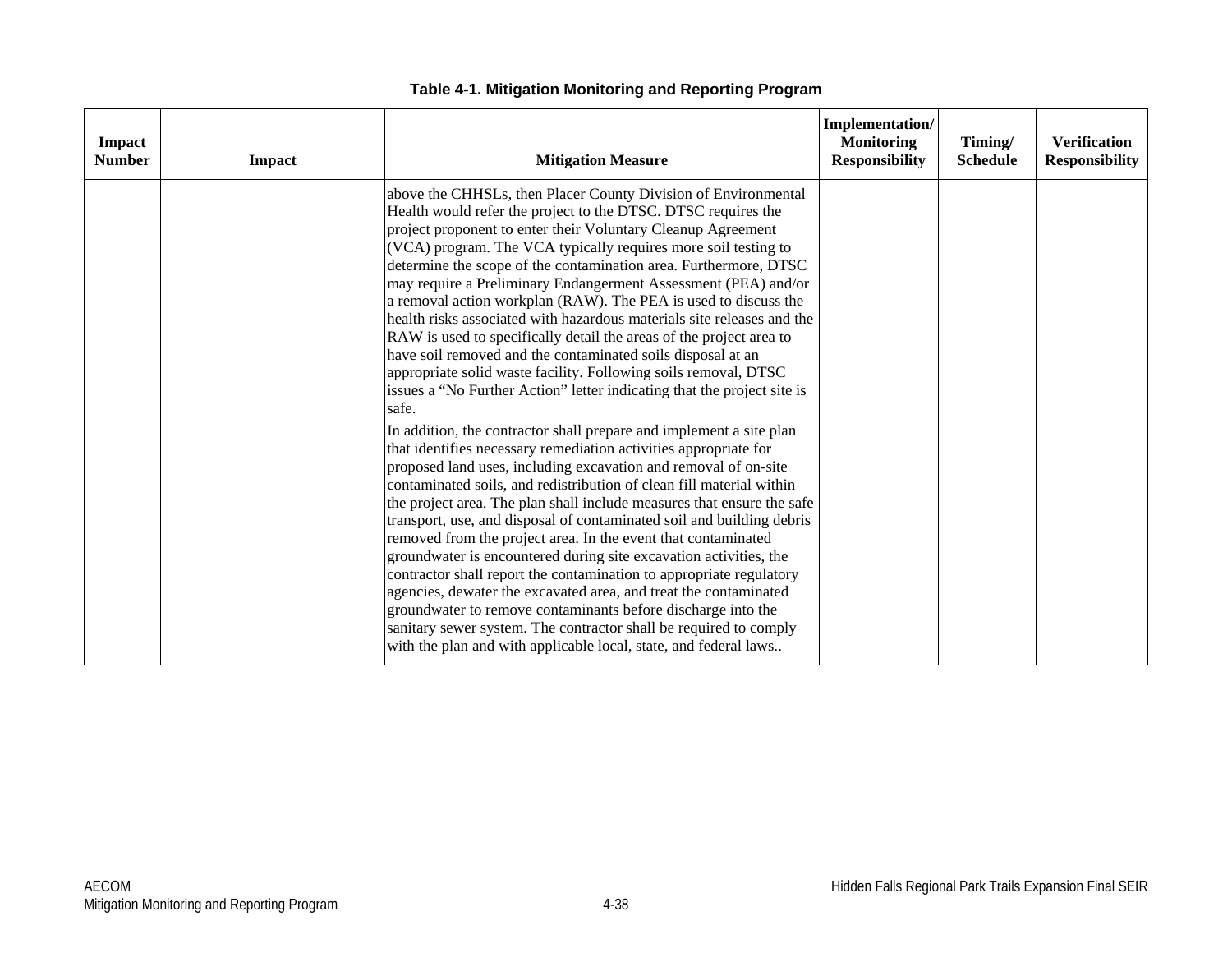| Impact<br><b>Number</b> | Impact | <b>Mitigation Measure</b>                                                                                                                                                                                                                                                                                                                                                                                                                                                                                                                                                                                                                                                                                                                                                                                                                                                                                                                                                                                                                                                                                                                                                                                                                                                                                                                                                                                                                                                                                                                                                                                                                                                                                                                                                                                                                                                                                             | Implementation/<br><b>Monitoring</b><br><b>Responsibility</b> | Timing/<br><b>Schedule</b> | <b>Verification</b><br><b>Responsibility</b> |
|-------------------------|--------|-----------------------------------------------------------------------------------------------------------------------------------------------------------------------------------------------------------------------------------------------------------------------------------------------------------------------------------------------------------------------------------------------------------------------------------------------------------------------------------------------------------------------------------------------------------------------------------------------------------------------------------------------------------------------------------------------------------------------------------------------------------------------------------------------------------------------------------------------------------------------------------------------------------------------------------------------------------------------------------------------------------------------------------------------------------------------------------------------------------------------------------------------------------------------------------------------------------------------------------------------------------------------------------------------------------------------------------------------------------------------------------------------------------------------------------------------------------------------------------------------------------------------------------------------------------------------------------------------------------------------------------------------------------------------------------------------------------------------------------------------------------------------------------------------------------------------------------------------------------------------------------------------------------------------|---------------------------------------------------------------|----------------------------|----------------------------------------------|
|                         |        | The soil sampling results shall be reviewed by Placer County<br>Environmental Health Services. If the soil sampling results are<br>above the CHHSLs, then Placer County Environmental Health<br>Services would refer the project to the DTSC. DTSC requires the<br>project proponent to enter their Voluntary Cleanup Agreement<br>(VCA) program. The VCA typically requires more soil testing to<br>determine the scope of the contamination area. Furthermore, DTSC<br>may require a Preliminary Endangerment Assessment (PEA) and/or<br>a removal action workplan (RAW). The PEA is used to discuss the<br>health risks associated with hazardous materials site releases and the<br>RAW is used to specifically detail the areas of the project area to<br>have soil removed and the contaminated soils disposal at an<br>appropriate solid waste facility. Following soils removal, DTSC<br>issues a "No Further Action" letter indicating that the project site is<br>safe.<br>In addition, the contractor shall prepare and implement a site plan<br>that identifies necessary remediation activities appropriate for<br>proposed land uses, including excavation and removal of on-site<br>contaminated soils, and redistribution of clean fill material within<br>the project area. The plan shall include measures that ensure the safe<br>transport, use, and disposal of contaminated soil and building debris<br>removed from the project area. In the event that contaminated<br>groundwater is encountered during site excavation activities, the<br>contractor shall report the contamination to appropriate regulatory<br>agencies, dewater the excavated area, and treat the contaminated<br>groundwater to remove contaminants before discharge into the<br>sanitary sewer system. The contractor shall be required to comply<br>with the plan and with applicable local, state, and federal laws. |                                                               |                            |                                              |